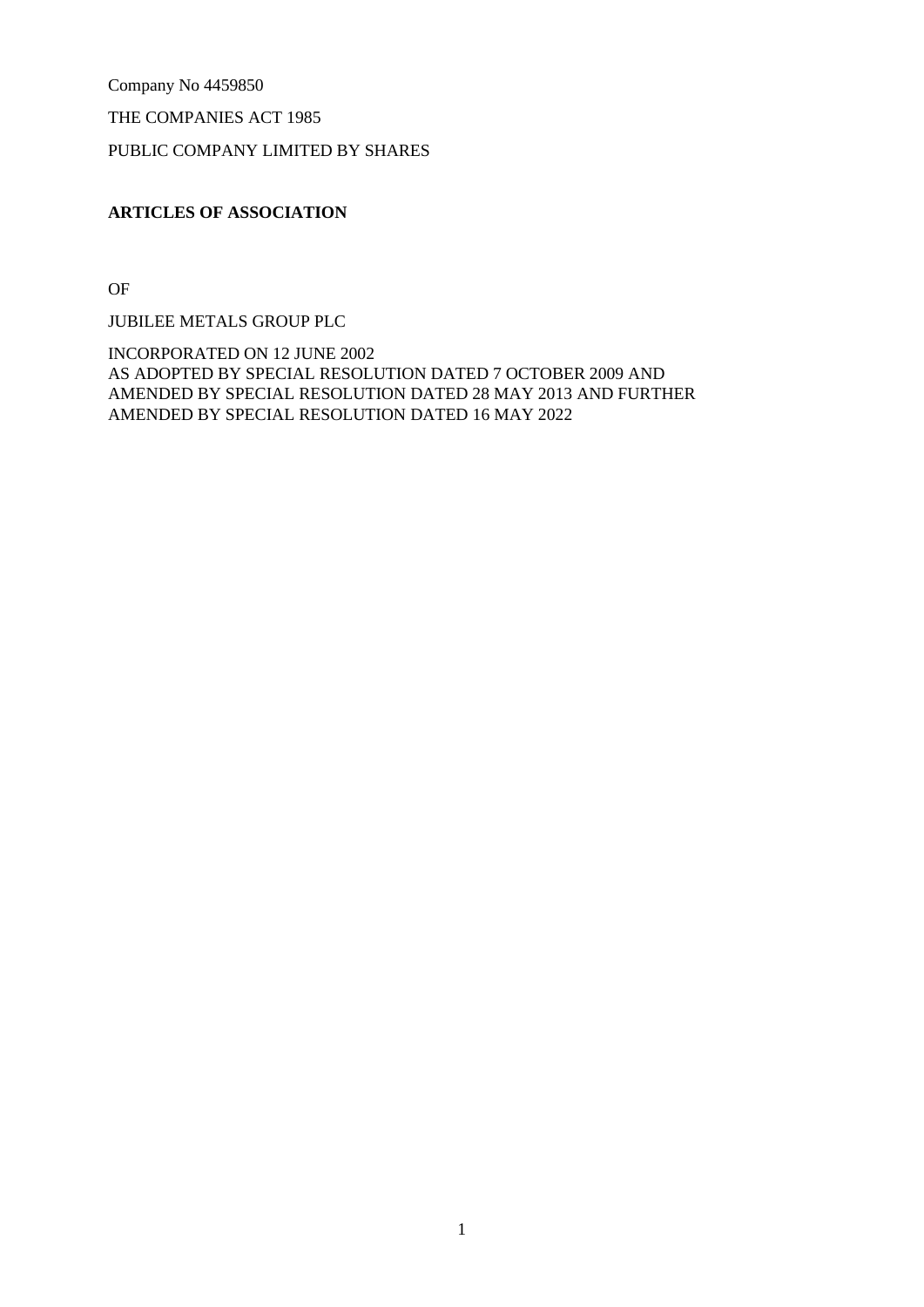# **Interpretation**

1.1 In these Articles, if not inconsistent with the subject or context, the following words and expressions shall have the meanings stated:

| "Act"                              | The Companies Act 2006;                                                                                                                                                                                                                                                                                                                                 |
|------------------------------------|---------------------------------------------------------------------------------------------------------------------------------------------------------------------------------------------------------------------------------------------------------------------------------------------------------------------------------------------------------|
|                                    |                                                                                                                                                                                                                                                                                                                                                         |
| "Address"                          | Includes any number or address used for the<br>purposes of sending or receiving documents or<br>information by electronic means;                                                                                                                                                                                                                        |
| "These Articles"                   | these Articles of Association as from time to time<br>altered:                                                                                                                                                                                                                                                                                          |
| "Aim"                              | Alternative Investment Market of the London Stock<br>Exchange;                                                                                                                                                                                                                                                                                          |
| "Auditors"                         | the auditors of the Company;                                                                                                                                                                                                                                                                                                                            |
| "Board" or "Directors"             | the directors of the Company or a quorum of the<br>directors present at a board meeting;                                                                                                                                                                                                                                                                |
| "Certificated"                     | in relation to a share, a share which is recorded in<br>the register of members of the Company as being<br>held in certificated form;                                                                                                                                                                                                                   |
| "Companies Act 2006"               | the Companies Act 2006, including any orders,<br>regulations or other subordinate legislation made<br>under it and shall, unless the context otherwise<br>requires, include any statutory modification or re-<br>enactment of it for the time being in force;                                                                                           |
| "Debenture" and "Debenture Holder" | include debenture stock and debenture stockholder;                                                                                                                                                                                                                                                                                                      |
| "Electronic Facility"              | includes, without limitation, website addresses and<br>conference call systems, and any device, system,<br>procedure, method or other facility whatsoever<br>providing an electronic means of attendance at or<br>participation in (or both attendance at and<br>participation in) a general meeting determined by<br>the Board pursuant to Article 63; |
| "Electronic Form"                  | has the meaning given to it in section 1168 of the<br>Act;                                                                                                                                                                                                                                                                                              |
| "Electronic means"                 | has the meaning given to it in section 1168 of the<br>Act;                                                                                                                                                                                                                                                                                              |
| "Issuer-Instruction"               | defined<br>issuer-instruction,<br>the<br>in<br>as<br>an<br><b>Uncertificated Securities Regulations;</b>                                                                                                                                                                                                                                                |
| "London Stock Exchange"            | London Stock Exchange PLC;                                                                                                                                                                                                                                                                                                                              |
| "Member"                           | a person who has agreed to become a Member of the<br>Company and whose name is entered in the<br>Company's register of members;                                                                                                                                                                                                                         |
| "Month"                            | calendar month;                                                                                                                                                                                                                                                                                                                                         |
| "Nominated Adviser"                | an adviser whose name appears on the register<br>published by the London Stock Exchange and who                                                                                                                                                                                                                                                         |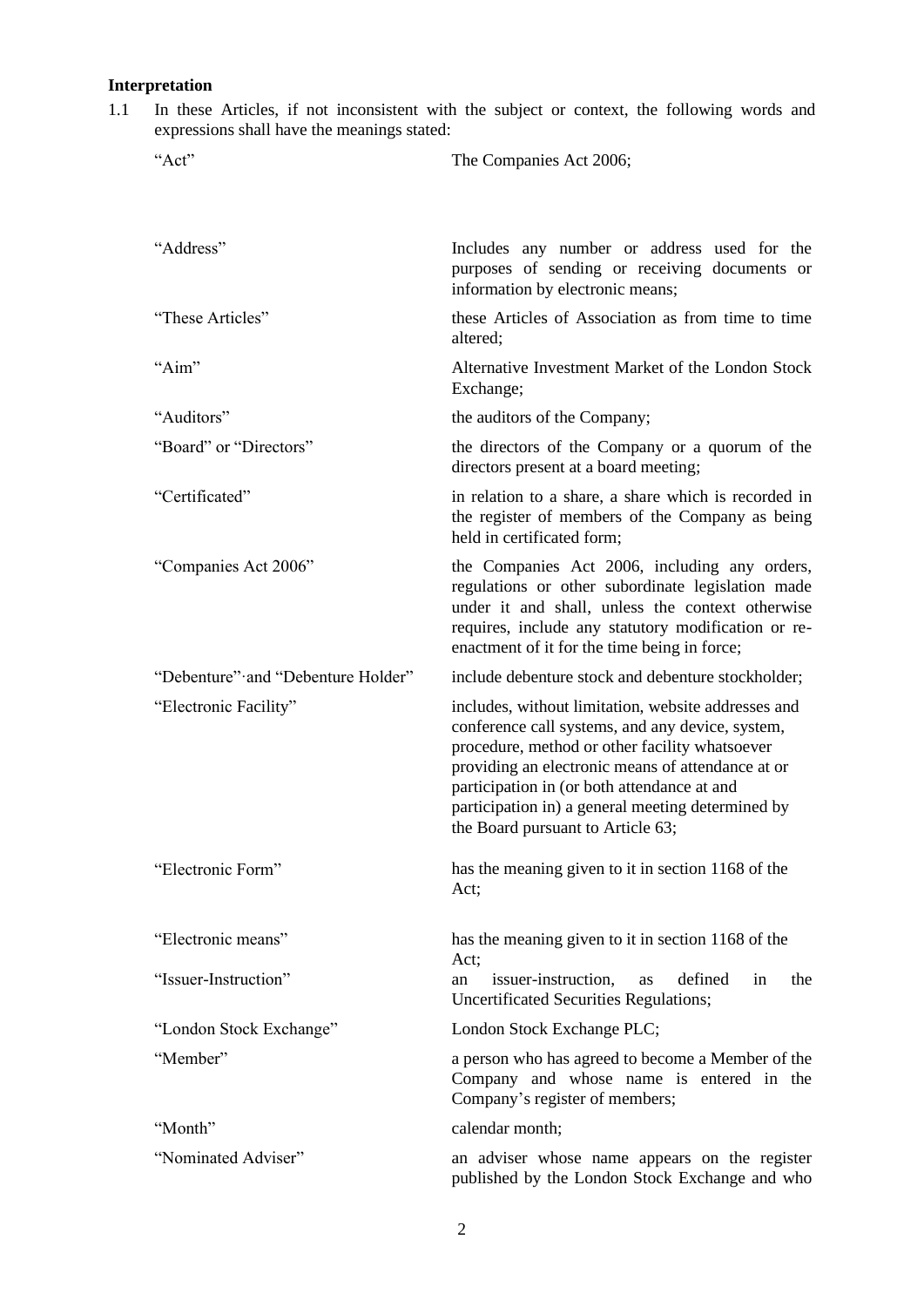|                                         | is acting as the nominated adviser for the time being<br>of the Company;                                                                                                                                                                                                                                                        |
|-----------------------------------------|---------------------------------------------------------------------------------------------------------------------------------------------------------------------------------------------------------------------------------------------------------------------------------------------------------------------------------|
| "Office"                                | the registered office of the Company;                                                                                                                                                                                                                                                                                           |
| "Official List"                         | the Official List of the UK Listing Authority;                                                                                                                                                                                                                                                                                  |
| "Operator"                              | the Operator (as defined in the Uncertificated<br>Securities Regulations) of the Uncertificated<br>System;                                                                                                                                                                                                                      |
| "Participating Security"                | the meaning attributed to that expression in the<br><b>Uncertificated Securities Regulations;</b>                                                                                                                                                                                                                               |
| "Seal"                                  | the common seal of the Company and, as<br>appropriate, any official seal kept by the Company<br>by virtue of section 40 of the Act;                                                                                                                                                                                             |
| "Secretary"                             | the secretary for the time being of the Company and<br>any assistant or deputy secretary, and any person<br>appointed by the Directors to perform the duties of<br>the secretary of the Company;                                                                                                                                |
| "Statutes"                              | the Act and every other Act or statutory instrument<br>concerning limited companies and affecting the<br>Company;                                                                                                                                                                                                               |
| "Stock Exchange"                        | The London Stock Exchange or any other stock<br>exchange on which the Company's shares may be<br>listed;                                                                                                                                                                                                                        |
| "Uncertificated"                        | in relation to a share, a share to which title is<br>recorded in the Register of Members as being held<br>in uncertificated form and title to which may be<br>transferred by means of an Uncertificated System in<br>accordance with the Uncertificated Securities<br>Regulations;                                              |
| "Uncertificated Securities Regulations" | the Uncertificated Securities Regulations 2001 (SI)<br>2001 No 3755);                                                                                                                                                                                                                                                           |
| "Uncertificated System"                 | the Crest system or any other applicable system<br>which enables title to units of shares to be evidenced<br>and transferred without a written instrument and<br>which facilitates supplementary and incidental<br>matters in accordance with the Uncertificated<br>Securities Regulations;                                     |
| "United Kingdom"                        | the United Kingdom of Great Britain and Northern<br>Ireland;                                                                                                                                                                                                                                                                    |
| "UK Listing Authority"                  | means the Financial Services Authority acting in its<br>capacity as the competent person for the purposes of<br>the Financial Services and Markets Act 2000 or<br>such other company or organisation which is the<br>competent person for the time being for the<br>purposes of the Financial Services and Markets Act<br>2000; |
| "in Writing"                            | written, printed, typewritten, lithographed<br><b>or</b><br>expressed in any other mode representing or<br>reproducing words, or partly one and partly another<br>and including being sent or supplied in Electronic                                                                                                            |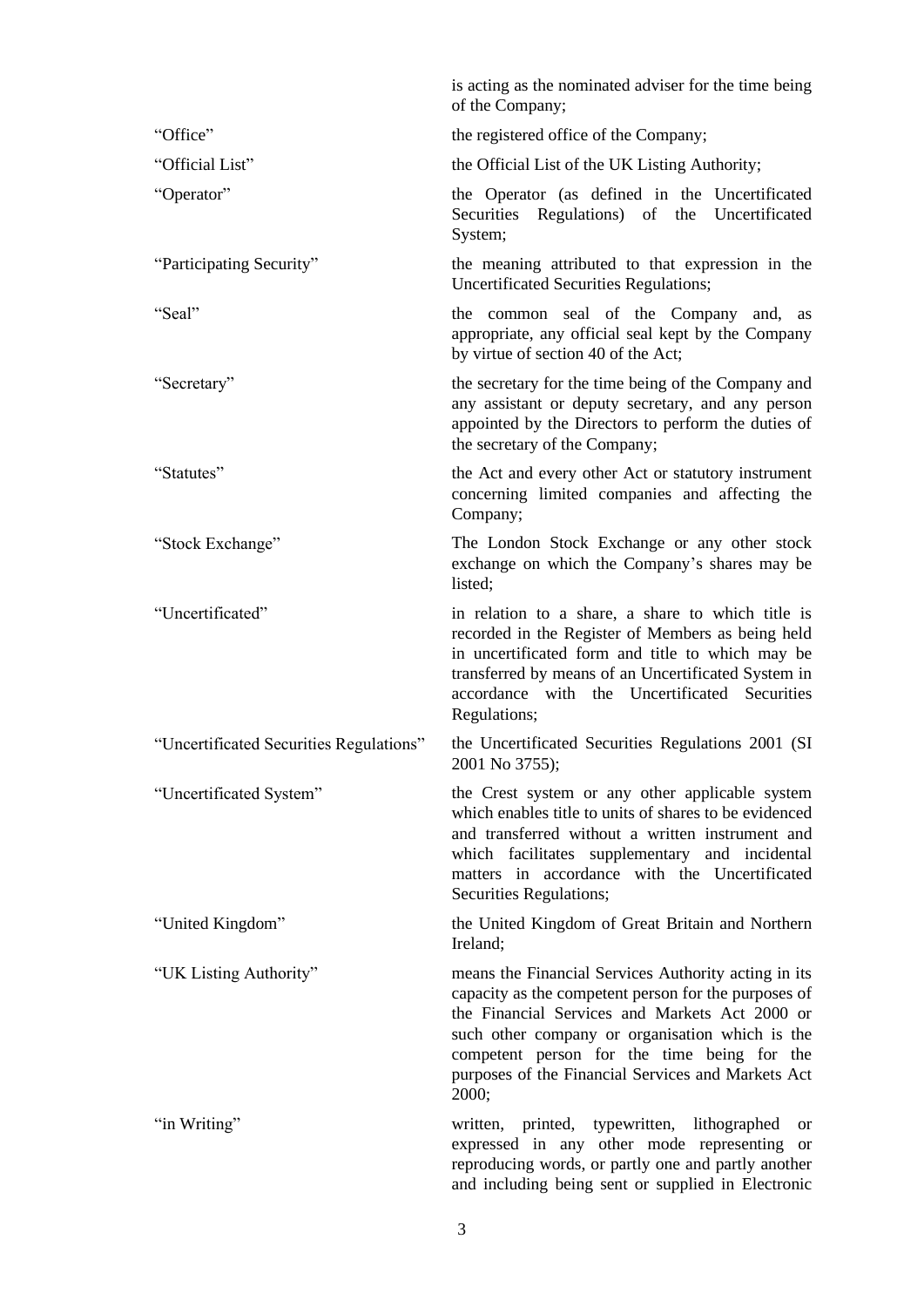Form;

"Year" calendar year.

- 1.2 In these Articles:
	- 1.2.1 reference to a statutory provision includes any amendment or re-enactment,
	- 1.2.2 except for the above definitions, words or expressions defined in the Statutes shall, if not inconsistent with the subject or context, bear the same meaning in these Articles,
	- 1.2.3 a reference to an Uncertificated System is a reference to the Uncertificated System in respect of which the particular share or class of shares or renounceable right of allotment of a share is a Participating Security, and
	- 1.2.4 the headings are inserted for convenience and do not affect the construction of these Articles.
	- 1.2.5 A reference to a document **being signed** or to **signature** includes references to its being executed under hand or under seal or by any other method and, in the case of a communication in electronic form, such references are to its being authenticated as specified by the Companies Acts.
	- 1.2.6 A reference to documents or information **being sent or supplied by or to** a company (including the Company) shall be construed in accordance with section 1148(3) of the Act.
	- 1.2.7 A reference to a **meeting:** 
		- (a) shall mean a meeting convened and held in any manner permitted by these Articles, including a general meeting at which some (but not all) those entitled to be present attend and participate by means of electronic facility or facilities, and such persons shall be deemed to be present at that meeting for all purposes of the Act and these Articles, and **attend**, **participate**, **attending**, **participating**, **attendance** and **participation** shall be construed accordingly; and
		- (b) shall not be taken as requiring more than one person to be present if any quorum requirement can be satisfied by one person.
	- 1.2.8 References to a person's **participation** in the business of a general meeting include without limitation and as relevant the right (including, in the case of a corporation, through a duly appointed representative) to speak, vote, be represented by a proxy and have access in hard copy or electronic form to all documents which are required by the Companies Acts or these Articles to be made available at the meeting, and **participate**  and **participating** in the business of a general meeting shall be construed accordingly.
	- 1.2.9 Nothing in these Articles precludes the holding and conducting of a general meeting in such a way that persons who are not present together at the same place or places may by electronic means attend and participate in it.

### **Table A excluded**

2 The regulations contained in Table A in the Schedule to the Companies Act (Tables A to F) Regulations 1985 (as amended or restated from time to time) shall not apply to the Company.

### **Business**

3 Any branch or kind of business which by the Memorandum of Association of the Company, the Company is either expressly or by implication authorised to undertake may be undertaken by the Directors at such times as they think fit, and may be permitted by them to be in abeyance, whether the branch or kind of business commenced or not, so long as the Directors deem it expedient not to commence or proceed with it.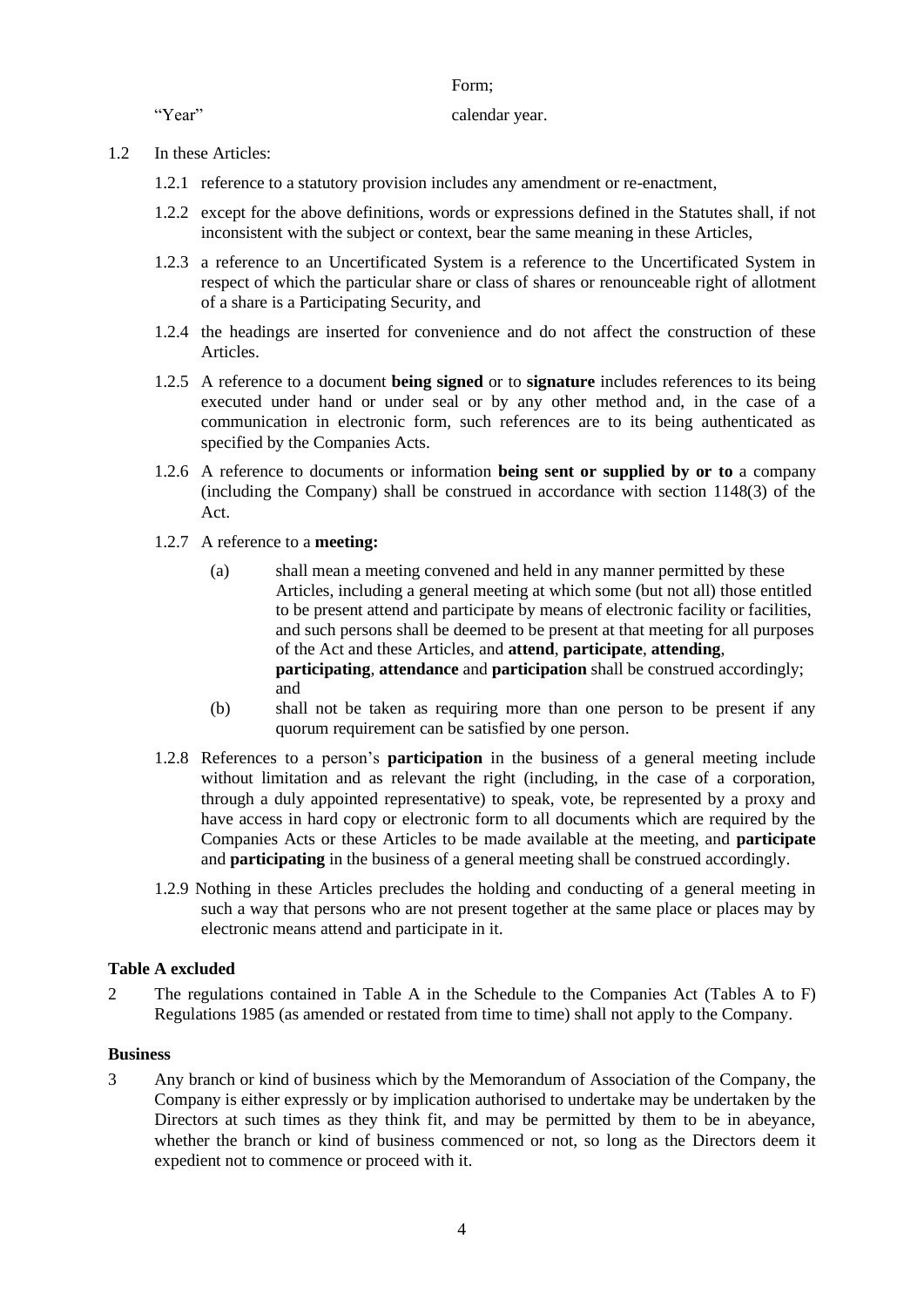## **Registered office**

4 The Office shall be at such place in England or Wales as the Directors appoint.

## **Capital**

- 5 The share capital of the Company is divided into an unlimited number of ordinary shares of 1 pence each ("Ordinary Shares").
- 6 Without prejudice to any special rights previously conferred on the holders of any shares or class of shares already issued (which special rights shall not be modified or abrogated except with such consent or sanction as is provided in the Company's memorandum of association and in the next following Article), a share (whether forming part of the original capital or not) may be issued with such preferred, deferred or other special rights or such restrictions, whether in regard to dividend, return of capital, voting or otherwise, as the Company by ordinary resolution determines.  $[10.15(i)]$

## **Modification of rights**

- 7 Whenever the capital of the Company is divided into different classes of shares or groups and either whilst the Company is a going concern or during or in contemplation of a winding up, the special rights attached to any class or group may be modified or abrogated, subject to the provisions of the Company's memorandum of association and unless otherwise provided by the terms of issue of the shares of that class or group, either with the consent in Writing of the holders of three-quarters of the issued shares of the class or group, or with the sanction of any special resolution passed at a separate general meeting of the holders (but not otherwise).  $[10.15(i)]$  The consent or resolution shall be binding upon all the holders of shares of the class or group To every separate general meeting all the provisions of these Articles relating to, or to the proceedings at, general meetings shall, *mutatis mutandis*, apply, except that:
	- (a) the necessary quorum shall be two persons at least holding or representing by proxy onethird in nominal amount of the issued shares of the class or group (but, if at any adjourned meeting of the holders a quorum as above defined is not present, those Members who are present shall be a quorum),
	- (b) any holder of shares in the class or group present in person or by proxy may demand a poll, and
	- (c) the holders of shares of the class or group shall, on a poll, have one vote in respect of every share of the class or group held by them respectively. The special rights conferred upon the holders of any shares or class or group of shares issued with preferred or other rights shall not, unless otherwise expressly provided by the conditions of issue, be deemed to be modified by the creation or issue of further shares ranking *pari passu* with them.

### **Shares**

- 8 Subject to the provisions of the Statutes, any restrictions contained in these Articles and the rules of the Stock Exchange and to any direction to the contrary given by the Company in general meeting, the Directors may allot, grant options over, or otherwise dispose of shares or rights to subscribe for, or to convert any security into, shares to such persons (including a Director) and on such terms as they think fit, but no share shall be issued at a discount. [10.2]
- 9 The Company, in connection with the issue of any share, may exercise the powers of paying commissions conferred or permitted by the Statutes and the rules of the Stock Exchange, provided that the percentage rate or the amount of the commission paid or agreed to be paid is disclosed as required by law and does not exceed the rate of 10 per cent of the issue price of the shares in respect of which it is paid. Where permitted by the Statutes and the rules of the Stock Exchange, the commission may be satisfied wholly or partly by the allotment of fully or partly paid shares. The Company may also on an issue of shares pay such brokerage as is lawful. [10.14]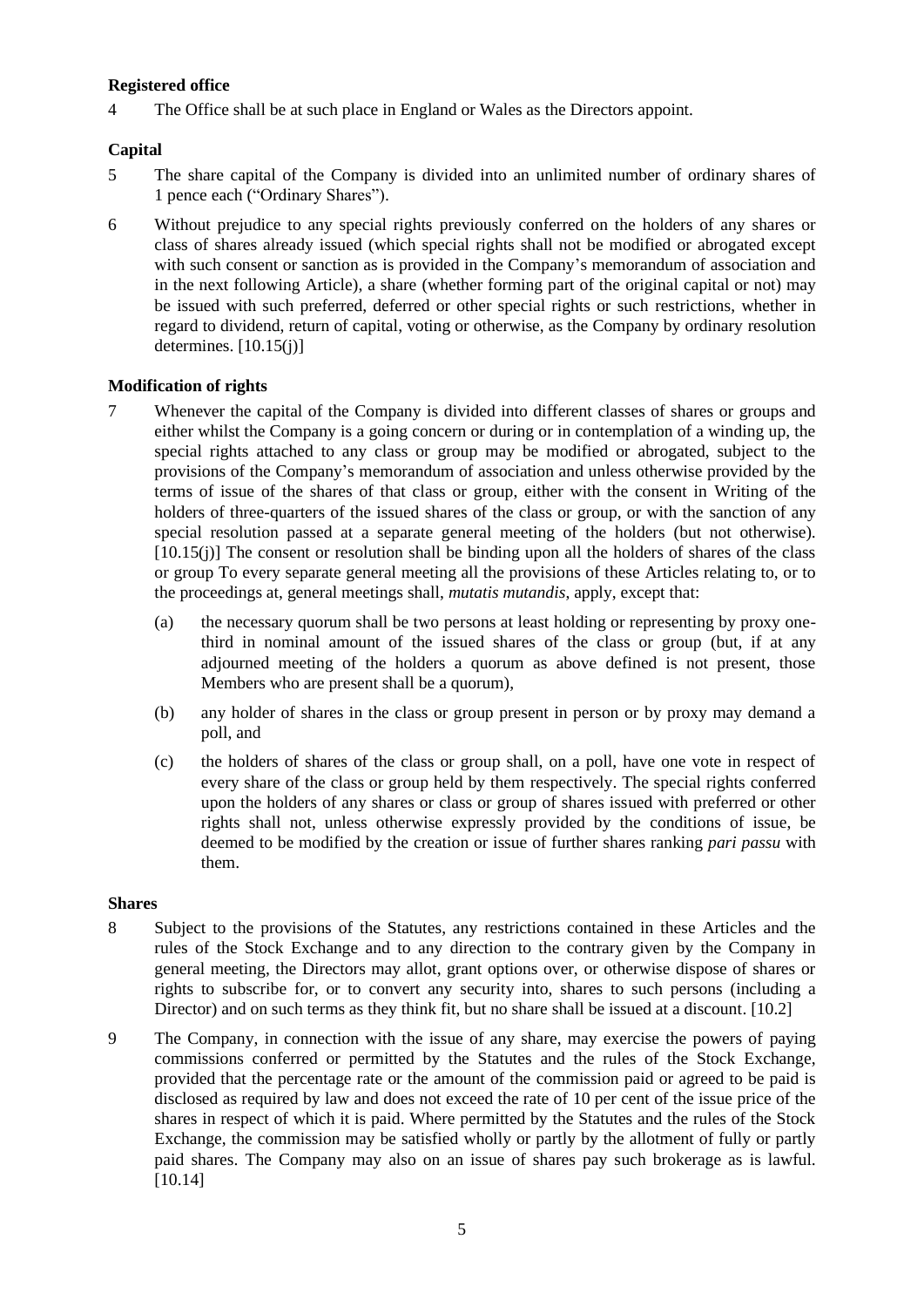- 10 Except as required by law, no person shall be recognised by the Company as holding any share upon any trust. The Company shall not be bound by or be compelled in any way to recognise (even when having notice) any equitable, contingent, future or partial interest in any share, or any interest in any fractional part of a share, or (except as otherwise provided by these Articles or as by law required or under an order of court) any other rights in respect of any share except an absolute right to the entirety of it in the registered holder. The Company shall not be bound to register more than four persons as the joint holders of a share (except in the case of executors or trustees of a deceased Member). Without prejudice to the generality of the foregoing a member shall be entitled to nominate by notice in writing given to the Company another person or persons (whether natural or corporate) to enjoy and exercise all or any of the rights of that member in relation to the Company and shall be entitled to revoke such nomination (in whole in part) by notice in writing to the Company. The provisions of sections 146 and 147 of the Companies Act 2006 shall apply to the Company even when its shares are not admitted to trading on a regulated market.
- 11 Save as otherwise provided in the Statutes, the Act, the rules of the Stock Exchange, or in these Articles, all unissued shares (whether forming part of the original or any increased capital) shall be at the disposal of the Directors who may (subject to the provisions of the Statutes and the rules of the Stock Exchange) allot (with or without conferring a right of renunciations), grant options over, offer or otherwise deal with or dispose of such unissued shares to such person at such times and generally on such terms and conditions as they may determine. [10.2]

## **Certificated shares**

- 12 Subject to the Act, the requirements of the Nominated Adviser (where the Company's shares are admitted to trading on AIM), the rules of the Stock Exchange or (as the case may be) the UK Listing Authority (where the Company's shares are admitted to the Official List), and these Articles:
	- 12.1 every person (except any person in respect of whom the Company is not required by the Act to complete and have ready for delivery a share certificate), upon becoming the holder of a certificated share is entitled, without charge, to one certificate for all the certificated shares of a class registered in his name or, in the case of certificated shares of more than one class being registered in his name, to a separate certificate for each class of shares, unless the terms of issue of the shares provide otherwise.
	- 12.2 where a Member (other than a person in respect of whom the Company is not required by the Act to complete and have ready for delivery a share certificate) transfers part of his shares comprised in a certificate he shall be entitled, without charge, to one certificate for the balance of certificated shares retained by him.
	- 12.3 the Company is not bound to issue more than one certificate for certificated shares held jointly by two or more persons, and delivery of a certificate to one joint holder shall be sufficient delivery to all joint holders.
	- 12.4 a certificate shall:
		- 12.4.1 specify the number and class and the distinguishing numbers (if any) of the shares in respect of which it is issued and the amount paid up on the shares;
		- 12.4.2 (subject as provided below) shall bear the autographic signatures of at least one Director and the Secretary provided that the Directors may by resolution determine that such signatures, or either of them, shall be dispensed with or shall be affixed by such other person as may be authorised by the Directors or some method or system of mechanical signature; and [10.3]
		- 12.4.3 be issued under the Seal, which may be affixed to or printed on it, or in such other manner as the Board may approve, having regard to the terms of issue and the requirements of the Nominated Adviser (where the Company's shares are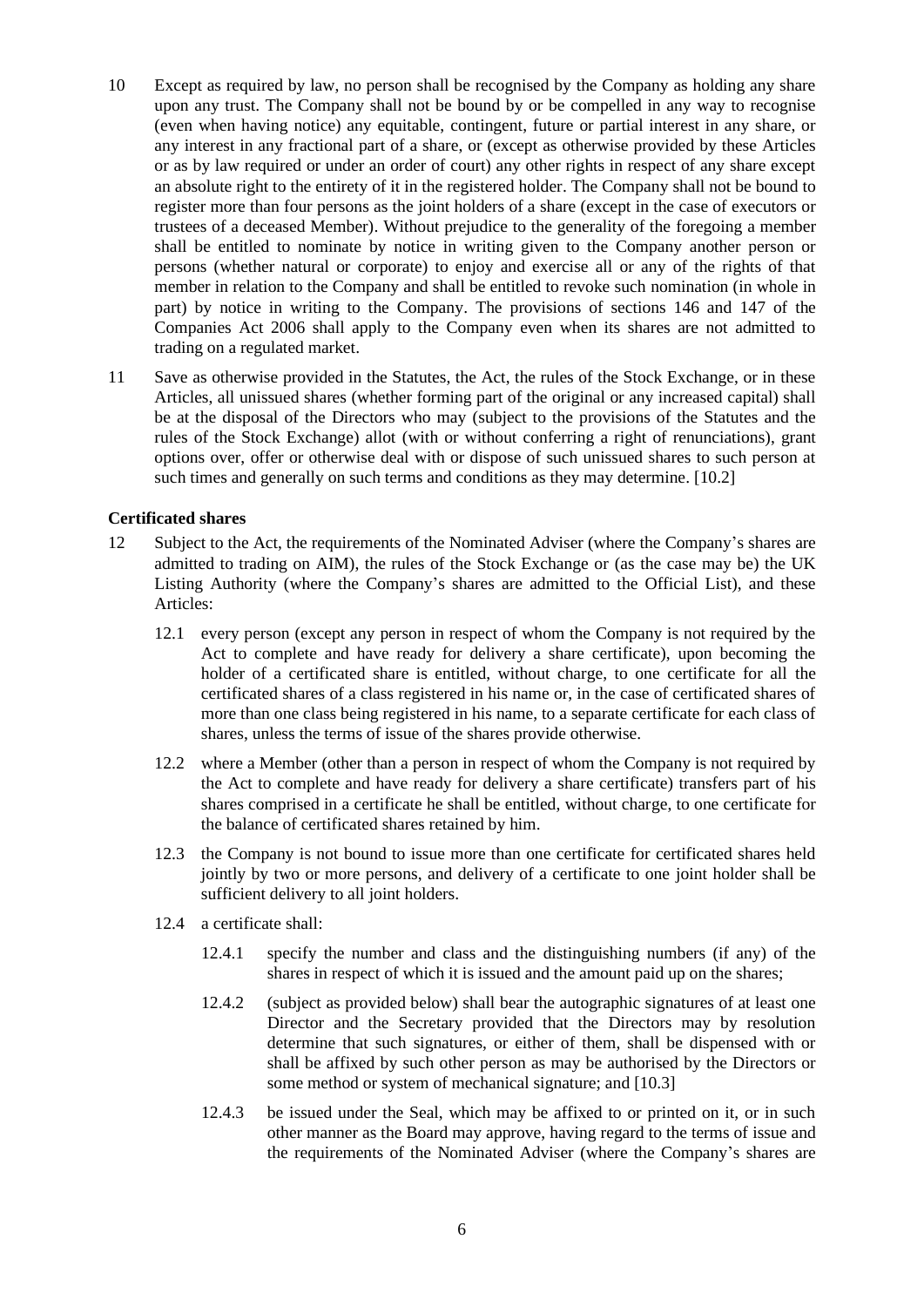admitted to trading on AIM) or (as the case may be) the UK Listing Authority (where the Company's shares are admitted to the Official List),

- 12.5 shares of different classes may not be included in the same certificate. The certificate shall specify the shares or securities to which it relates and the amount paid up;
- 12.6 If a share certificate is defaced, lost or destroyed it may be replaced without fee but on such terms (if any) as to evidence and indemnity and to payment of any exceptional outof-pocket expenses of the Company in investigating the evidence and preparing the indemnity as the Board thinks fit and, in case of defacement, on delivery of the old certificate to the Company.

### **Uncertificated shares**

- 13 Subject to the Act, the requirements of the Nominated Adviser (where the Company's shares are admitted to trading on AIM), the rules of the Stock Exchange or (as the case may be) the UK Listing Authority (where the Company's shares are admitted to the Official List), the Uncertificated Securities Regulations, and these Articles:
	- 13.1 the Board may resolve that a class of shares is to become, or is to cease to be, a Participating Security;
	- 13.2 shares of a class shall not be treated as forming a separate class from other shares of the same class as a consequence of such shares being held in certificated or uncertificated form or of any provision in these Articles or the Uncertificated Securities Regulations applying only to certificated shares or to uncertificated shares;
	- 13.3 any share of a class which is a Participating Security may be changed from an uncertificated share to a certificated share and from a certificated share to an uncertificated share in accordance with the Uncertificated Securities Regulations;
	- 13.4 these Articles apply to uncertificated shares of a class which is a Participating Security only to the extent that these Articles are consistent with the holding of such shares in uncertificated form, with the transfer of title to such shares by means of the Uncertificated System and with the Uncertificated Securities Regulations;
	- 13.5 the Board may lay down regulations not included in these Articles which (in addition to or in substitution for any provisions in these Articles):
		- 13.5.1 apply to the issue, holding or transfer of uncertificated shares;
		- 13.5.2 set out (where appropriate) the procedures for conversion and/or redemption of uncertificated shares; and/or
		- 13.5.3 the Board considers necessary or appropriate to ensure that these Articles are consistent with the Uncertificated Securities Regulations and/or the Operator's rules and practices.
	- 13.6 such Regulations will apply instead of any relevant provisions in these Articles which relate to certificates and the transfer, conversion and redemption of shares or which are not consistent with the Uncertificated Securities Regulations, in all cases to the extent (if any) stated in such regulations and if the Board makes any such regulations, Article 13.4 will (for the avoidance of doubt) continue to apply to these Articles, when read in conjunction with those regulations;
	- 13.7 any instruction given by means of an Uncertificated System as referred to in these Articles shall be a dematerialised instruction given in accordance with the Uncertificated Securities Regulations, the facilities and requirements of the Uncertificated System and the Operator's rules and practices;
	- 13.8 for any purpose under these Articles, the Company may treat a Member holding of uncertificated shares and of certificated shares of the same class as if they were separate holdings, unless the Board otherwise decides;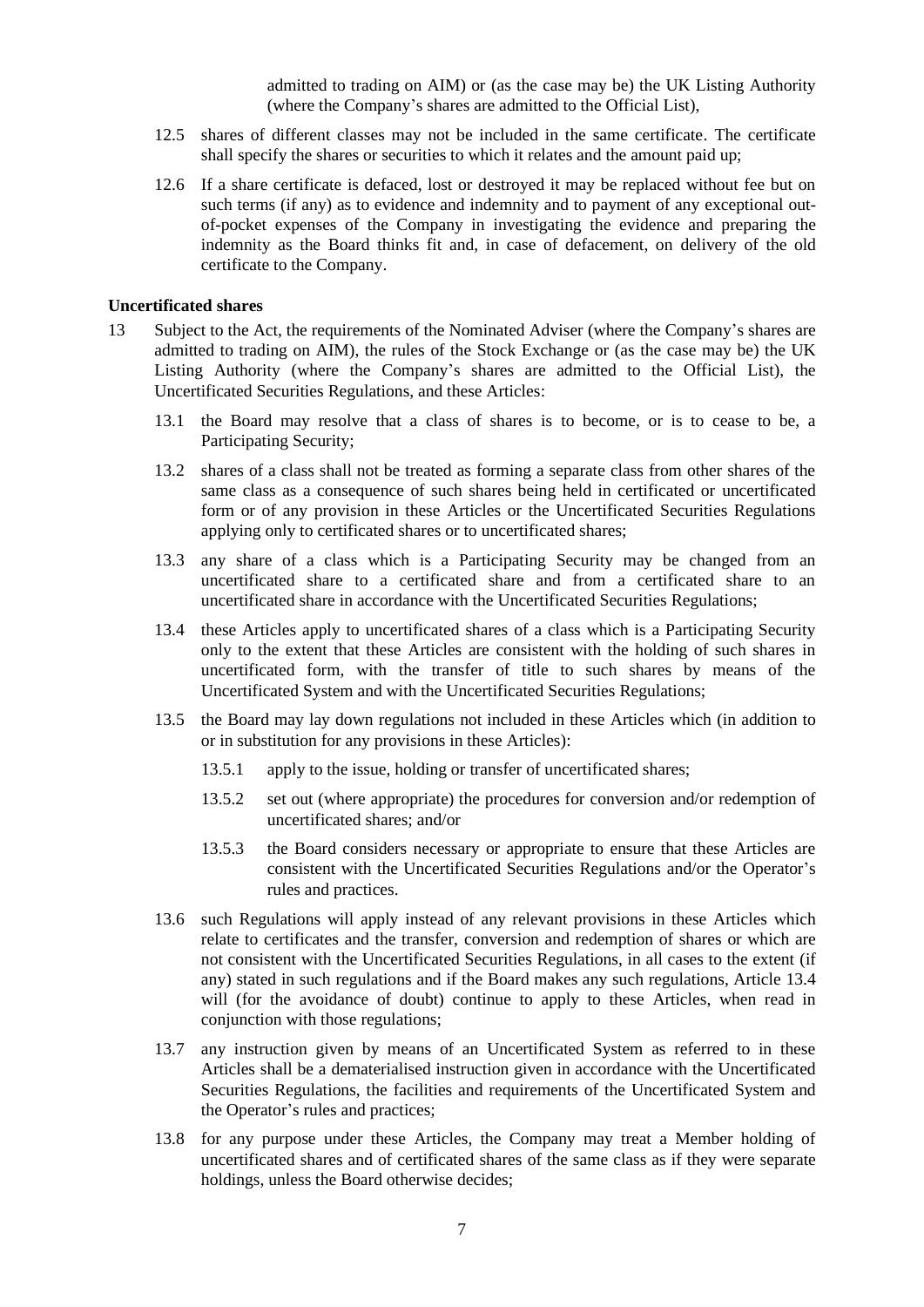- 13.9 where the Company is entitled under the Act, the Operator's rules and practices, these Articles or otherwise to dispose of, forfeit, enforce a lien over or sell or otherwise procure the sale of any shares of a class which is a Participating Security which are held in uncertificated form, the Board may take such steps (subject to the Uncertificated Securities Regulations and to such rules and practices) as may be required or appropriate, by instruction by means of the Uncertificated System or otherwise, to effect such disposal, forfeiture, enforcement or sale including by (without limitation):
	- 13.9.1 requesting or requiring the deletion of any computer-based entries in the Uncertificated System relating to the holding of such shares in uncertificated form;
	- 13.9.2 altering such computer-based entries so as to divest the holder of such shares of the power to transfer such shares other than to a person selected or approved by the Company for the purpose of such transfer;
	- 13.9.3 requiring any holder of such shares, by notice in writing to him, to change his holding of such uncertificated shares into certificated form within any specified period;
	- 13.9.4 requiring any holder of such shares to take such steps as may be necessary to sell or transfer such shares as directed by the Company;
	- 13.9.5 otherwise rectify or change the register of Members of the Company in respect of any such shares in such manner as the Board considers appropriate (including, without limitation, by entering the name of a transferee into the Register of Members as the next holder of such shares); and/or
	- 13.9.6 appointing any person to take any steps in the name of any holder of such shares as may be required to change such shares from uncertificated form to certificated form and/or to effect the transfer of such shares (and such steps shall be effective as if they had been taken by such holder).

### **Lien**

- 14 Subject to the provisions of section 150 of the Act the Company shall have a first and paramount lien on every share (not being a fully paid share) for all monies, whether presently payable or not, called or payable at a fixed time in respect of the share whether the period for the payment has actually arrived or not, and notwithstanding that it is the joint debt or liability of the Member or his estate and any other person, whether a Member of the Company or not. The Company's lien (if any) on a share shall extend to all dividends or other monies payable on or in respect of it, together with any interest or expenses which may have accrued. The Directors may resolve that any share is wholly or in part exempt from the provisions of this Article.
- 15 The Company may sell, in such manner as the Directors think fit, any shares on which the Company has a lien, but no sale shall be made unless some sum in respect of which the lien exists is presently payable, nor until the expiration of 14 days after a notice in writing, stating and demanding payment of the sum presently payable, and giving notice of intention to sell in default, has been given to the holder of the share or the person entitled to it by reason of his death or bankruptcy.
- 16 To give effect to the sale the Directors may authorise some person to transfer the shares sold to, or in accordance with the directions of, the purchaser. The purchaser shall be registered as the holder of the shares and he shall not be bound to see to the application of the purchase money and his title to the shares shall not be affected by any irregularity or invalidity in the proceedings in reference to the sale. The net proceeds of sale, after payment of the costs of sale, shall be applied in or towards payment or satisfaction of the debt or liability in respect of which the lien exists, so far as it is presently payable. Any residue shall (subject to a like lien for sums not presently payable as existed upon the shares before the sale) be paid to the person entitled to the shares at the time of the sale.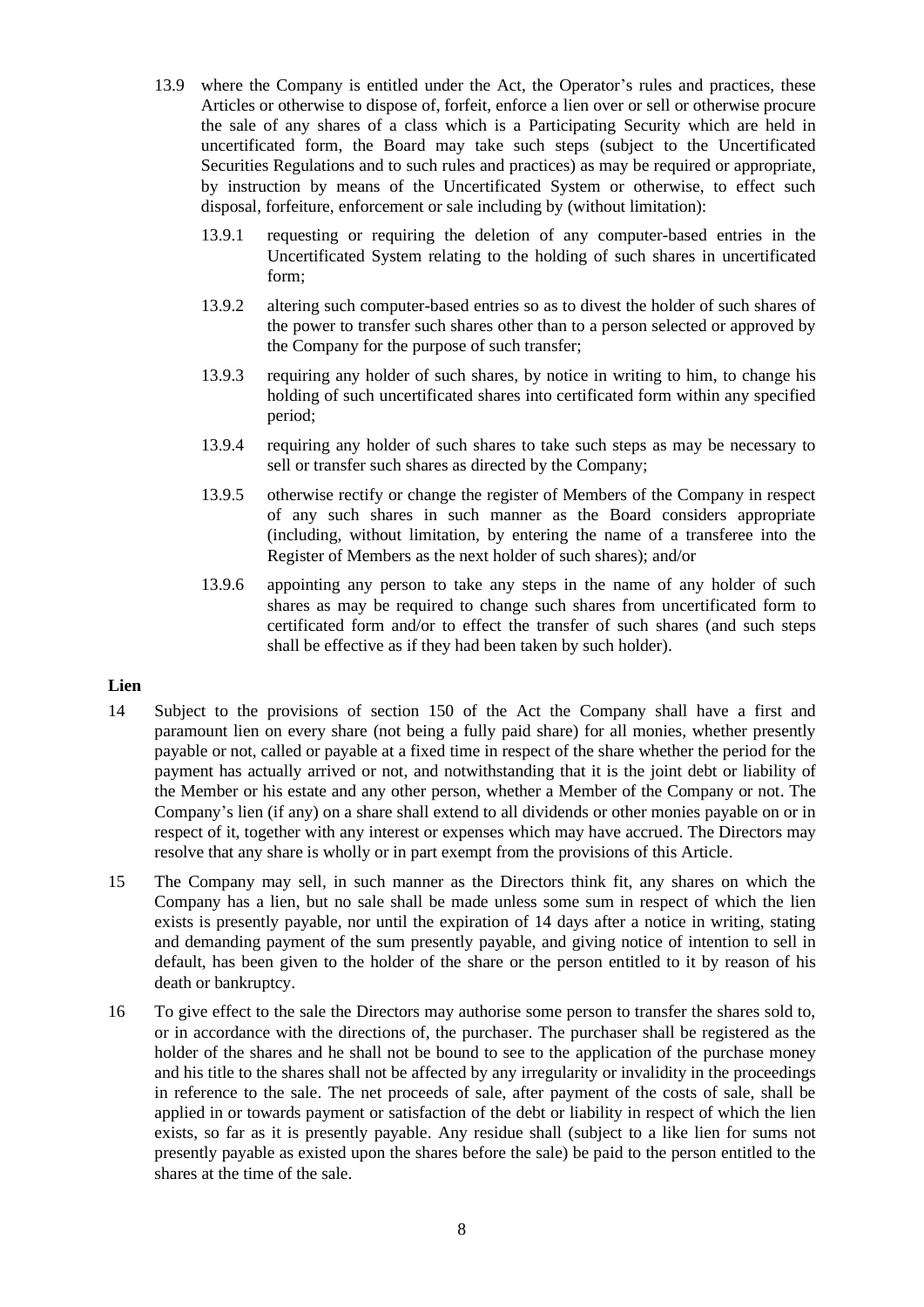## **Calls on shares**

- 17 The Directors may make calls upon the Members in respect of any monies (whether on account of the nominal value of the shares or by way of premium) unpaid on their shares and not by the conditions of allotment made payable at fixed times, provided that (except as otherwise fixed by the conditions of application or allotment) no call on any share may exceed one-quarter of the nominal amount of the share or be payable within 14 days from the last call. Each Member shall (subject to receiving at least 14 days' notice specifying the time and place of payment) pay to the Company at the time and place specified the amount called on his shares. A call may be revoked or postponed as the Directors determine. Notwithstanding the provisions of this Article 17, neither the Directors nor the Company shall have the power to create any differences in rights between the holders of the same class of shares in respect of the amount of calls to be paid, and the time of payment of such calls or in any other respects whatsoever. [10.4]
- 18 A call shall be deemed to have been made at the time when the resolution of the Directors authorising it was passed. A call may be made payable by instalments.
- 19 The joint holders of a share shall be jointly and severally liable to pay all calls in respect of it.
- 20 If a call or instalment payable in respect of a share is not paid before or on the day appointed for payment, the person from whom the sum is due shall pay interest on it from the day appointed for payment to the time of actual payment at such rate, not exceeding 15 per cent per annum, as the Directors determine. He shall also pay all costs, charges and expenses which the Company has incurred or become liable for in order to procure payment of or in consequence of the nonpayment of the call or instalment. The Directors shall be at liberty to waive payment of the interest, costs, charges and expenses, wholly or in part.
- 21 Any sum which by the terms of issue of a share becomes payable upon allotment or at any fixed date, whether on account of the nominal value of the share or by way of premium, shall for all the purposes of these Articles be deemed to be a call duly made and payable on the date on which, by the terms of issue, it becomes payable. In case of non-payment all the relevant provisions of these Articles as to payment of interest, costs, charges and expenses, forfeiture or otherwise shall apply as if the sum had become payable by virtue of a call duly made and notified.
- 22 The Directors may, on the issue of shares, differentiate between the holders in the amount of calls to be paid and the times of payment.
- 23 The Directors may receive from any Member all or any part of the money unpaid upon the shares held by him beyond the sums actually called up as a payment in advance of calls. The payment in advance of calls shall extinguish, so far as the same shall extend, the liability upon the shares in respect of which it is advanced. Upon the money received, or so much of it as exceeds the amount of the calls then made upon the shares in respect of which it has been received, the Company may pay interest at such rate as the Member and the Directors agree. The Member shall not be entitled to participate in respect of the advance in a dividend subsequently declared. The Directors may repay the amount advanced upon giving to the Member one month's notice in Writing. [10.5]
- 23(A) Payment of calls by any Members resident in the Republic of South Africa shall be made at the branch office of the Company in the Republic of South Africa. [10.6]

### **Transfer of shares**

- 24 All transfers of shares may be effected by transfer In Writing in any usual or common form, or in any other form approved by the Directors. [10.8]
- 25 The instrument of transfer of a share shall be signed by or on behalf of the transferor and (in the case of a partly paid share) the transferee. The transferor shall be deemed to remain the holder of the share until the name of the transferee is entered in the register of Members in respect of it. Subject to the provisions of these Articles, transfers of shares and other documents relating to or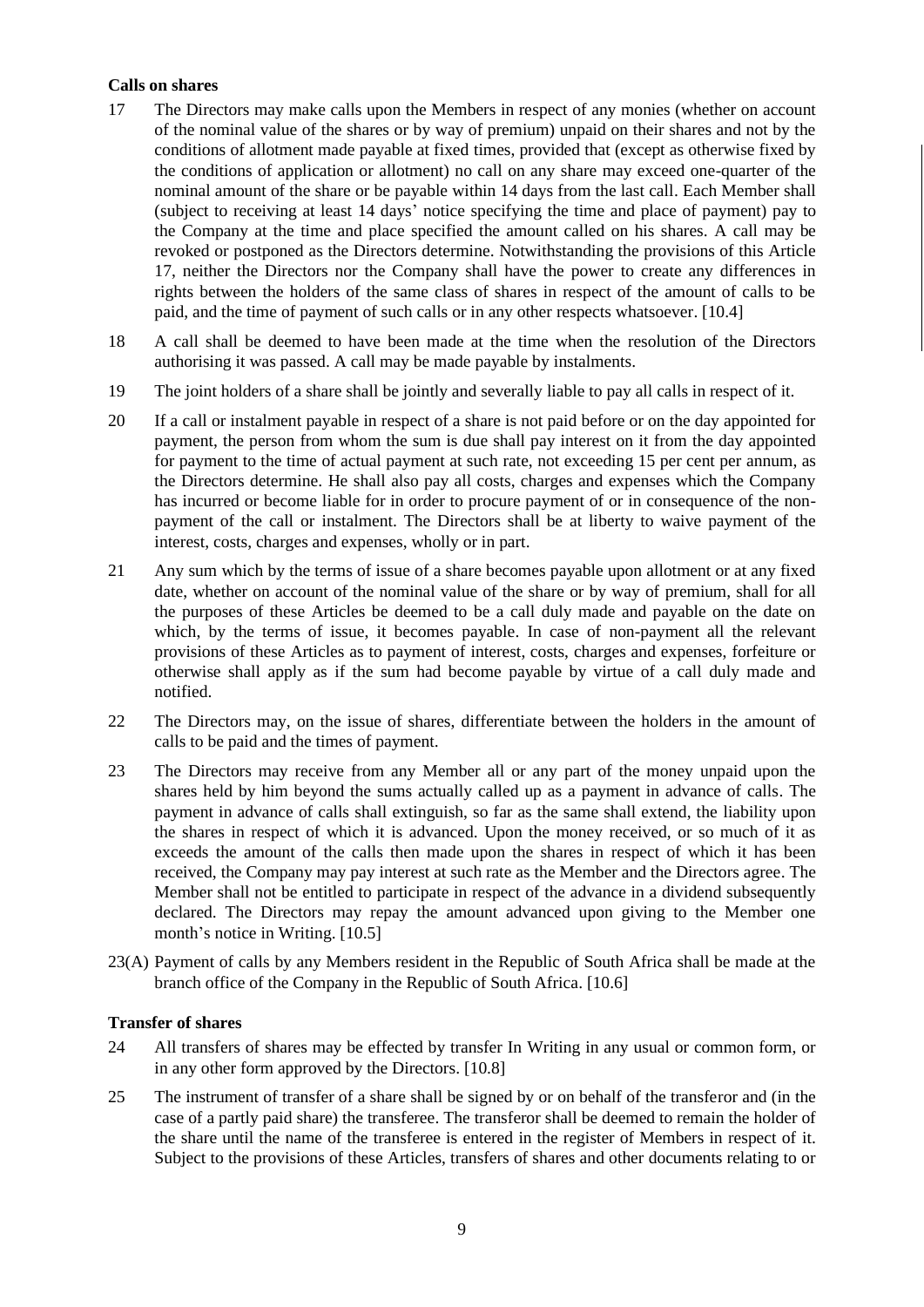affecting the title to any shares shall be registered without payment of any fee. All instruments of transfer which are registered shall be retained by the Company. [10.8]

- 26 Notwithstanding anything to the contrary contained in these Articles of Association, the shares of the Company (or any class thereof) may be held in uncertificated form and title to the shares of the Company (or any class thereof) may be transferred by means of a relevant system within the meaning of the Uncertificated Securities Regulations 1995.
- 27 The Directors may, in their absolute discretion and without assigning any reason therefore, decline to register the transfer of a share (not being a fully paid share) to a person of whom they shall not approve, and they may also decline to register the transfer of a share (not being a fully paid share) on which the Company has a lien, provided that, where any such shares are admitted to the Official List or are admitted to trading on the Stock Exchange, such discretion may not be exercised in such a way as to prevent dealings in the shares from taking place on an open and proper basis. Subject to the foregoing, the Directors may also decline to register any instrument of transfer unless:
	- 27.1 the instrument of transfer, duly stamped, is deposited at the Office or such other place as the Directors may appoint accompanied by the certificate of the shares to which it relates, and such other evidence as the Directors may reasonably require to show the right of the transferor to make the transfer;
	- 27.2 the instrument of transfer is in respect of only one class of share; and
	- 27.3 in the case of a transfer to joint holders, they do not exceed four in number.
- 28 If the Directors refuse to register a transfer they shall, within 2 months after the date on which the transfer was lodged with the Company, send to the transferee notice of the refusal and any instrument of transfer which the Directors decline to register shall (except in the case of fraud) be returned to the person depositing it.
- 29 The register of transfers may be closed at such times and for such periods (not exceeding 30 days in any year) as the Directors determine.
- 30 Subject to section 80 of the Act, nothing in these Articles shall preclude the Directors from allowing the allotment of any share to be renounced by the allottee in favour of some other person. For all purposes of these Articles relating to the registration of transfers of shares, this renunciation shall be deemed to be a transfer and the Directors shall have the same power of refusing to give effect to it as if the renunciation were a transfer.
- 31 All authorities which signed transfer deeds granted by Members for the purpose of transferring securities that may be lodged, produced or exhibited with or to the Company at its Office, shall as between the Company and the grantor of such authorities be taken and be deemed to be continue and remain in full force and effect and the Company may allow the same to be acted upon until such time as express notice in writing on the revocation of same shall have been given and lodged at the Office at which the authority was lodged, produced or exhibited. Either after the giving and lodging of such notices the Company shall be entitled to give effect to any instrument signed under an authority to sign and certified by any officer of the Company as being an order before the giving and lodging of such notice. [10.10]
- 32 The Company shall be entitled to destroy:
	- 32.1 all instruments of transfer of shares and all other documents on the faith of which entries are made in the register of Members at any time after the expiration of 6 years from the date of registration;
	- 32.2 all dividend mandates and notifications of change of name or address at any time after the expiration of 2 years from the date of recording; and
	- 32.3 all share certificates which have been cancelled at any time after the expiration of 1 year from the date of cancellation. If the Company destroys a document in good faith and without notice of any claim (regardless of the parties) to which the document might be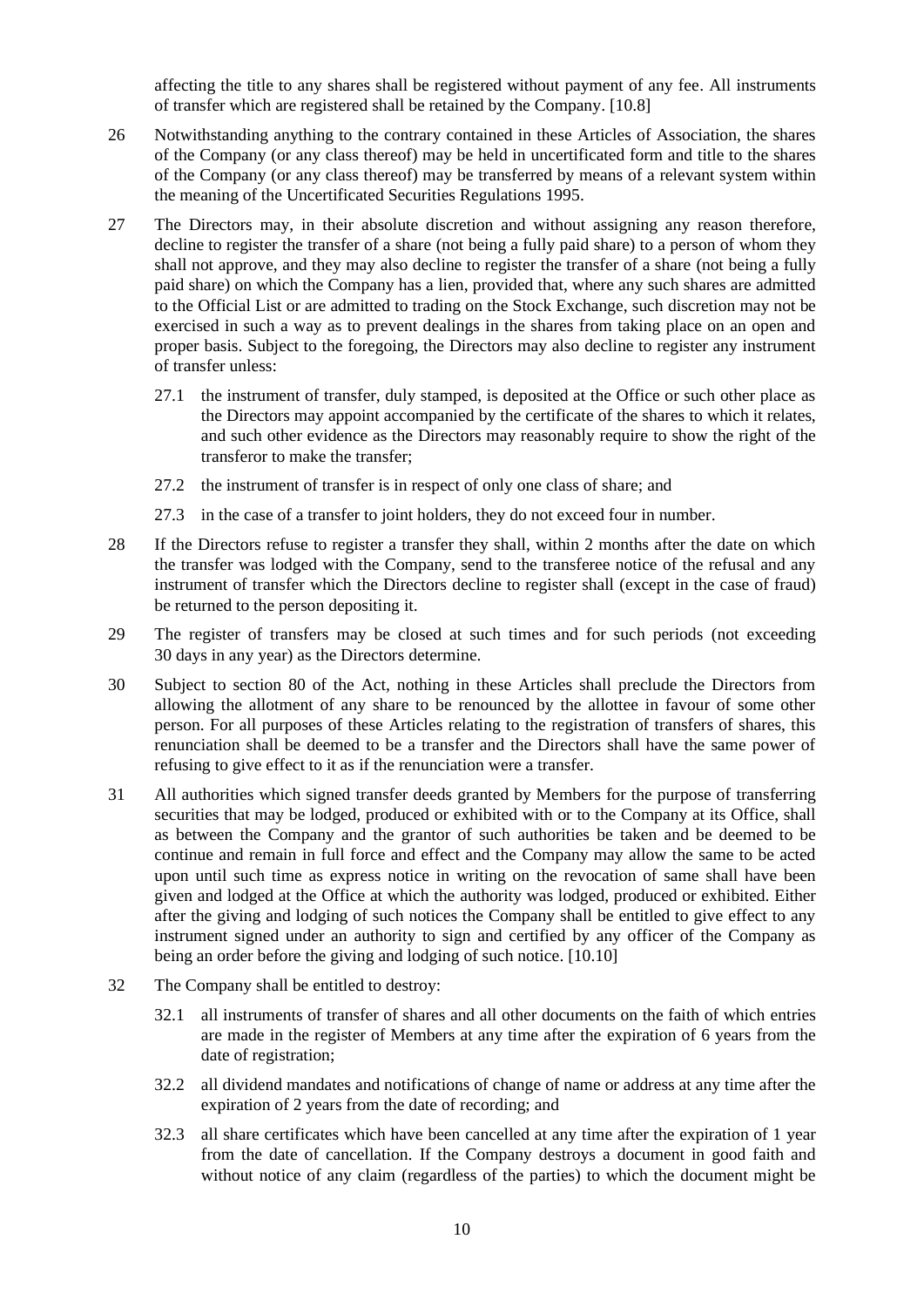relevant, it shall conclusively be presumed in favour of the Company that every instrument of transfer so destroyed was a valid and effective instrument duly and properly registered, every share certificate so destroyed was a valid and effective document duly and properly cancelled and every other document mentioned above so destroyed was a valid and effective document in accordance with the recorded particulars in the books or records of the Company. Nothing in this Article shall be construed as imposing upon the Company any liability in respect of the destruction of any document at an earlier date than that provided above or if the condition as to good faith and absence of notice is not met. References in this Article to the destruction of any document include references to its disposal in any manner.

#### **Transmission of shares**

- 33 In the case of the death of a Member the survivor or survivors where the deceased was a joint holder, and the executors or administrators of the deceased where he was a sole or only surviving holder, shall be the only persons recognised by the Company as having any title to his shares. Nothing in this Article shall release the estate of a deceased holder (whether sole or joint) from any liability in respect of any share solely or jointly held by him.
- 34 Subject to any other provisions of these Articles, any person becoming entitled to a share in consequence of the death or bankruptcy of a Member or otherwise by operation of the law may, upon such evidence as to his title being produced as may be required by the Directors and subject as provided below, either be registered himself as holder of the share or elect to have some person nominated by him registered as transferee.
- 35 Subject to any other provisions of these Articles, if the person becoming entitled as above elects to be registered himself, he shall give to the Company notice In Writing to that effect. If he elects to have his nominee registered, he must execute in favour of his nominee a transfer of the share. All the limitations, restrictions and provisions of these Articles relating to the right to transfer and the registration of transfers of shares shall be applicable to the notice or transfer as if the event giving rise to the transmission had not occurred and the notice or transfer were a transfer executed by the Member.
- 36 Subject to any other provisions of these Articles, a person becoming entitled to a share in consequence of the death or bankruptcy of a Member may, at the discretion of the Directors, receive and give a discharge for any dividends or other monies becoming payable in respect of the share but shall not otherwise be entitled to receive notices of or to attend or vote at meetings of the Company or to any of the rights or privileges of a Member until he has become a Member in respect of the share. If he fails either to transfer the share or to elect to be registered as a Member in respect of it within 60 days of being required by the Directors to do so, he shall in the case of shares which are fully paid up be deemed to have elected to be registered as a Member in respect of them and may be registered accordingly.

#### **Forfeiture of shares**

- 37 If a Member fails to pay the whole or any part of any call or instalment of a call on or before the day appointed for payment, the Directors may, whilst any part of the call or instalment remains unpaid, serve a notice on him requiring payment of so much of the call or instalment as is unpaid, together with any accrued interest and any costs, charges and expenses incurred by the Company by reason of the non-payment.
- 38 The notice shall name a further day (not being less than 7 days from the date of the notice) on or before which and the place where the payment required by the notice is to be made and shall state that, in the event of non-payment at or before the time and at the place appointed, the shares in respect of which the call was made or instalment is payable will be liable to be forfeited. The Directors may accept the surrender of any share liable to be forfeited and, in such case, references in these Articles to forfeiture shall include surrender.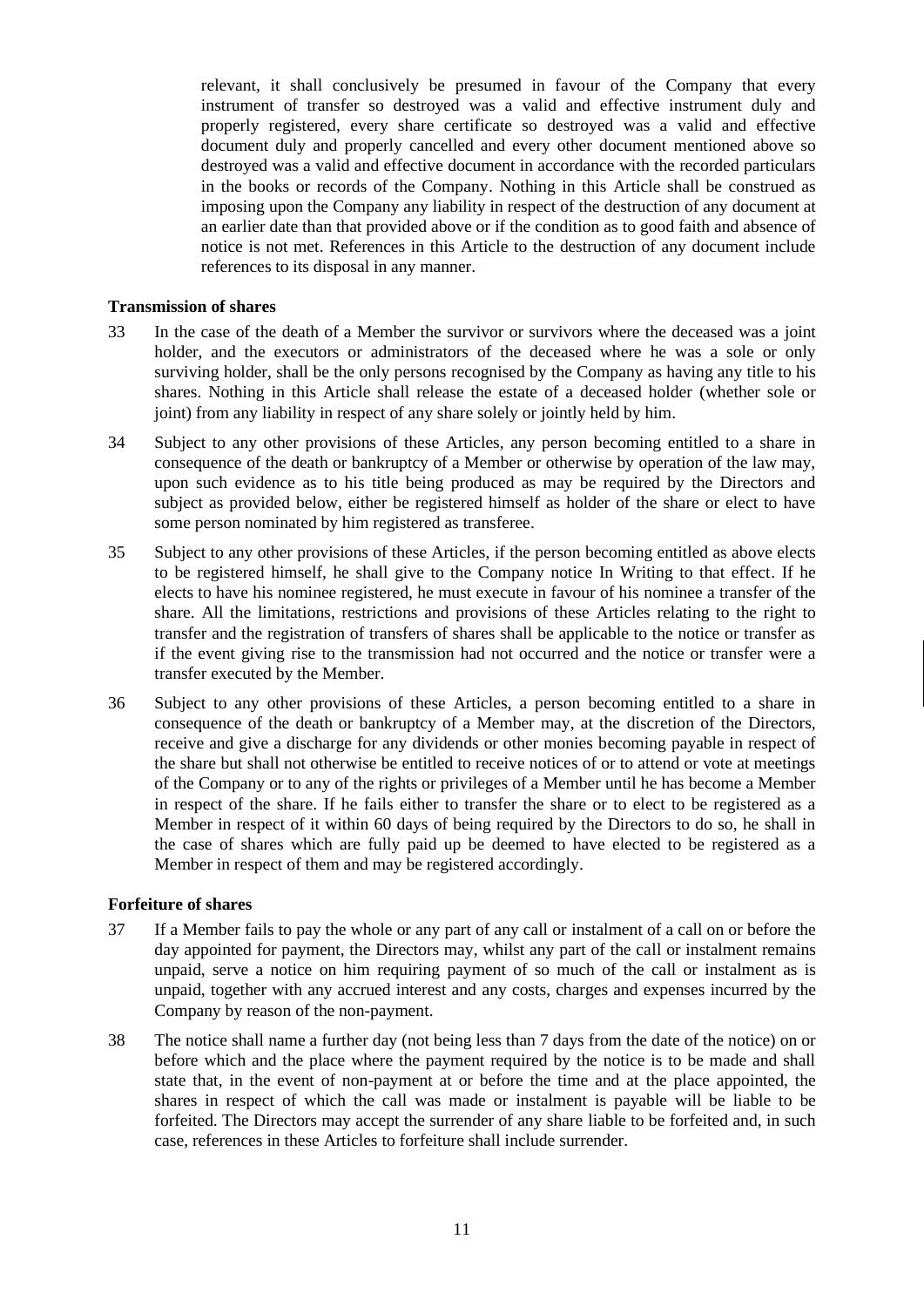- 39 If the requirements of the notice are not complied with, any share in respect of which it has been given may before payment of all calls and interest and expenses due in respect of it has been made be forfeited by a resolution of the Directors. Forfeiture shall include all dividends declared in respect of the forfeited shares and not actually paid before forfeiture.
- 40 A forfeited share shall become the property of the Company and may be sold, re-allotted or otherwise disposed of, either to the person who was before forfeiture the holder or entitled to it, or to any other person, upon such terms and in such manner as the Directors think fit. At any time before a sale or disposition, the forfeiture may be cancelled on such terms as the Directors think fit, subject always to the provisions of section 146 of the Act.
- 41 A Member whose shares have been forfeited shall cease to be a Member in respect of the forfeited shares, and shall surrender to the Company for cancellation the certificate for the forfeited shares but shall notwithstanding the forfeiture, remain liable to pay to the Company all sums which at the date of forfeiture were presently payable by him to the Company in respect of the shares, with interest from the date of forfeiture until payment at such rate not exceeding 15 per cent per annum as the Directors determine. The Directors shall be at liberty to waive payment of interest wholly or in part and may enforce payment without any allowance for the value of the shares at the time of forfeiture.
- 42 When a share has been forfeited, notice of the forfeiture shall be served upon the person who was before forfeiture the holder of the share. No forfeiture shall be invalidated by any failure to give notice.
- 43 A statutory declaration in writing that the declarant is a director or the Secretary of the Company and that a share has been duly forfeited on a date stated in the declaration shall be conclusive evidence of the facts stated in it as against all persons claiming to be entitled to the share. The declaration and the receipt of the Company for the consideration (if any) given for the share on the sale, re-allotment or disposal, together with the relevant share certificate delivered to a purchaser or allottee shall (subject to the execution of a transfer if required) constitute a good title to the share. The person to whom the share is sold, re-allotted or disposed of shall be registered as the holder of the share and shall not be bound to see to the application of the purchase money (if any), nor shall his title to the share be affected by any irregulanty or invalidity in the proceedings in reference to the forfeiture, sale, or disposal of the share. Every Director is authorised to execute on behalf of the Member whose share is forfeited a proper instrument of transfer of the share.
- 44 The provisions of these Articles as to forfeiture shall apply in the case of non-payment of any sum which, by the terms of issue of a share, becomes payable at a fixed time, whether on account of the nominal value of the share or by way of premium, as if it had been payable by virtue of a call duly made and notified.

## **Untraced Members**

- 45 The Company may sell (in such manner and for such price as the Directors think fit) the shares of a Member or the shares to which a person is entitled by virtue of transmission on death or bankruptcy if:
	- 45.1 during the period of 12 years prior to the date of the publication of the advertisements referred to in paragraph (ii) below (or, if published on different dates, the first date), being a period during which at least three dividends have been payable, all warrants and cheques in respect of the shares in question sent in the manner authorised by these Articles have remained uncashed; and
	- 45.2 the Company on expiry of the period of 12 years has given notice, by advertisement in both a national newspaper and a newspaper circulating in the area in which the last known address of the Member or the address at which service of notices may be effected in the manner authorised by these Articles is located, of its intention to sell the shares; and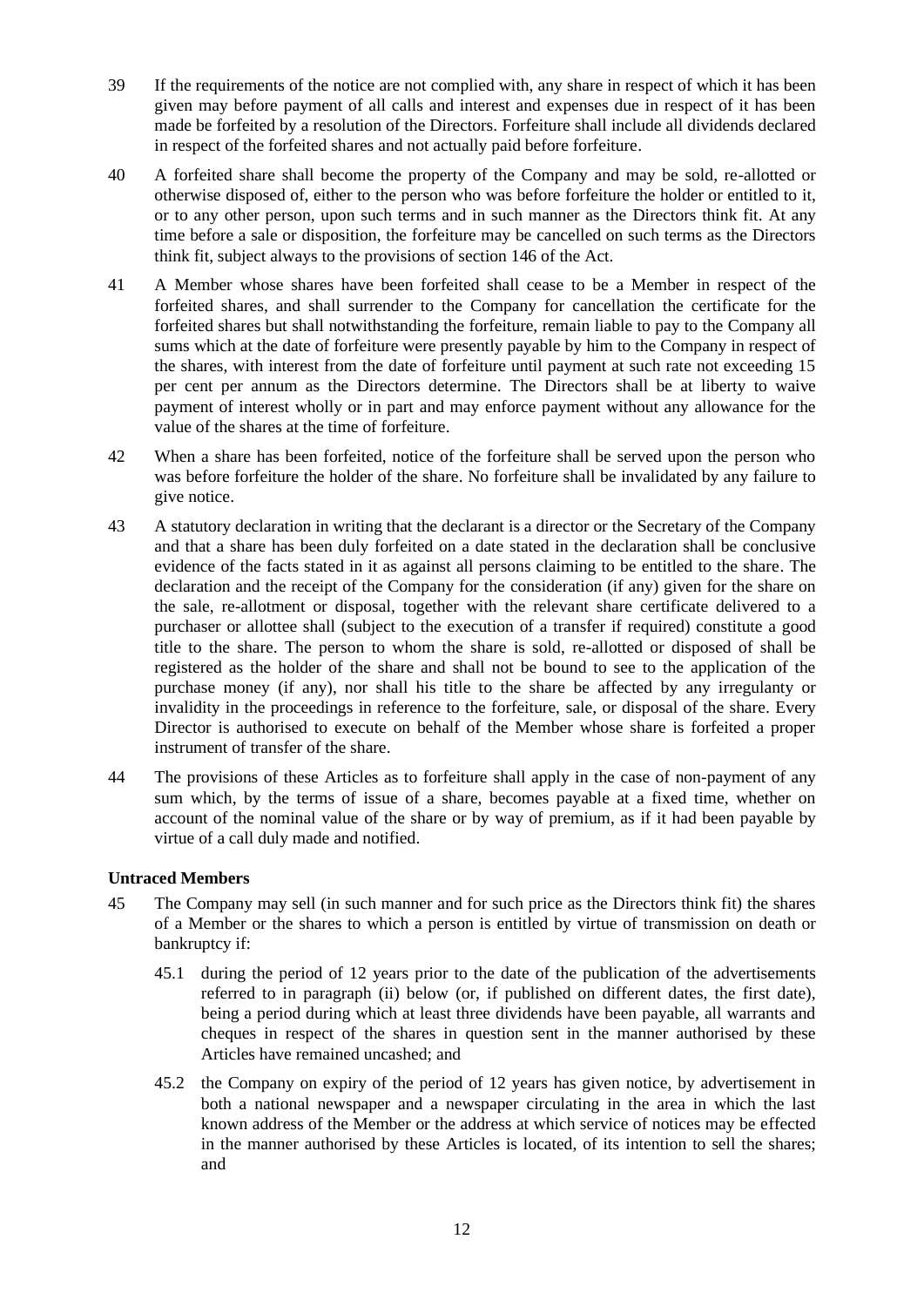- 45.3 during the period of 12 years and the period of 3 months following the publication of the advertisements, or following the later publication if the two advertisements are published on different dates, the Company has received no indication either of the whereabouts or of the existence of the Member or person; and
- 45.4 notice has been given to the Nominated Adviser (where the Company's shares have been admitted to trading on AIM), or (as the case may be) the UK Listing Authority (where the Company's shares are admitted to the Official List) and any other Stock Exchange outside the United Kingdom on which the Company's shares are traded, of its intention to make the sale.
- 46 To give effect to a sale the Company may appoint any person to execute as transferor an instrument of transfer of the shares. The instrument of transfer shall be as effective as if it had been executed by the registered holder of, or person entitled by transmission to, the shares and the title of the transferee shall not be affected by any irregularity or invalidity in the proceedings. The net proceeds of sale shall belong to the Company which shall be obliged to account to the former Member or other person previously entitled for an amount equal to the proceeds and shall enter the name of the former Member or other person in the books of the Company as a creditor for that amount. No trust shall be created in respect of the debt, no interest shall be payable in respect of it and the Company shall not be required to account for any money earned on the net proceeds, which may be employed in the business of the Company or invested in such investments (other than shares of the Company or its holding company, if any) as the Directors think fit.

### **Stock**

- 47 The Company may by ordinary resolution convert any paid-up shares into stock, or re-convert any stock into paid-up shares of any denomination. [10.15(c)]
- 48 The holders of stock may transfer all or any part in the same manner, and subject to the same regulations as and subject to which, the shares from which the stock arose might previously to conversion have been transferred, or as near thereto as circumstances admit. The Directors may fix the minimum amount of stock (not exceeding the nominal amount of the shares from which the stock arose) which is transferable, in which case no stock shall be transferable except in sums of, or in multiples of, the minimum amount. No warrants to bearer shall be issued in respect of any stock.
- 49 The holders of stock shall, according to the amount of the stock held by them, have the same rights, privileges and advantages as regards dividends, participation in assets on a winding-up, voting at meetings and other matters as if they held the shares from which the stock arose. No privilege or advantage (except participation in dividends and in assets on a winding-up) shall be conferred by any stock as would not have been conferred if it existed in shares.
- 50 All the provisions of these Articles (other than those relating to share warrants) which are applicable to paid-up shares shall apply to stock, and the words "share" and "shareholder" include "stock" and "stockholder".
- 51 The Directors may issue warrants ("share warrants") in respect of fully paid up shares stating that the bearer is entitled to the shares specified, and may provide by coupons or otherwise for the payment of future dividends on the shares included in the warrants. The Directors may determine and vary the conditions upon which share warrants are issued and upon which a new share warrant or coupon is issued in the place of one worn out, defaced or destroyed. No new share warrant or coupon shall be issued to replace one that has been lost unless the Directors are satisfied beyond reasonable doubt that the original has been destroyed. The Directors may also determine and vary the conditions upon which the bearer of a share warrant is entitled to receive notices of and attend and vote at general meetings or to join in requisitioning general meetings, and upon which a share warrant may be surrendered and the name of the holder entered in the register in respect of the shares specified in it. The Directors may require the holder or person who claims to be the holder of a share warrant to produce his warrant and to satisfy them that he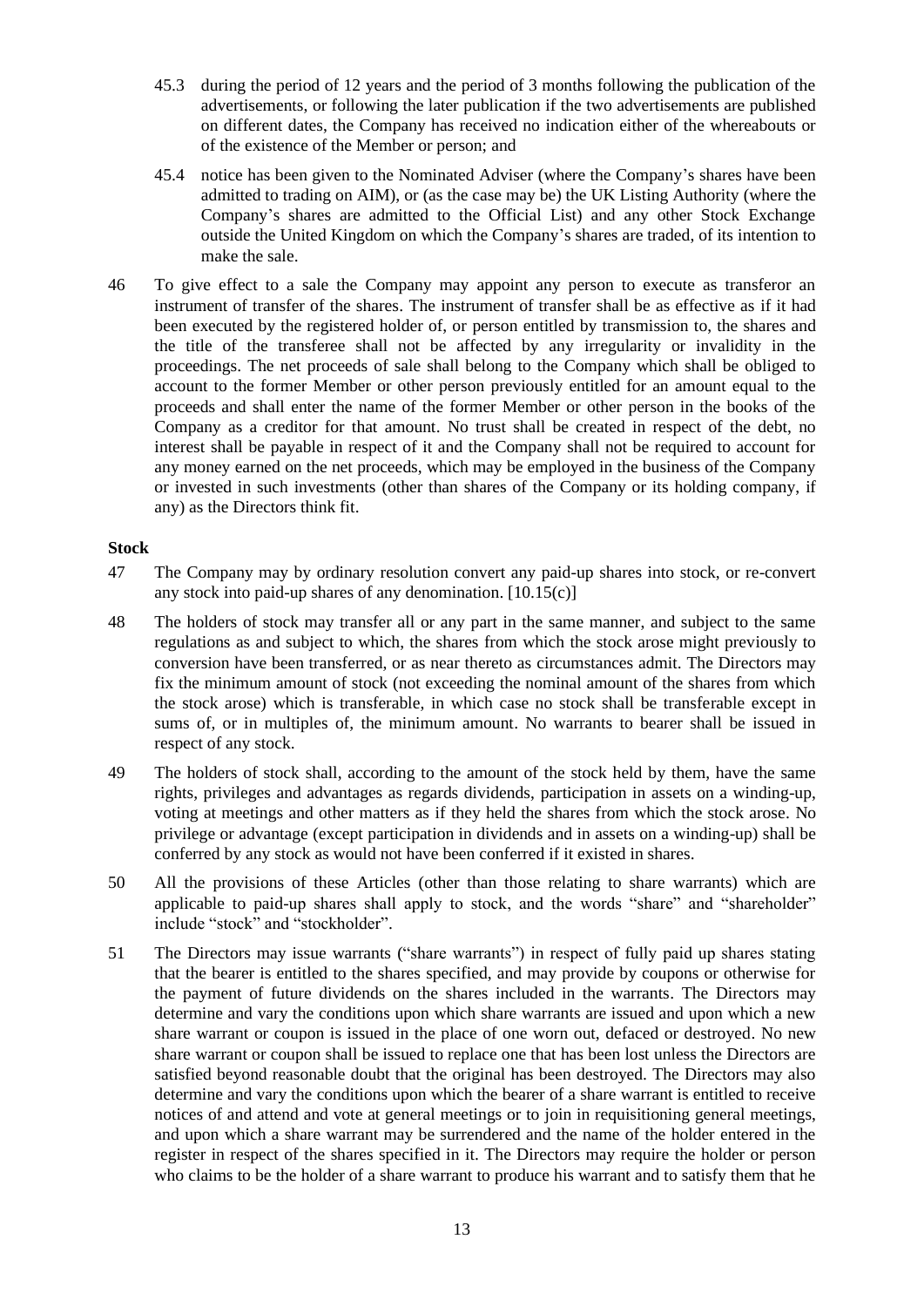continues to be the holder. Subject to such conditions and to these Articles, the bearer of a share warrant shall be a Member to the full extent. The holder of a share warrant shall hold it subject to the conditions for the time being in force with regard to share warrants whether made before or after the issue of such warrant. [10.12]

### **Increase of capital**

- 52 The Company in general meeting may by ordinary resolution increase its capital by such sum, to be divided into shares of such amounts, as the resolution prescribes. [10.15(a)]
- 53 Unless the Company by ordinary resolution at the general meeting at which the capital is increased otherwise directs, any new shares proposed to be issued shall be offered in the first instance in accordance with section 89 of the Act (save to the extent disapplied from time to time by Special Resolution) to all the Members for the time being, on the same or on more favourable terms than those offered or to be offered to persons other than Members, in proportion to the number of shares of the same class held by them.
- 54 The new shares shall be subject to the provisions of these Articles with reference to payment of calls, lien, transfer, transmission, forfeiture and otherwise.

## **Purchase of own shares** [10.15(e)]

- 55 Subject to, and in accordance with, the provisions of the Statutes and subject to Article 56 below and the requirements of the Nominated Adviser (where the Company's shares are admitted to trading on AIM), or (as the case may be) the UK Listing Authority (where the Company's shares are admitted to the Official List) and any other Stock Exchange outside the United Kingdom on which the Company's shares are traded, the Company may purchase its own shares (including any redeemable shares).
- 56 The Company may not purchase its own shares if at the time of purchase there are outstanding any convertible securities of the Company, unless either there are provisions in the relevant trust deed or terms of issue permitting the purchase or the purchase has been sanctioned by a special resolution passed at a separate class meeting of the holders of the convertible securities.

### **Alteration of capital**

- 57 The Company may by ordinary resolution:
	- 57.1 consolidate and divide all or any of its share capital into shares of larger amount than its existing shares; [10.15(b)]
	- 57.2 cancel any shares which, at the date of the passing of the resolution, have not been taken, or agreed to be taken, by any person, and diminish the amount of its capital by the nominal amount of the shares cancelled, subject to the provisions of sections 146-149 of the Act; and  $[10.15(f)]$
	- 57.3 sub-divide all or any of its shares into shares of smaller amount than is fixed by the Memorandum of Association and the resolution may determine that, as between the holders of the shares resulting from the sub-division, one or more of the shares may have any such preferred or other special rights over, or may have such deferred rights, or be subject to any such restrictions as compared with the others as the Company has power to attach to unissued or new shares. [10.15(d)]
- 58 Upon a consolidation of fully paid shares into shares of larger amount the Directors may settle any difficulty which arises and in particular may, as between the holders of shares consolidated, determine which shares are consolidated into each consolidated share. In the case of any shares registered in the name or names of one or more Members being consolidated with shares registered in the name or names of another Member or Members, the Directors may make such arrangements for the sale of the consolidated share or for the issue, acceptance or sale of fractional certificates and may sell the consolidated share or the fractions represented by fractional certificates, either upon the market or otherwise, to such person or persons at such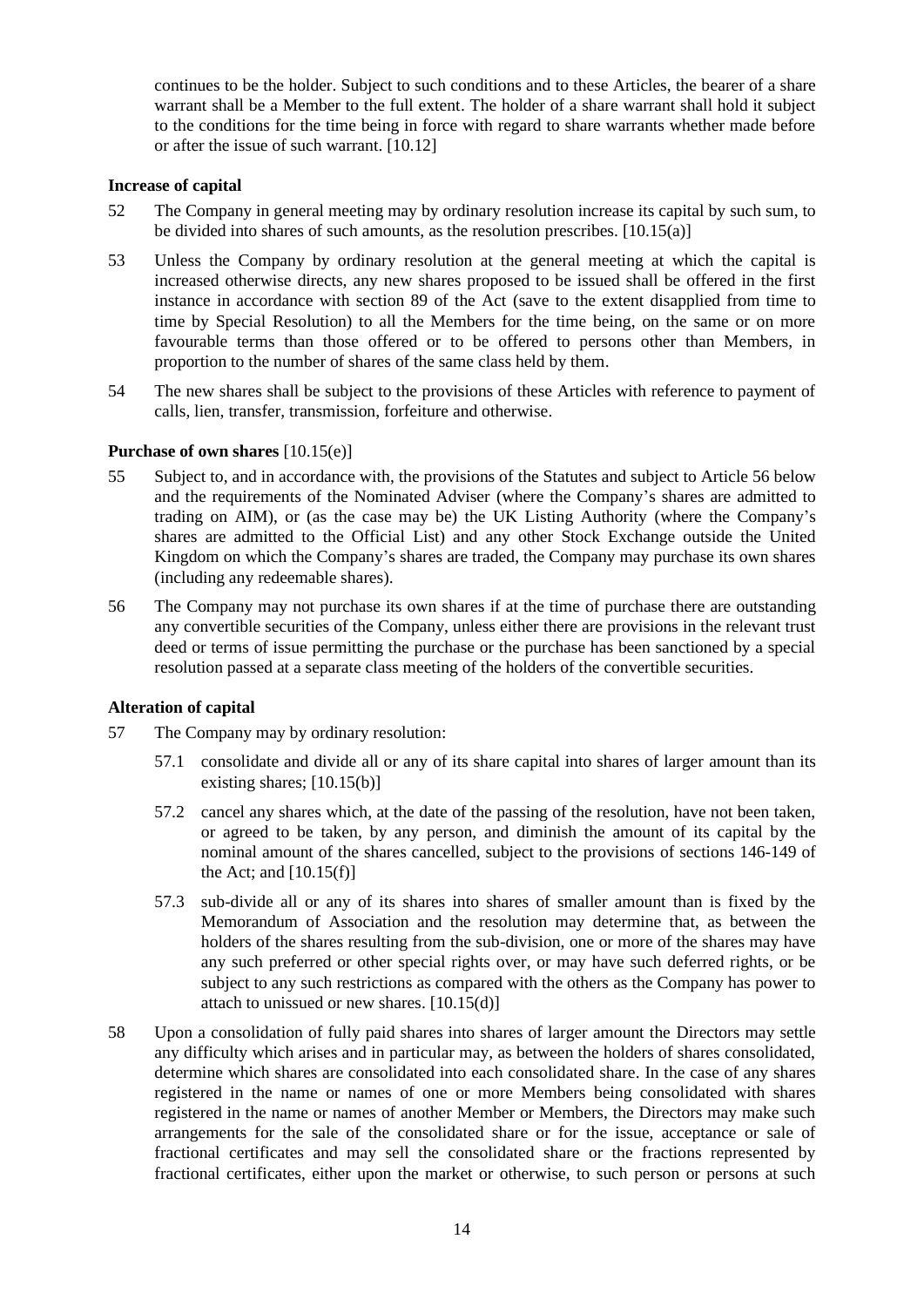times and at such prices as they think fit. The Directors shall distribute the net proceeds of sale among the Members rateably in accordance with their interests in the consolidated share or the fractions represented by the fractional certificates. For the purpose of giving effect to a sale the Directors may appoint some person to transfer the shares or fractions sold to the purchasers save where the amount to be distributed to a Member in respect of any such interest or fraction amount to less than £3.00 (or such greater amount as the Nominated Adviser (where the Company's shares are admitted to trading on AIM) or (as the case may be) the UK Listing Authority (where the Company's shares are admitted to the Official List) shall from time to time permit), in which case any such amount may be retained for the benefit of the Company.

59 The Company may by special resolution reduce its share capital and any capital redemption reserve fund or any share premium account in any manner subject to any conditions and consents required by law.

### **Redeemable shares**

60 The Company may by special resolution convert (from existing ordinary shares), create and sanction the issue of shares (including preference shares) which are, or at the option of the Company or the holder are to be liable, to be redeemed, subject to and in accordance with the provisions of the Statutes. The special resolution sanctioning the issue shall also make such alterations to these Articles as are necessary to specify the terms on which and the manner in which the shares are to be redeemed. [10.15(i)]

#### **Annual general meetings**

61 An annual general meeting shall be held once a year, at such time (consistent with the terms of the Companies Acts) and place, including partly (but not wholly) by means of electronic facility or facilities, as may be determined by the Board.

#### **Convening of general meetings**

- 62.1 The Board may, whenever it thinks fit, and shall on requisition in accordance with the Companies Acts, proceed to convene a general meeting.
- 62.2 Subject always to Article 71.3, the Board may make whatever arrangements it considers fit to allow those entitled to do so to attend and participate in any general meeting.
- 62.3 The Board shall determine in relation to each general meeting the means of attendance at and participation in the meeting, including whether the persons entitled to attend and participate in the meeting shall be enabled to do so:
	- (a) (subject to Article 71.3) by means of electronic facility or facilities pursuant to Article 63; and/or
	- (b) by simultaneous attendance and participation at a satellite meeting place or places pursuant to Article 65.7.
- 62.4 Unless otherwise specified in the notice of meeting or determined by the chair of the meeting, a general meeting is deemed to take place at the place where the chair of the meeting is at the time of the meeting.
- 62.5 Two or more persons who may not be in the same place as each other attend a general meeting if their circumstances are such that if they have (or were to have) rights to speak and vote at that meeting, they are (or would be) able to exercise them.
- 62.6 A person is able to participate in a meeting if that person's circumstances are such that if they have (or were to have) rights in relation to the meeting, they are (or would be) able to exercise them.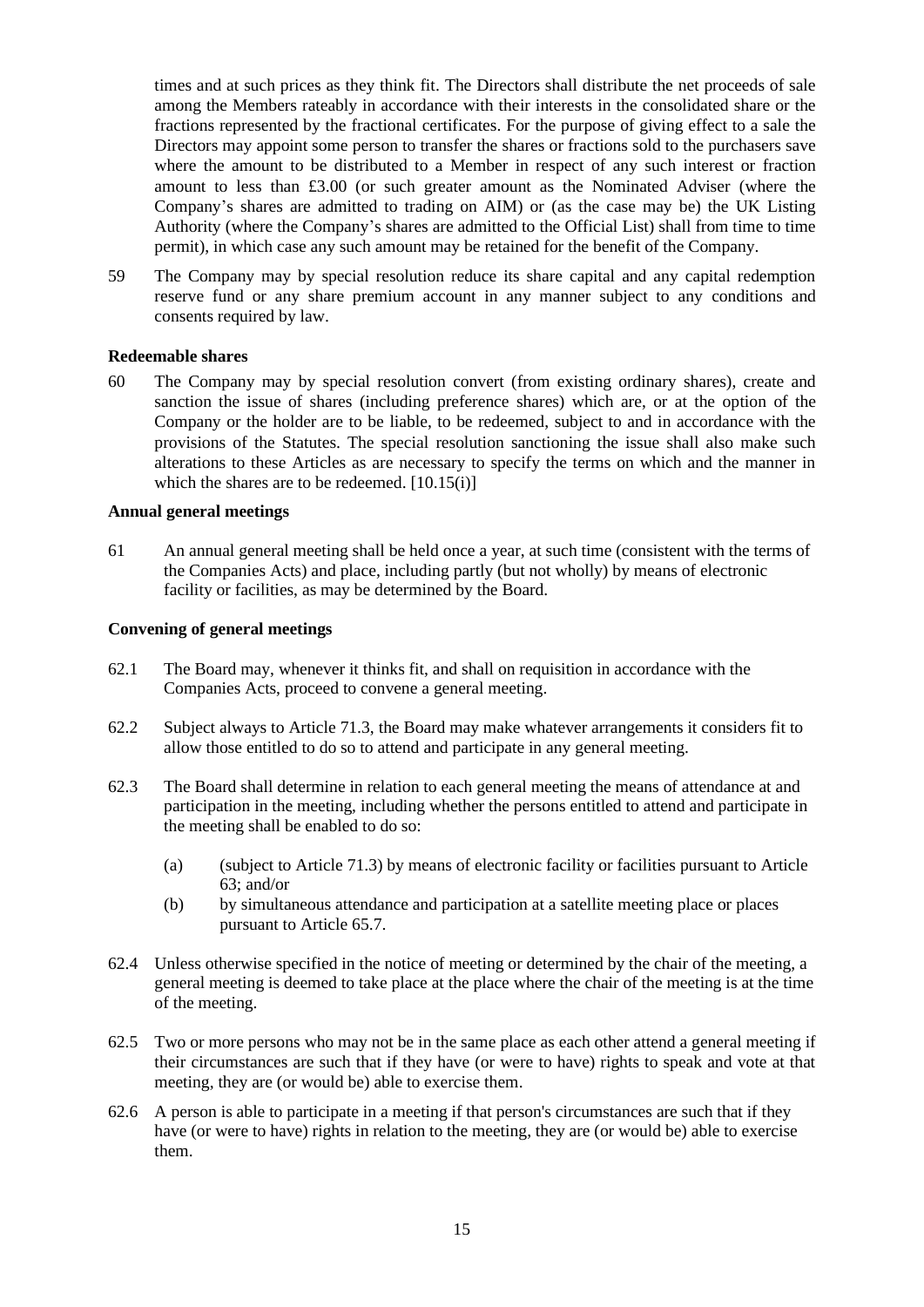- 62.7 In determining whether persons are attending or participating in a meeting, other than at a physical place or places, it is immaterial where any of them are or how they are able to communicate with each other.
- 62.8 A person is able to exercise the right to speak at a general meeting when that person is in a position to communicate to all those attending the meeting, during the meeting, any information or opinions which that person has on the business of the meeting.
- 62.9 A person is able to exercise the right to vote at a general meeting when:
	- (a) that person is able to vote, during the meeting (or, in the case of a poll, within the time period specified by the chair of the meeting) on resolutions put to the vote at the meeting; and
	- (b) that person's vote can be taken into account in determining whether or not such resolutions are passed at the same time as the votes of all the other persons attending the meeting.
- 62.10 If, at any general meeting at which Members are entitled to participate by means of electronic facility or facilities determined by the Board pursuant to Article 63, any document is required to be on display or to be available for inspection at the meeting (whether prior to or for the duration of the meeting or both), the Company shall ensure that it is available in electronic form to persons entitled to inspect it for at least the required period of time, and this will be deemed to satisfy any such requirement.

### **Simultaneous attendance and participation by electronic facilities**

- 63 Without prejudice to Article 65.7, the Board may resolve to enable persons entitled to attend and participate in a general meeting to do so partly (but not wholly) by simultaneous attendance and participation by means of electronic facility or facilities, and may determine the means, or all different means, of attendance and participation used in relation to the general meeting. The Members present in person or by proxy by means of an electronic facility or facilities (as so determined by the Board) shall be counted in the quorum for, and be entitled to participate in, the general meeting in question. That meeting shall be duly constituted and its proceedings valid if the chair is satisfied that adequate facilities are available throughout the meeting to ensure that Members attending the meeting by all means (including the means of an electronic facility or facilities) are able to:
	- (a) participate in the business for which the meeting has been convened;
	- (b) hear all persons who speak at the meeting; and
	- (c) be heard by all other persons attending and participating in the meeting.

### **Notice of general meetings**

64 A general meeting shall be called by at least such minimum notice as is required or permitted by the Companies Acts. The period of notice shall in either case be exclusive of the day on which it is served or deemed to be served and of the day on which the meeting is to be held and shall be given to all Members other than those who are not entitled to receive such notices from the Company. The Company may give such notice by any means or combination of means permitted by the Companies Acts, provided that any notice sent by post shall be mailed to Members who are resident in the Republic of South Africa either by surface mail from a branch office in the Republic of South Africa or by airmail from the Office or any of the Company's other offices in the United Kingdom. At the same time as notices are sent by the Company to its Members, the Company shall send a copy of such notice to the Stock Exchange in accordance with the rules of the Stock Exchange in force from time to time.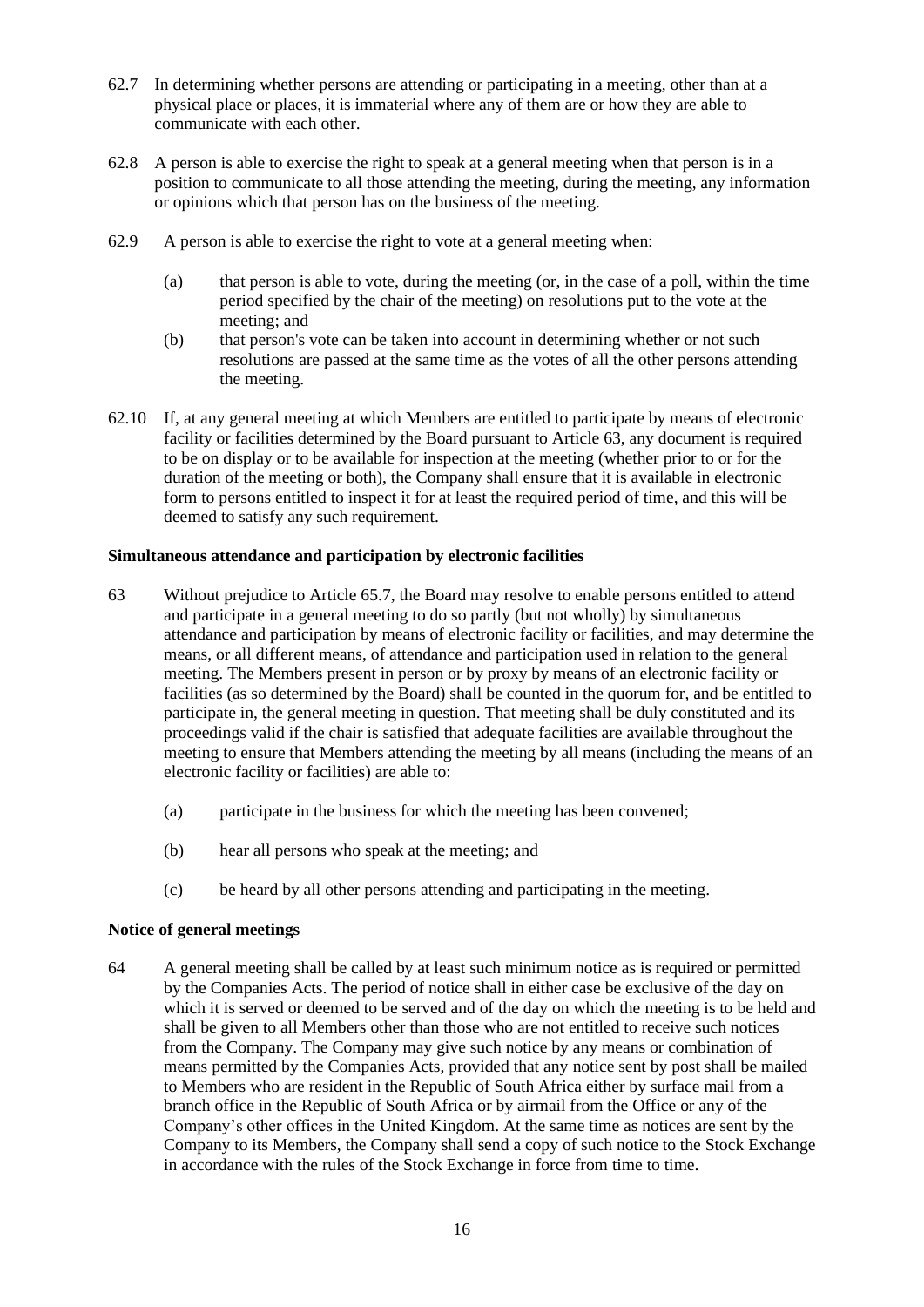### **Contents of notice of general meetings**

- 65.1 Every notice calling a general meeting shall specify the place (including any satellite meeting place or places determined pursuant to Article 65.7), date and time of the meeting. There shall appear with reasonable prominence in every such notice a statement that a Member entitled to attend and vote is entitled to a proxy or (if the Member has more than one share) proxies to exercise all or any of the Member's rights to attend, speak and vote and that a proxy need not be a Member of the Company. Such notice shall also include the address of the website on which the information required by the Act is published, state the procedures with which Members must comply in order to be able to attend and vote at the meeting (including the date by which they must comply), provide details of any forms to be used for the appointment of a proxy and state that a Member has the right to ask questions at the meeting in accordance with the Act.
- 65.2 The notice shall specify the general nature of the business to be transacted at the meeting and shall set out the text of all resolutions to be considered by the meeting and shall state in each case whether it is proposed as an ordinary resolution or as a special resolution.
- 65.3 In the case of an annual general meeting, the notice shall also specify the meeting as such.
- 65.4 If pursuant to Article 63 the Board determines that a general meeting shall be held partly by means of electronic facility or facilities, the notice shall:
	- (a) include a statement to that effect;
	- (b) specify the means, or all different means, of attendance and participation thereat, and any access, identification and security arrangements determined pursuant to Article 75; and
	- (c) state how it is proposed that persons attending or participating in the meeting electronically should communicate with each other during the meeting.
- 65.5 The notice shall specify such arrangements as have at that time been made for the purpose of Article 65.7.
- 65.6 For the purposes of determining which persons are entitled to attend or vote at a meeting and how many votes a person may cast, the Company may specify in the notice of meeting a time, not more than 48 hours before the time fixed for the meeting (not taking into account nonworking days) by which a person must be entered in the Register in order to have the right to attend or vote at the meeting or appoint a proxy to do so.
- 65.7 Without prejudice to Article 63, the Board may resolve to enable persons entitled to attend and participate in a general meeting to do so by simultaneous attendance and participation at a satellite meeting place or places anywhere in the world. The Members present in person or by proxy at satellite meeting places shall be counted in the quorum for, and entitled to participate in, the general meeting in question, and the meeting shall be duly constituted and its proceedings valid if the chair is satisfied that adequate facilities are available throughout the meeting to ensure that Members attending at all the meeting places are able to:
	- (a) participate in the business for which the meeting has been convened;
	- (b) hear all persons who speak (whether by the use of microphones, loudspeakers, audiovisual communications equipment or otherwise) in the principal meeting place and any satellite meeting place; and
	- (c) be heard by all other persons so present in the same way, and the meeting shall be deemed to take place at the place where the chairman of the meeting presides (the principal meeting place, with any other location where that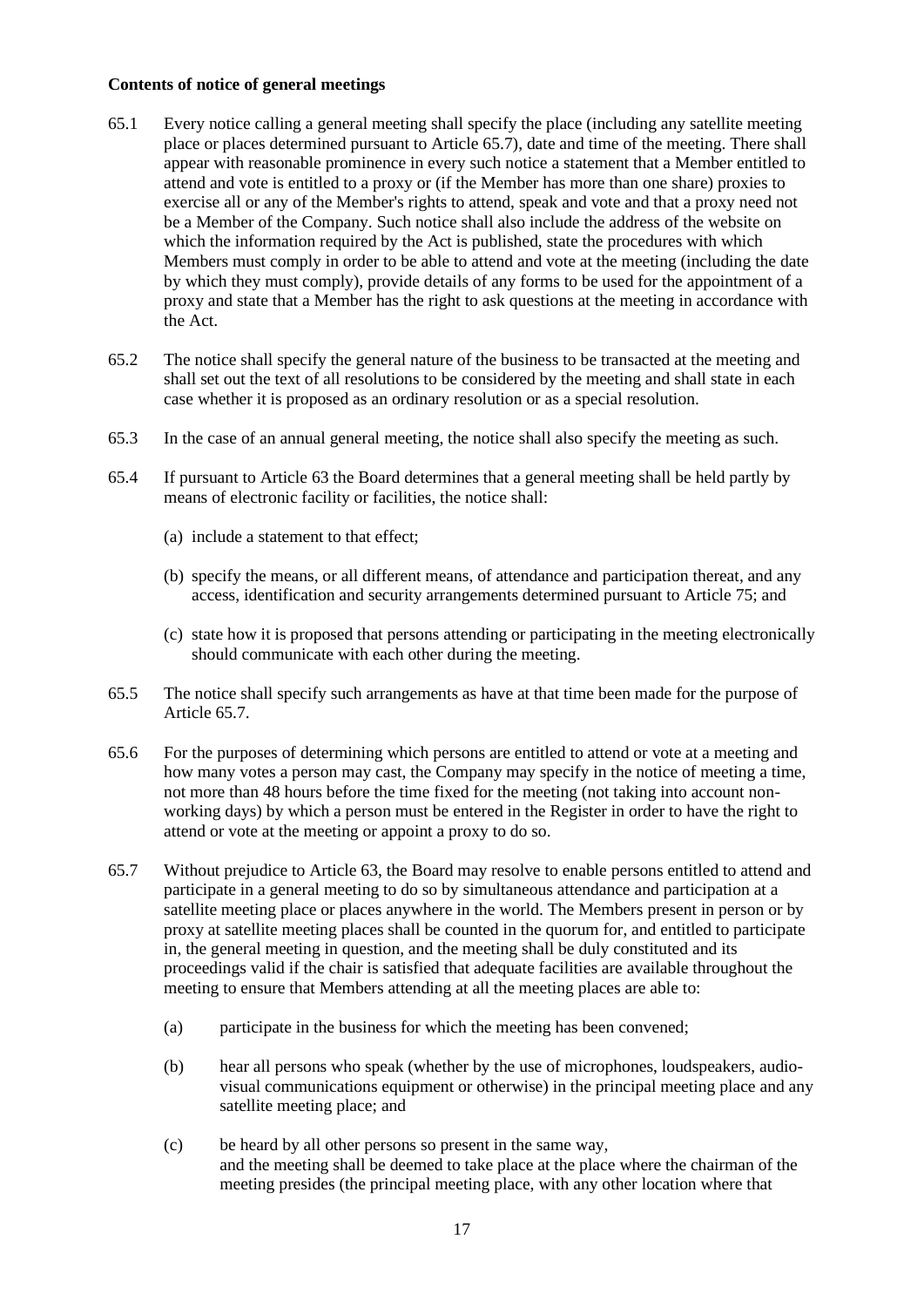meeting takes place being referred in these Articles as a satellite meeting). The chair shall be present at, and the meeting shall be deemed to take place at, the principal meeting place and the powers of the chair shall apply equally to each satellite meeting place, including their power to adjourn the meeting as referred to in Article 72.

#### **Omission to give notice and non-receipt of notice**

66 The accidental omission to give notice of any meeting or to send an instrument of proxy (where this is intended to be sent out with the notice) to, or the non-receipt of either by, any person entitled to receive the same shall not invalidate the proceedings of that meeting.

#### **Postponement of general meeting**

67 If, after the sending of the notice of a general meeting but before the meeting is held, or after the adjournment of a general meeting but before the adjourned meeting is held (whether or not notice of the adjourned meeting is required), the Board, in its absolute discretion, considers that it is impracticable or unreasonable for any reason to hold a general meeting on the date or at the time or place specified in the notice calling the general meeting (including a satellite meeting to which Article 65.7 applies) and/or by means of the electronic facility or facilities specified in the notice, it may postpone the general meeting to another date, time and/or place (or in the case of a general meeting to be held at a principal meeting place and one or more satellite meeting places, to such other places) and/or change the electronic facility or facilities. If such a decision is made, the Board may then change the place (or any of the places in the case of a general meeting to which Article 65.7 applies) and/or the electronic facility or facilities and/or postpone the date and/or time again if it considers that it is reasonable to do so. No new notice of the general meeting need be sent but the Board shall take reasonable steps to ensure that notice of the change of date, time, place (or places, in the case of a general meeting to which Article 65.7 applies) of and/or electronic facility or facilities for the postponed meeting appear at the original time and at the original place (or places, in the case of a general meeting to which Article 65.7 applies) and/or on the original electronic facility or facilities. When a general meeting is so postponed, notice of the date, time and place (or places in the case of a meeting to which Article 65.7 applies), including any electronic facility if applicable, of the postponed meeting shall be given in such manner as the Board may, in its absolute discretion, determine. No business shall be transacted at any postponed meeting other than business which might properly have been transacted at the meeting had it not been postponed. Notice of the business to be transacted at such postponed meeting shall not be required. If a general meeting is postponed in accordance with this Article 67, the appointment of a proxy will be valid if it is delivered and received as required by these Articles not less than 48 hours before the time appointed for holding the postponed meeting. When calculating the 48-hour period mentioned in this Article, the Directors can decide not to take account of any part of a day that is not a working day.

#### **Quorum at general meeting**

68 No business shall be transacted at any general meeting unless a quorum is present. If a quorum is not present a chair of the meeting can still be chosen and this will not be treated as part of the business of the meeting. Three Members present in person or by proxy and entitled to attend and to vote on the business to be transacted shall be a quorum.

#### **Procedure if quorum not present**

69 If a quorum is not present within thirty minutes (or such longer interval as the chair in their absolute discretion thinks fit) from the time appointed for holding a general meeting, or if a quorum ceases to be present during a meeting, the meeting shall be dissolved if convened on the requisition of Members. In any other case, the meeting shall stand adjourned to such day (not being less than ten clear days after the date of the original meeting), and at such time and place or places, with such means of attendance and participation (including partly but not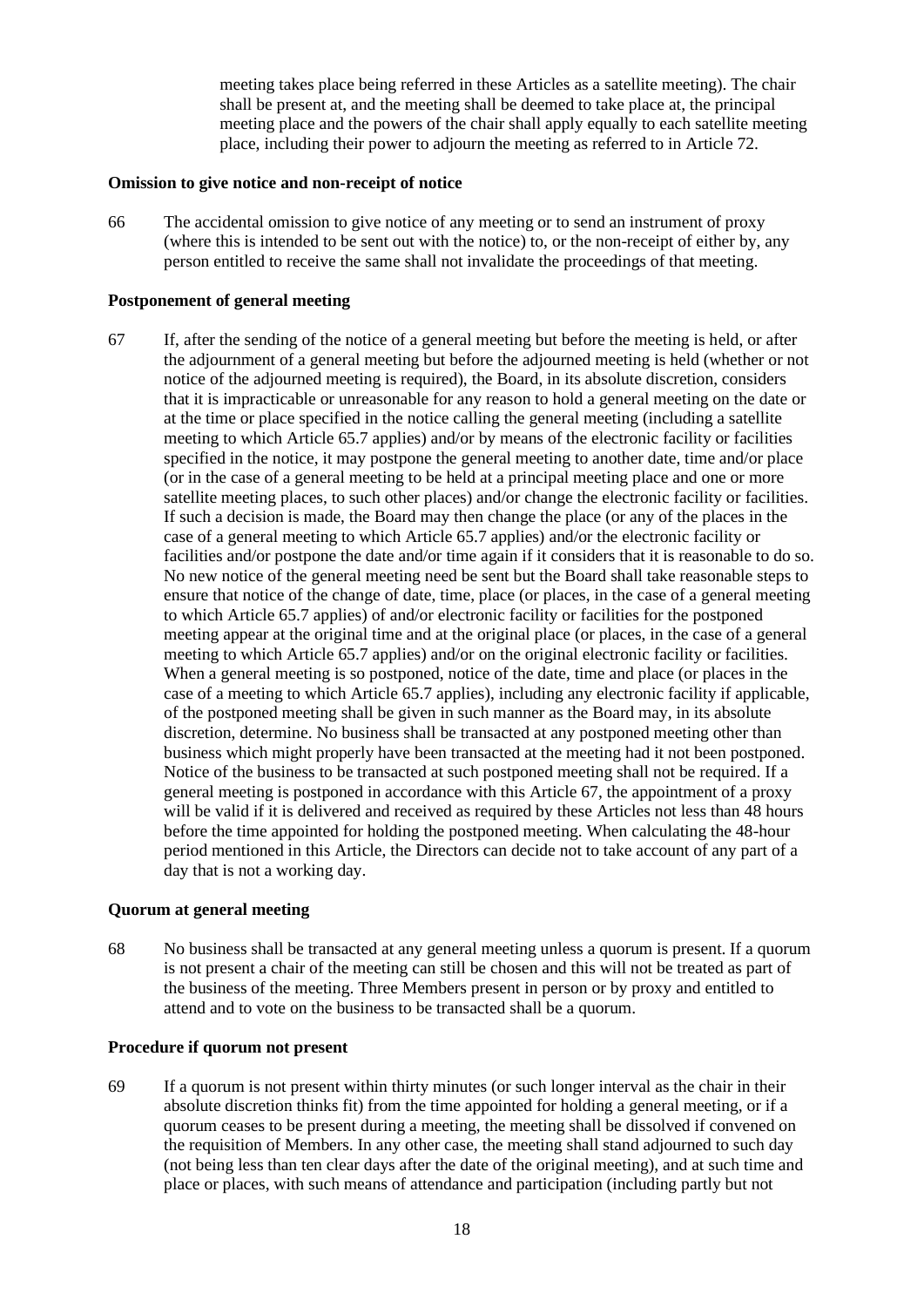wholly by means of electronic facility or facilities), as the chair (or, in default, the Board) may determine. If at such adjourned meeting a quorum is not present within thirty minutes from the time appointed for holding the meeting, one person entitled to vote on the business to be transacted, being a Member or a proxy for a Member or a duly authorised representative of a corporation which is a Member, shall be a quorum and any notice of an adjourned meeting shall state this.

## **Chair of general meeting**

70 The chair of the Board shall preside at every general meeting of the Company. If there is no such chair or if at any meeting the chair shall not be present within five minutes after the time appointed for holding the meeting, or shall be unwilling to act as chair, the deputy chair (if any) of the Board shall, if present and willing to act, preside at such meeting. If more than one deputy chair is present they shall agree amongst themselves who is to take the chair or, if they cannot agree, the deputy chair who has been in office as a director the longest shall take the chair. If no chair or deputy chair shall be so present and willing to act, the Directors present shall choose one of their number to act or, if there be only one Director present, such director shall be chair if willing to act. If there be no Director present and willing to act, the Members present and entitled to vote shall choose one of their number to be chair of the meeting. Nothing in these Articles shall restrict or exclude any of the powers or rights of a chair of a meeting which are given by law.

### **Entitlement to attend, speak and participate**

- 71.1 A Director (and any other person invited by the chair to do so) may attend and speak at any general meeting and at any separate meeting of the holders of any class of shares of the Company, whether or not also a Member.
- 71.2 All persons seeking to attend and participate in a general meeting by way of electronic facility or facilities shall be responsible for maintaining adequate facilities to enable them to do so. Subject only to the requirement for the chair to adjourn a general meeting in accordance with the provisions of Article 72.2, any inability of a person or persons to attend or participate in a general meeting by way of electronic facility or facilities shall not invalidate the proceedings of that meeting.
- 71.3 Nothing in these Articles authorises or allows a general meeting to be held exclusively on an electronic basis.

### **Adjournments**

72.1 The chair may, with the consent of a meeting at which a quorum is present, and shall, if so directed by the meeting, adjourn any meeting from time to time (or indefinitely) and from place to place (or, in the case of a meeting held at a principal meeting place and one or more satellite meeting places, such other places) and/or from such electronic facility or facilities for attendance and participation to such other electronic facility or facilities as the meeting shall determine. However, without prejudice to any other power which the chair may have under these Articles (including the power to adjourn a meeting conferred by Article 72.2) or at common law, the chair may, without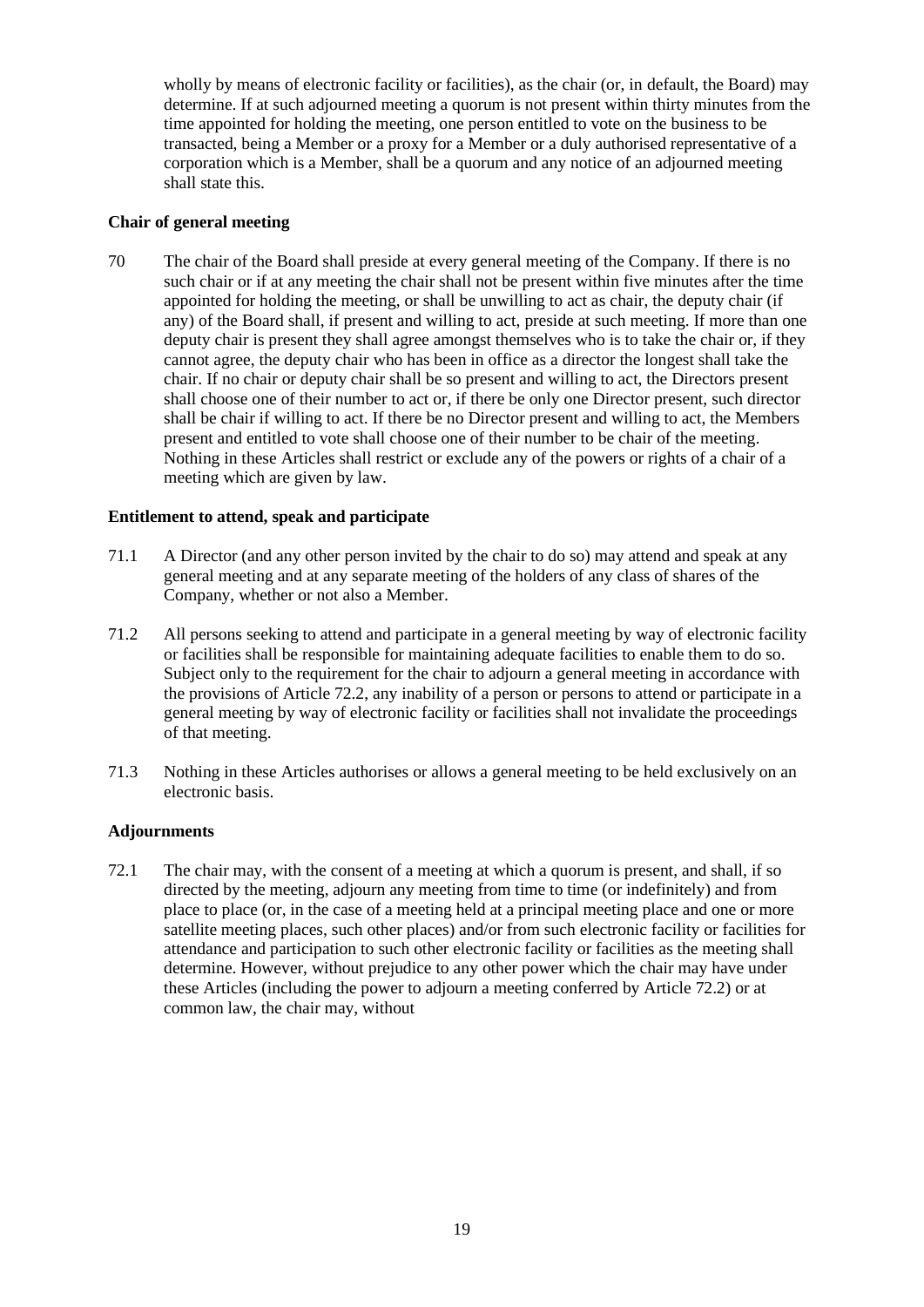the need for the consent of the meeting and before or after it has started and irrespective of whether a quorum is present, interrupt or adjourn any meeting from time to time (or indefinitely) and from place to place (or places in the case of a meeting to which Article 65.7 applies) or from electronic facility to electronic facility, or for an indefinite period, if of the opinion that it has become necessary to do so in order:

- (a) to secure the proper and orderly conduct of the meeting; or
- (b) to give all persons entitled to do so a reasonable opportunity of attending, speaking and voting at the meeting; or
- (c) to ensure the safety and security of all participants at the meeting; or
- (d) to ensure that the business of the meeting is properly disposed of.
- 72.2 If it appears to the chair that the facilities at the principal meeting place or any satellite meeting place or an electronic facility or facilities or security at any general meeting have become inadequate for the purposes referred to in Articles 63 or 65.7, or are otherwise not sufficient to allow the meeting to be conducted substantially in accordance with the provisions set out in the notice of meeting, then the chair shall, without the consent of the meeting, interrupt or adjourn the general meeting.
- 72.3 All business conducted at a meeting up to the time of any adjournment shall, subject to Article 72.4, be valid.
- 72.4 The chair may specify that only the business conducted at the meeting up to a point in time which is earlier than the time of the adjournment is valid, if in their opinion, to do so would be more appropriate.

### **Notice of adjournment**

73 Any adjournment pursuant to Article 72 may, subject to the Act, be for such time and with such means of attendance and participation (including at such place or places and/or by means of such electronic facility or facilities) as the chair (or, in default, the Board) may in their absolute discretion determine, notwithstanding that by reason of the adjournment some Members may be unable to attend and participate in the adjourned meeting. Whenever a meeting is adjourned for 14 days or more or indefinitely, at least seven clear days' notice, specifying the day, the time and the place or places of the adjourned meeting and the means of attendance and participation (including by means of electronic facility or facilities if applicable) as the chair (or, in default, the Board) may in their absolute discretion determine, and the general nature of the business to be transacted, shall be given in the same manner as in the case of the original meeting. Save as aforesaid and subject to the Act, no Member shall be entitled to any notice of an adjournment or of the business to be transacted at any adjourned meeting.

### **Business of adjourned meeting**

74 No business shall be transacted at any adjourned meeting other than the business which might properly have been transacted at the meeting from which the adjournment took place.

### **Accommodation of Members, security arrangements and orderly conduct at general meetings**

75.1 The Board may, for the purpose of controlling the level of attendance or ensuring the safety of those attending at any place specified for the holding of a general meeting, ensuring the security of the meeting and ensuring the future orderly conduct of the meeting, from time to time make such arrangements as it shall in its absolute discretion consider to be appropriate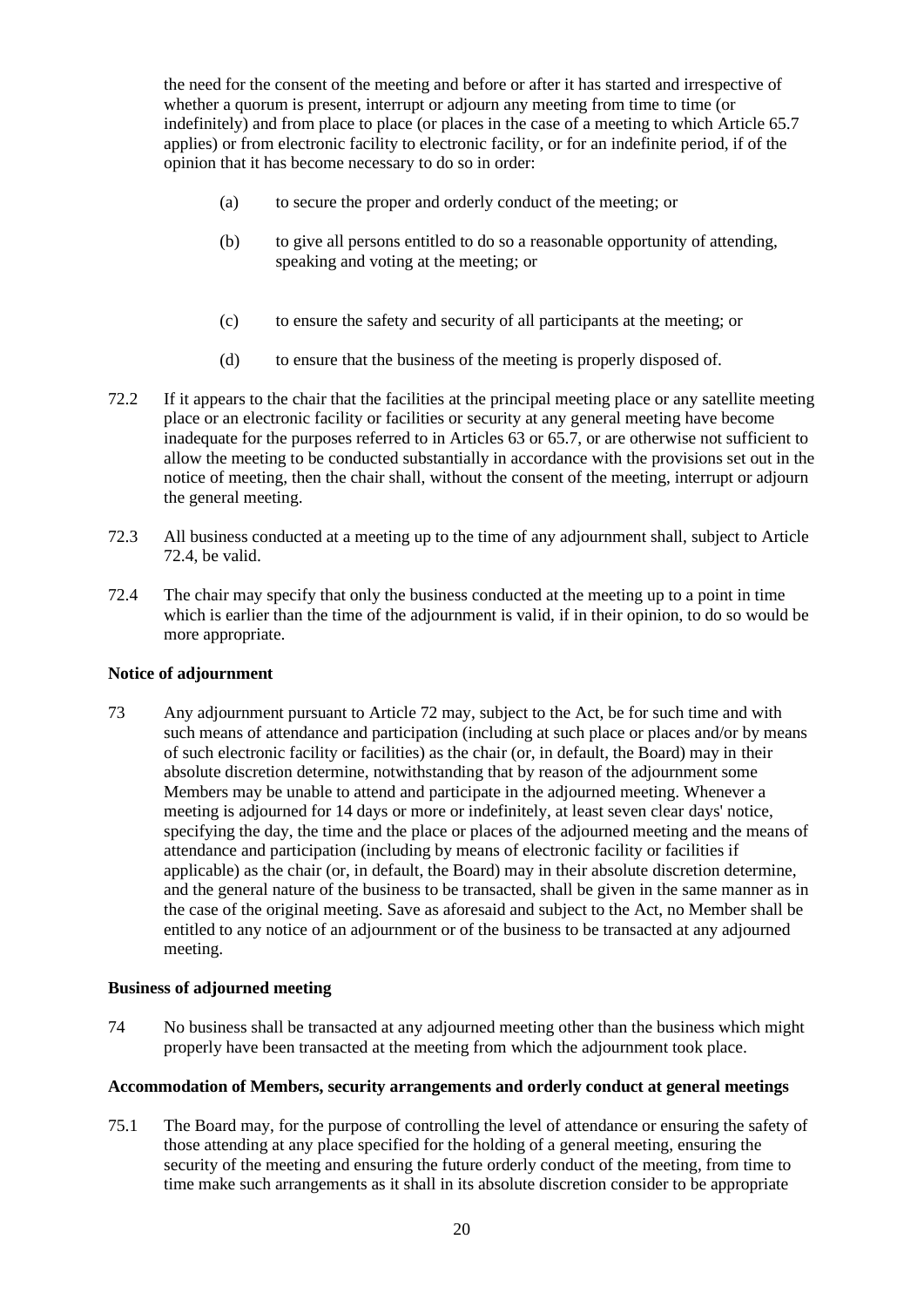and may from time to time vary any such arrangements or make new arrangements therefor. Any decision made under this Article 75.1 shall be final and the entitlement of any Member or proxy to attend a general meeting at such place (or places, in the case of a meeting to which Article 65.7 applies) shall be subject to any such arrangements as may be for the time being approved by the Board.

- 75.2 The Board may direct that any person wishing to attend any general meeting held at a physical place should provide evidence of identity and submit to such searches or other security arrangements or restrictions (including restrictions in items of personal property to be taken into the meeting) as the Board shall consider appropriate in the circumstances.
- 75.3 If a general meeting is held partly by means of an electronic facility or facilities pursuant to Article 63, the Board and the chair may make any arrangement and impose any requirement or restriction that is:
	- (a) necessary to ensure the identification of those taking part by means of such electronic facility or facilities and the security of the electronic communication; and
	- (b) in its or the chair's view, proportionate to those objectives.

In this respect, the Board may authorise any voting application, system or facility for attendance and participation as it sees fit.

- 75.4 The Board shall be entitled in its absolute discretion to authorise one or more persons (including the Directors, the company secretary or the chair) to refuse physical or electronic entry to, or eject (physically or electronically) from, any meeting any person who fails to provide such evidence of identity or to submit to such searches or to otherwise comply with such security arrangements or restrictions as are required pursuant to this Article, or who causes the meeting to become disorderly.
- 75.5 Subject to the Act (and without prejudice to any other powers vested in the chair of a meeting) when conducting a general meeting, the chair may make whatever arrangement and take such action or give such directions as the chair considers, in their absolute discretion, to be appropriate or conducive to promote the orderly conduct of the meeting, to promote the conduct of the business laid down in the notice of the meeting with reasonable despatch and to maintain good order. The chair's decision on points of order, matters of procedure or on matters arising incidentally from the business of the meeting shall be final and conclusive, as shall their determination as to whether any point or matter is of such a nature.

### **Amendment to resolutions**

- 76.1 If an amendment to any resolution under consideration is proposed but is ruled out of order by the chair of the meeting in good faith, any error in such ruling shall not invalidate the proceedings on the original resolution.
- 76.2 In the case of a resolution duly proposed as a special resolution, no amendment to it (other than an amendment to correct a patent error) may in any event be considered or voted on. In the case of a resolution duly proposed as an ordinary resolution no amendment to it (other than an amendment to correct a patent error) may be considered or voted on unless either at least 48 hours prior to the time appointed for holding the meeting or adjourned meeting at which such ordinary resolution is to be proposed, notice in writing of the terms of the amendment and intention to move the same has been lodged at the Office or received in electronic form at the electronic address at which the Company has or is deemed to have agreed to receive it or the chair of the meeting in their absolute discretion decides that it may be considered or voted on.

### **Members' resolutions**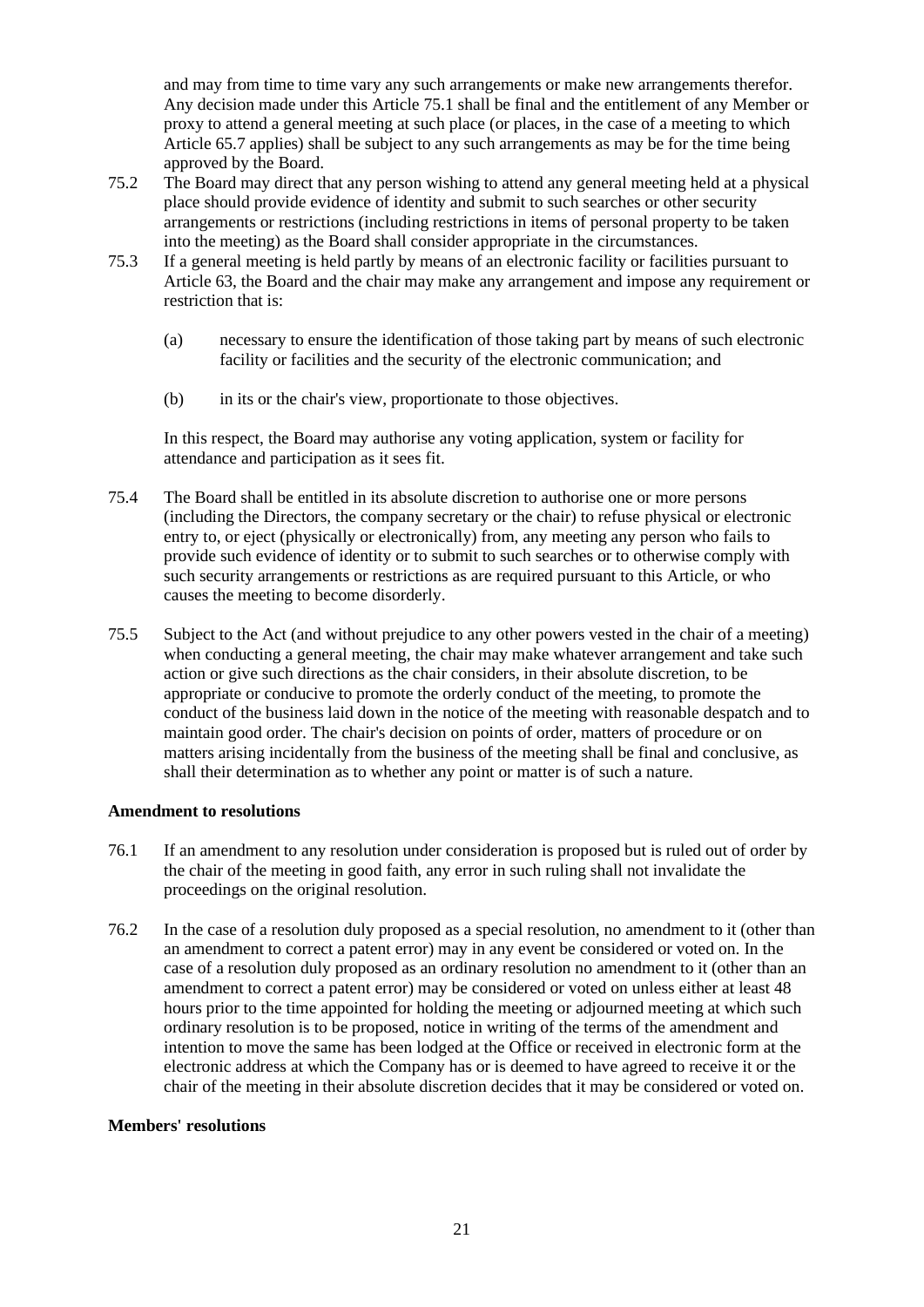- 77.1 Members of the Company shall have the rights provided by the Companies Acts to have the Company circulate and give notice of a resolution which may be properly moved, and is intended to be moved, at the Company's next annual general meeting.
- 77.2 Expenses of complying with these rights shall be borne in accordance with the Companies Acts.

## **Method of voting**

- 78.1 A resolution put to the vote at a general meeting held partly by means of electronic facility or facilities shall be decided on a poll, which poll votes may be cast by such electronic means as the Board, in its sole discretion, deems appropriate for the purposes of the meeting. Any such poll shall be deemed to have been validly demanded at the time fixed for the holding of the meeting to which it relates. Subject thereto, at any general meeting a resolution put to a vote of the meeting shall be decided on a show of hands, unless (before or on the declaration of the result of the show of hands) a poll is duly demanded. Subject to the Companies Acts, a poll may be demanded by:
	- (a) the chair of the meeting; or
	- (b) at least five Members present in person (or by proxy) and entitled to vote at the meeting; or
	- (c) a Member or Members present in person (or by proxy) representing at least one-tenth of the total voting rights of all the Members having the right to vote at the meeting; or
	- (d) a Member or Members present in person (or by proxy) holding shares conferring a right to vote at the meeting, being shares on which an aggregate sum has been paid up equal to at least one-tenth of the total sum paid up on all the shares conferring that right.
- 78.2 The chair of the meeting may also demand a poll before a resolution is put to the vote on a show of hands.
- 78.3 At general meetings, resolutions shall be put to the vote by the chair of the meeting and there shall be no requirement for the resolution to be proposed or seconded by any person.
- 78.4 Unless a poll is duly demanded and the demand is not withdrawn, a declaration by the chair of the meeting that a resolution has on a show of hands been carried, or carried unanimously or by a particular majority, or lost, or not carried by a particular majority, and an entry to that effect in the book containing the minutes of proceedings of the Company, shall be conclusive evidence of the fact, without proof of the number or proportion of the votes recorded in favour of or against such resolution.

### **Objection to error in voting**

79 No objection shall be raised to the qualification of any voter or to the counting of, or failure to count, any vote, except at the meeting or adjourned meeting at which the vote objected to is given or tendered or at which the error occurs. Any objection or error shall be referred to the chair of the meeting and shall only vitiate the decision of the meeting on any resolution if the chair decides that the same is of sufficient magnitude to vitiate the resolution or may otherwise have affected the decision of the meeting. The decision of the chair of the meeting on such matters shall be final and conclusive.

### **Procedure on a poll**

80.1 Any poll duly demanded on the election of a chair or on any question of adjournment shall be taken immediately. A poll duly demanded on any other matter shall be taken in such manner (including the use of ballot, voting papers, tickets or electronic means or any combination thereof) and at such time and place, not more than 30 days from the date of the meeting or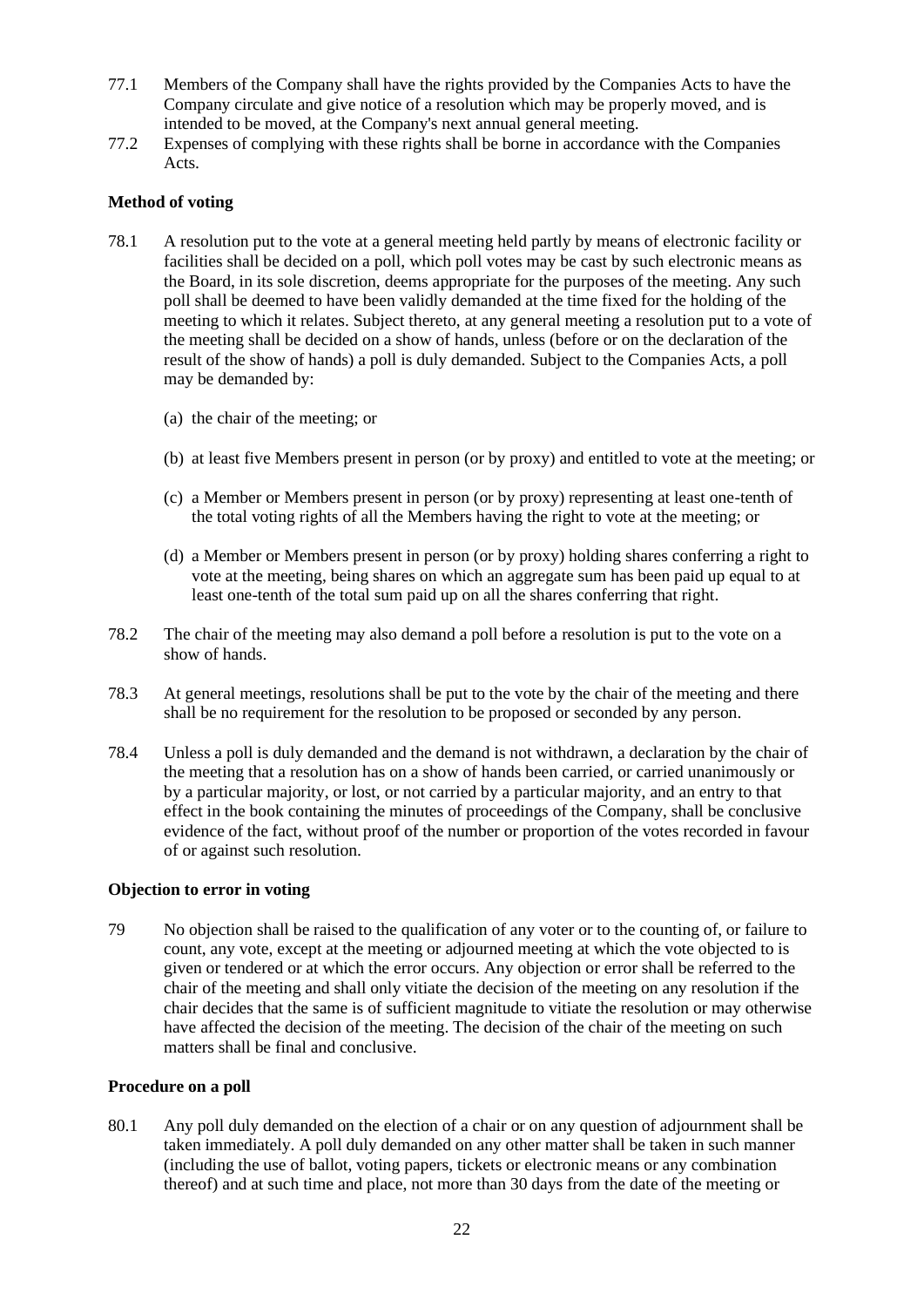adjourned meeting at which the poll was demanded, and by such means of attendance and participation (including at such place or places and/or by means of such electronic facility or facilities) as the chair shall direct. The chair may appoint scrutineers who need not be Members. It is not necessary to give notice of a poll not taken immediately if the time and place at which it is to be taken are announced at the meeting at which it is demanded. In any other case, at least seven clear days' notice shall be given specifying the time, date and place at the which the poll shall be taken. The result of the poll shall be deemed to be the resolution of the meeting at which the poll was demanded.

- 80.2 The demand for a poll (other than on the election of a chair or any question of adjournment) shall not prevent the continuance of the meeting for the transaction of any business other than the question on which a poll has been demanded.
- 80.3 The demand for a poll may, before the poll is taken, be withdrawn, but only with the consent of the chair of the meeting. A demand so withdrawn validates the result of a show of hands declared before the demand was made. If a poll is demanded before the declaration of the result of a show of hands and the demand is duly withdrawn, the meeting shall continue as if the demand had not been made.
- 80.4 On a poll votes may be given in person or by proxy. Members entitled to more than one vote need not, if they vote, use all their votes or cast all the votes they use in the same way.

### **Votes of Members**

- 81.1 Subject to Article 81.2, the Companies Acts, to any special terms as to voting on which any shares may have been issued or may for the time being be held and to any suspension or abrogation of voting rights under these Articles, at any general meeting every Member who is present in person (or by proxy) shall on a show of hands have one vote and every Member present in person (or by proxy) shall on a poll have one vote for each share of which a Member is the holder.
- 81.2 On a show of hands, a duly appointed proxy has one vote for and one vote against a resolution if the proxy has been appointed by more than one Member entitled to vote on the resolution and the proxy has been instructed:
	- (a) by one or more of those Members to vote for the resolution and by one or more other of those Members to vote against it; or
	- (b) by one or more of those Members to vote either for or against the resolution and by one or more other of those Members to use their discretion as to how to vote.
- 81.3 If two or more persons are joint holders of a share, then in voting on any question the vote of the senior who tenders a vote, whether in person or by proxy, shall be accepted to the exclusion of the votes of the other joint holders. For this purpose, seniority shall be determined by the order in which the names of the holders stand in the Register.
- 81.4 Where in England or elsewhere a receiver or other person (by whatever name called) has been appointed by any court claiming jurisdiction in that behalf to exercise powers with respect to the property or affairs of any Member on the ground (however formulated) of mental disorder, the Board may in its absolute discretion, upon or subject to production of such evidence of the appointment as the Board may require, permit such receiver or other person on behalf of such Member to vote in person, on a show of hands or on a poll, by proxy on behalf of such Member at any general meeting or to exercise any other right conferred by membership in relation to meetings of the Company. Evidence to the satisfaction of the Board of the authority of the person claiming to exercise the right to vote shall be deposited at the Office, or at such other place as is specified in accordance with these Articles for the deposit of instruments of proxy, at least 48 hours before the time appointed for holding the meeting or adjourned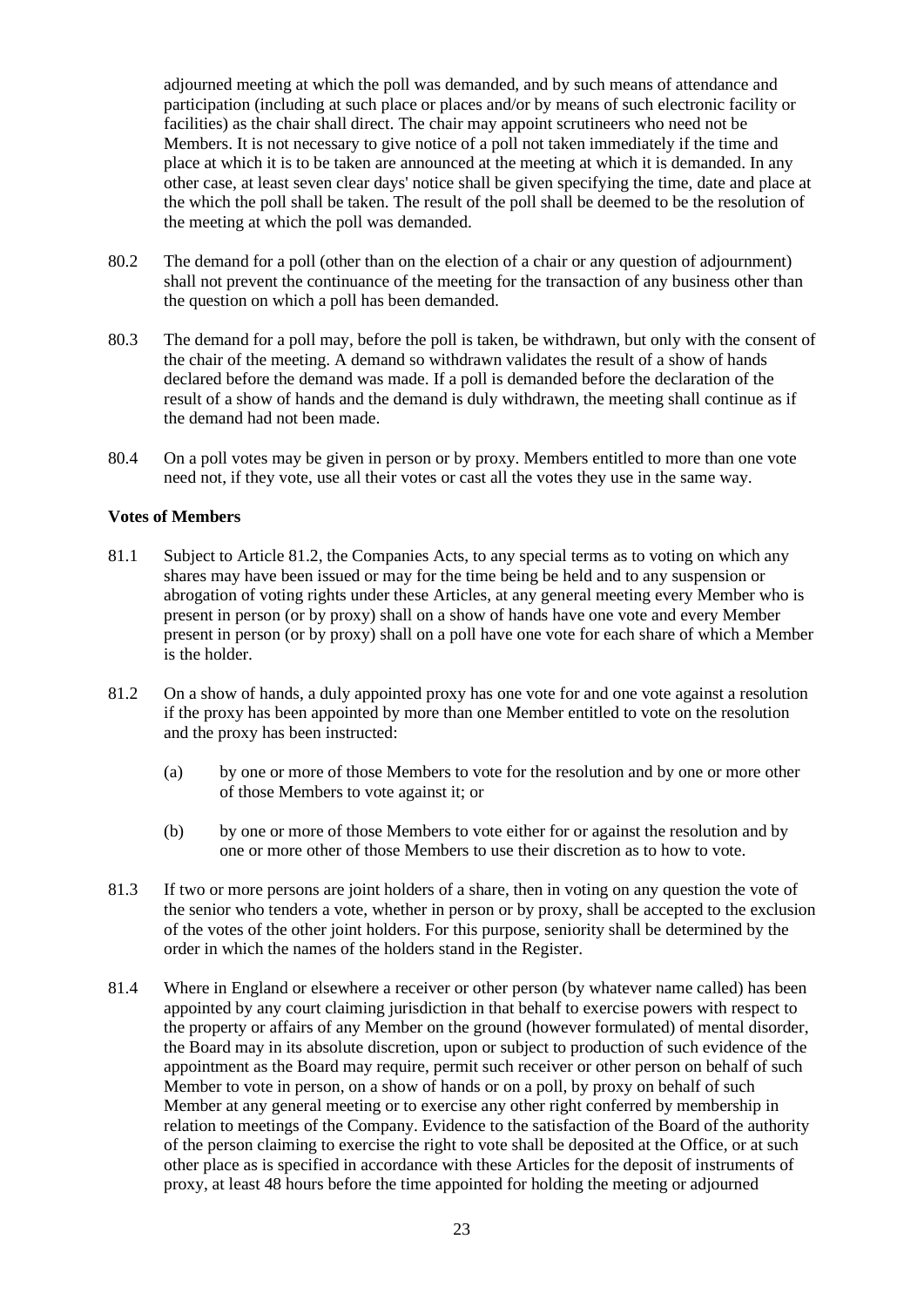meeting at which the right to vote is to be exercised and, in default, the right to vote shall not be exercisable.

81.5 In the case of equality of votes whether on a show of hands or on a poll, the chair of the meeting at which the show of hands takes place or at which the poll is demanded shall not be entitled to a casting vote.

#### **No right to vote where sums overdue on shares**

- 82 No Member may vote at a general meeting (or any separate meeting of the holders of any class of shares), either in person or by proxy, or to exercise any other right or privilege as a Member in respect of a share held by them unless:
	- (a) all calls or other sums presently due and payable by the Member in respect of that share whether alone or jointly with any other person together with interest and expenses (if any) have been paid to the Company; or
	- (b) the Board determines otherwise.

### **Voting by Proxy**

- 83.1 Subject to Article 83.2, an instrument appointing a proxy shall be in writing in any usual form (or in another form approved by the Board) executed under the hand of the appointor or their duly constituted attorney or, if the appoint is a corporation, under its seal or signed by a duly authorised officer or attorney or other person authorised to sign.
- 83.2 Subject to the Companies Acts, the Board may accept the appointment of a proxy received by electronic means on such terms and subject to such conditions as it considers fit. The appointment of a proxy received by electronic means shall not be subject to the requirements of Article 83.1.
- 83.3 For the purposes of Articles 83.1 and 83.2, the Board may require such reasonable evidence it considers necessary to determine:
	- (a) the identity of the Member and the proxy; and
	- (b) where the proxy is appointed by a person acting on behalf of the Member, the authority of that person to make the appointment.
- 83.4 A Member may appoint another person as proxy to exercise all or any of the Member's rights to attend and to speak and to vote (both on a show of hands and on a poll) on a resolution or amendment of a resolution, or on other business arising, at a meeting or meetings of the Company. Unless the contrary is stated in it, the appointment of a proxy shall be deemed to confer authority to exercise all such rights, as the proxy thinks fit.
- 83.5 A proxy need not be a Member.
- 83.6 A Member may appoint more than one proxy in relation to a meeting, provided that each proxy is appointed to exercise the rights attached to different shares held by the Member. When two or more valid but differing appointments of proxy are delivered or received for the same share for use at the same meeting, the one which is last validly delivered or received (regardless of its date or the date of its execution) shall be treated as replacing and revoking the other or others as regards that share. If the Company is unable to determine which appointment was last validly delivered or received, none of them shall be treated as valid in respect of that share.
- 83.7 Delivery or receipt of an appointment of proxy does not prevent a Member attending and voting in person at the meeting or an adjournment of the meeting or on a poll.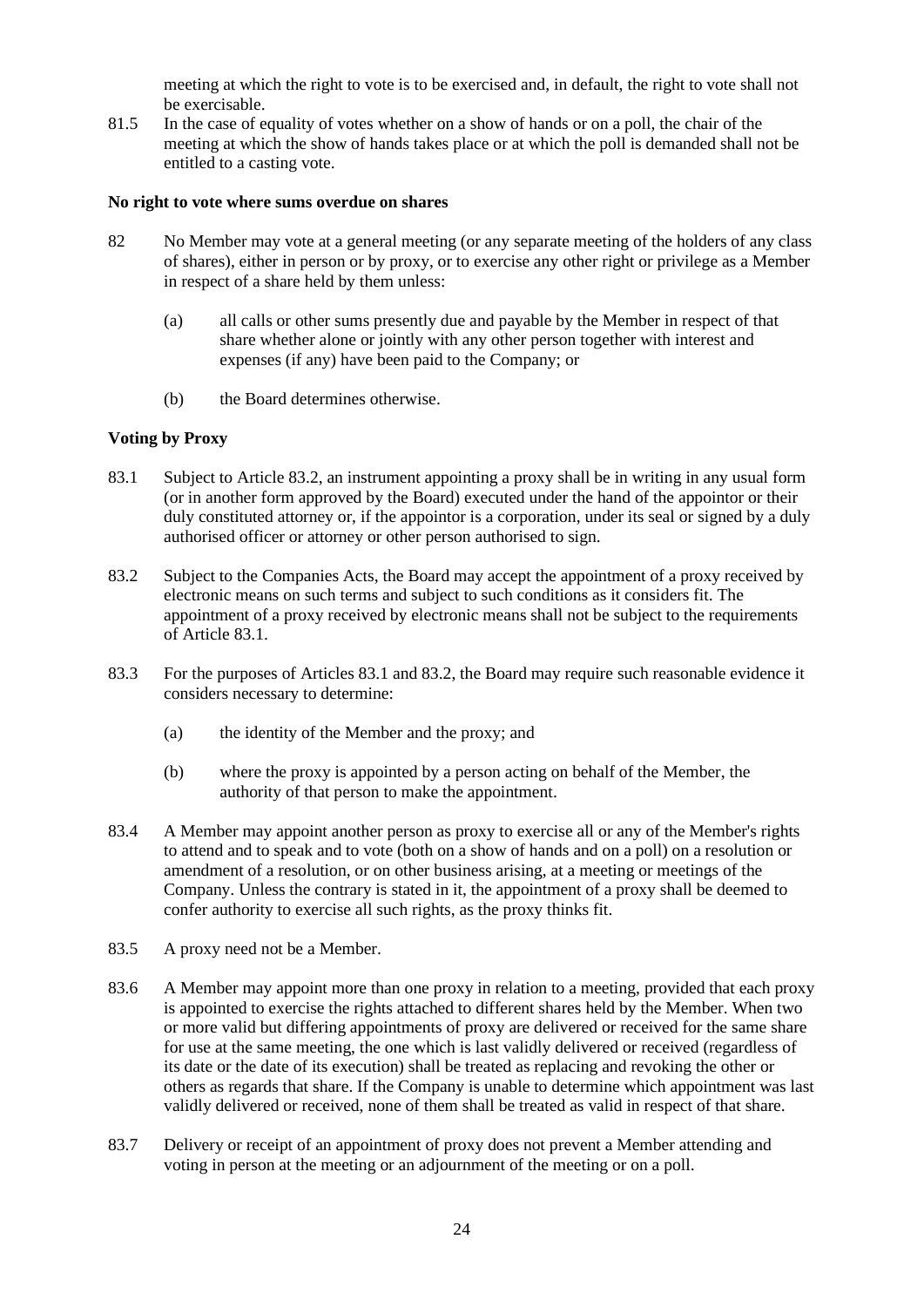- 83.8 The appointment of a proxy shall (unless the contrary is stated in it) be valid for an adjournment of the meeting as well as for the meeting or meetings to which it relates. The appointment of a proxy shall be valid for 12 months from the date of execution or, in the case of an appointment of proxy delivered by electronic means, for 12 months from the date of delivery unless otherwise specified by the Board.
- 83.9 Subject to the Companies Acts, the Company may send a form of appointment of proxy to all or none of the persons entitled to receive notice of and to vote at a meeting. If sent, the form shall provide for three-way voting on all resolutions (other than procedural resolutions) set out in the notice of meeting.

## **Receipt of proxy**

- 84.1 An instrument appointing a proxy and any reasonable evidence required by the Board in accordance with Article 83.3 shall:
	- (a) subject to Articles 84.1(c) and (d), in the case of an instrument of proxy in hard copy form, delivered to (i) the Office, or (ii) another place in the United Kingdom specified in the notice convening the meeting or in the form of appointment of proxy or other accompanying document sent by the Company in relation to the meeting, or (iii) (in the case of proxies from Members resident in the Republic of South Africa) the branch office of the Company in the Republic of South Africa (any such address identified in (i)-(iii) being a "**proxy notification address**") not less than 48 hours before the time for holding the meeting or adjourned meeting at which the person named in the form of appointment of proxy proposes to vote;
	- (b) subject to Articles  $84(1)(c)$  and (d), in the case of an appointment of a proxy sent by electronic means, where the Company has given an electronic address (a "**proxy notification electronic address**"):
		- (i) in the notice calling the meeting;
		- (ii) in an instrument of proxy sent out by the Company in relation to the meeting;
		- (iii) in an invitation to appoint a proxy issued by the Company in relation to the meeting; or
		- (iv) on a website maintained by or on behalf of the Company on which any information relating to the meeting is required by the Act to be kept, it shall be received at such proxy notification electronic address not less than 48 hours before the time for holding the meeting or adjourned meeting at which the person named in the form of appointment of proxy proposes to vote;
	- (c) in the case of a poll taken more than 48 hours after it is demanded, delivered or received at a proxy notification address or a proxy notification electronic address and not less than 24 hours before the time appointed for the holding of the adjourned meeting or the taking of the poll; or
	- (d) in the case of a poll which is not taken at the meeting at which it is demanded but is taken 48 hours or less after it is demanded, or in the case of an adjourned meeting to be held 48 hours or less after the time fixed for holding the original meeting, received:
		- (i) at a proxy notification address or a proxy notification electronic address in accordance with Articles 84.1 (a) or (b);
		- (ii) by the chair of the meeting or the secretary or any director at the meeting at which the poll is demanded or, as the case may be, at the original meeting; or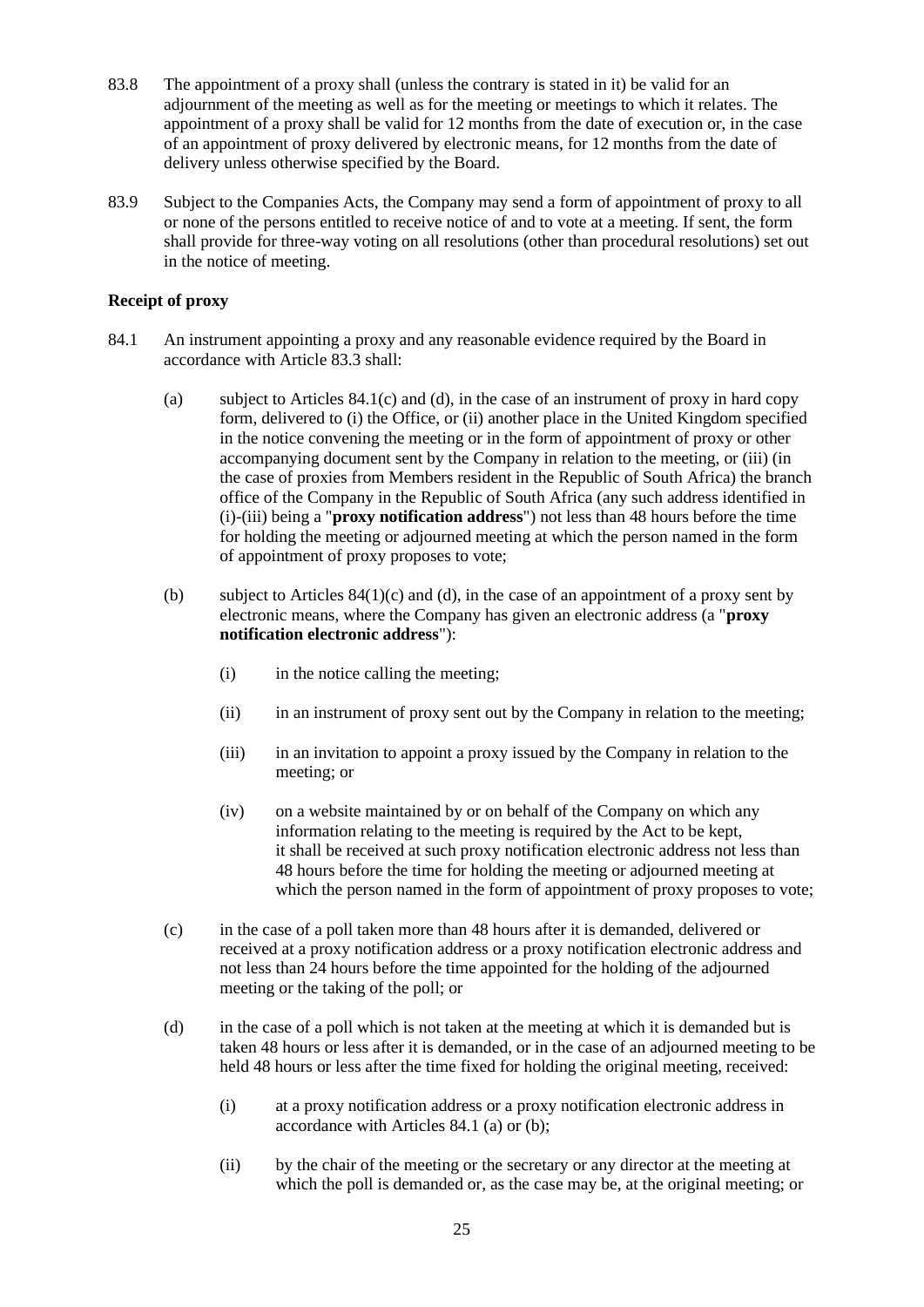(iii) at a proxy notification address or a proxy notification electronic address by such time as the chair of the meeting may direct at the meeting at which the poll is demanded.

In calculating the periods in this Article, no account shall be taken of any part of a day that is not a working day.

- 84.2 The Board may decide, either generally or in any particular case, to treat a proxy appointment as valid notwithstanding that the appointment or any of the information required under Article 83.3 has not been received in accordance with the requirements of this Article.
- 84.3 Subject to Article 84.2, if the proxy appointment and any of the information required under Article 83.3 is not received in the manner set out in Article 84.1, the appointee shall not be entitled to vote in respect of the shares in question.
- 84.4 Without limiting the foregoing, in relation to any uncertificated shares, the Board may from time to time:
	- (a) permit appointments of a proxy by means of a communication sent in electronic form in the form of an uncertificated proxy instruction; and
	- (b) permit supplements to, or amendments or revocations of, any such uncertificated proxy instruction by the same means.

The Board may in addition prescribe the method of determining the time at which any such uncertificated proxy instruction is to be treated as received by the Company or a participant acting on its behalf. The Board may treat any such uncertificated proxy instruction which purports to be or is expressed to be sent on behalf of a holder of a share as sufficient evidence of the authority of the person sending that instruction to send it on behalf of that holder.

### **Revocation of proxy**

85 A vote given or poll demanded by a proxy shall be valid in the event of the death or mental disorder of the principal or the revocation of the instrument of proxy, or of the authority under which the instrument of proxy was executed, or the transfer of the share for which the instrument of proxy is given, unless notice in writing of such death, mental disorder, revocation or transfer shall have been received by the Company at the Office, or at such other place as has been appointed for the deposit of instruments of proxy, no later than the last time at which an appointment of a proxy should have been received in order for it to be valid for use at the meeting or on the holding of the poll at which the vote was given or the poll taken.

## **Corporate representatives**

- 86.1 A corporation (whether or not a company within the meaning of the Act) which is a Member may, by resolution of its directors or other governing body, authorise such person as it thinks fit to act as its representative (or, as the case may be, representatives) at any meeting of the Company or at any separate meeting of the holders of any class of shares.
- 86.2 Any person so authorised shall be entitled to exercise the same powers on behalf of the corporation (in respect of that part of the corporation's holdings to which the authority relates) as the corporation could exercise if it were an individual Member.
- 86.3 The corporation shall for the purposes of these Articles be deemed to be present in person and at any such meeting if a person so authorised is present at it, and all references to attendance and voting in person shall be construed accordingly.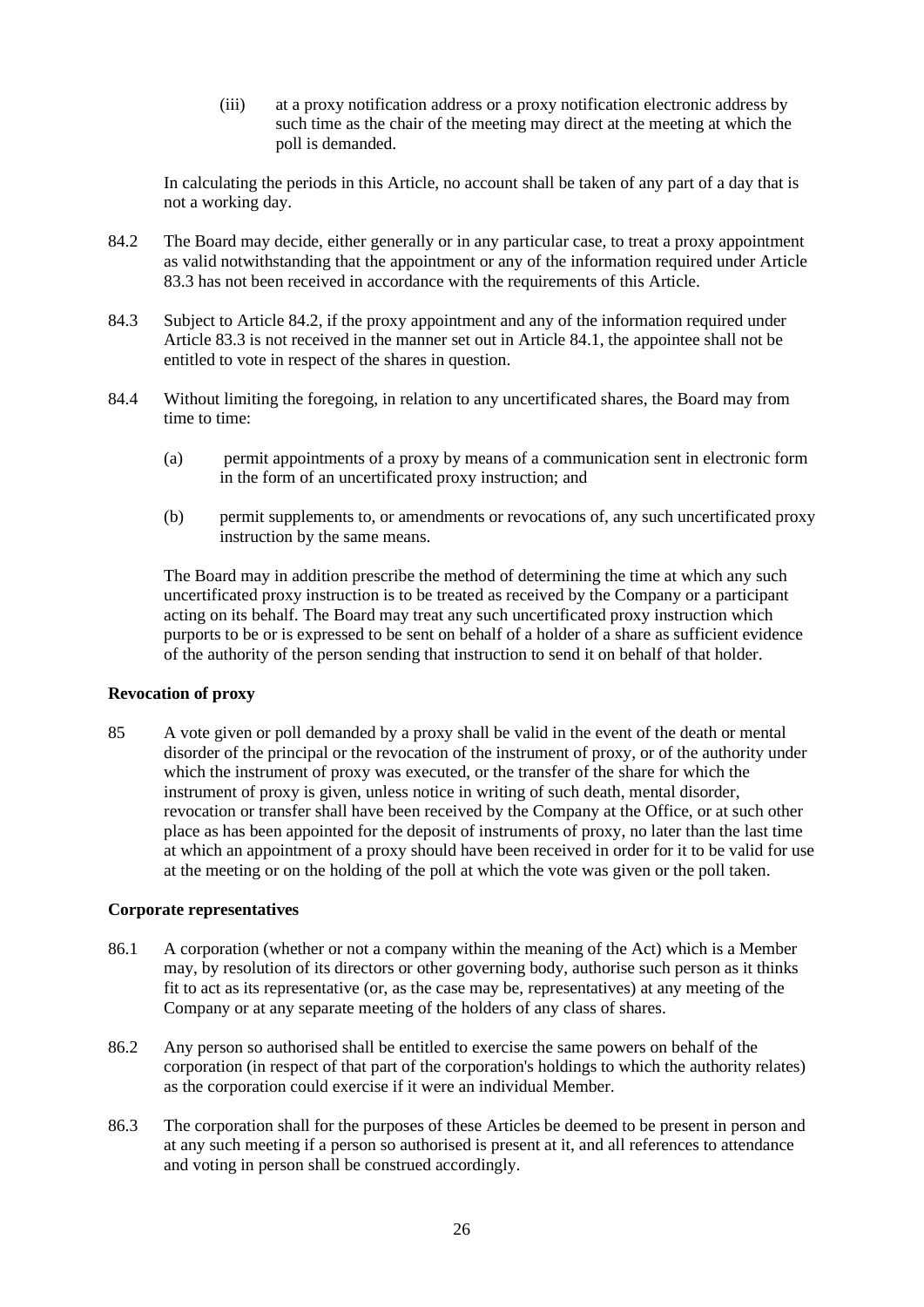- 86.4 A Director, the Secretary or some person authorised for the purpose by the Secretary may require the representative to produce a certified copy of the resolution so authorising the representative or such other evidence of their authority reasonably satisfactory to them before permitting the representative to exercise their powers.
- 86.5 A vote given or a poll demanded by a corporate representative shall be valid notwithstanding that the representative is no longer authorised to represent the Member unless notice of the revocation of appointment was delivered in writing to the Company at such place or address and by such time as is specified in Article 85 for the revocation of the appointment of a proxy.

### **Failure to disclose interests in shares**

- 87.1 If a Member, or any other person appearing to be interested in shares held by that Member, has been issued with a notice under section 793 of the Act (**section 793 notice**) and has failed in relation to any shares (**default shares**, which expression includes any shares issued after the date of such notice in right of those shares) to give the Company the information required by the section 793 notice within the prescribed period from the service of the notice, the following sanctions shall apply unless the Board determines otherwise:
	- (a) the Member shall not be entitled in respect of the default shares to be present or to vote (either in person or by representative or proxy) at any general meeting or at any separate meeting of the holders of any class of shares or on any poll or to exercise any other right conferred by membership in relation to any such meeting or poll; and
	- (b) where the default shares represent at least 0.25% in nominal value of the issued shares of their class (calculated exclusive of any shares held as treasury shares):
		- (i) any dividend or other money payable for such shares shall be withheld by the Company, which shall not have any obligation to pay interest on it; and
		- (ii) no transfer, other than an excepted transfer, of any shares held by the Member shall be registered unless the Member themselves are not in default of supplying the required information and the Member proves to the satisfaction of the Board that no person in default of supplying such information is interested in any of the shares that are the subject of the transfer.
	- (c) For the purposes of ensuring Article  $(87.1(b)(ii))$  can apply to all shares held by the Member, the Company may in accordance with the uncertificated securities rules, issue a written notification to the Operator requiring conversion into certificated form of any share held by the Member in uncertificated form.
- 87.2 Where the sanctions under Article 87.1 apply in relation to any shares, they shall cease to have effect (and any dividends withheld under Article 87.1 (b) shall become payable):
	- (a) if the shares are transferred by means of an excepted transfer but only in respect of the shares transferred; or
	- (b) at the end of the period of seven days (or such shorter period as the Board may determine) following receipt by the Company of the information required by the section 793 notice and the Board being fully satisfied that such information is full and complete.
- 87.3 Where, on the basis of information obtained from a Member in respect of any share held by them, the Company issues a section 793 notice to any other person, it shall at the same time send a copy of the notice to the Member, but the accidental omission to do so, or the nonreceipt by the Member of the copy, shall not invalidate or otherwise affect the application of Article 87.1.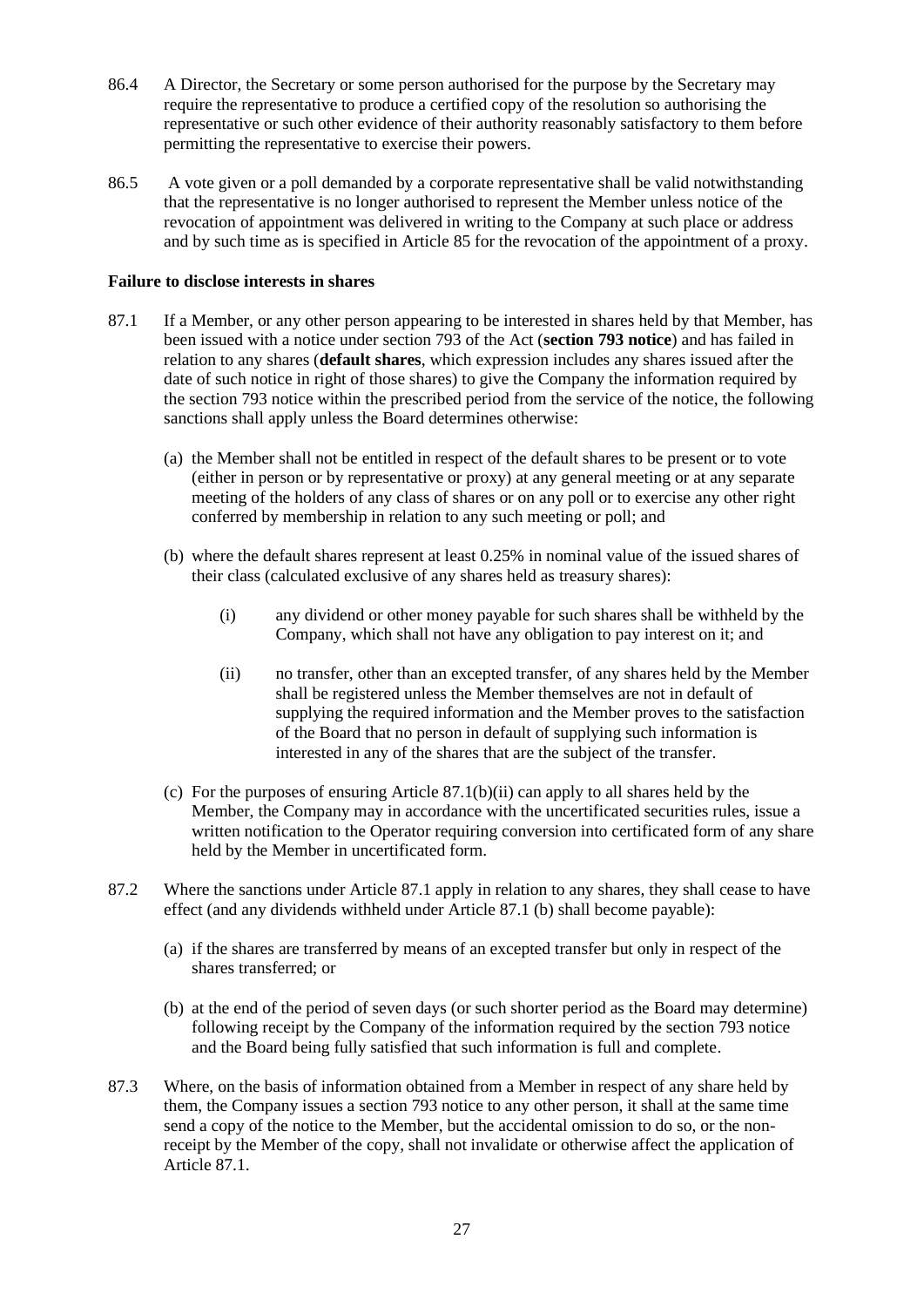- 87.4 For the purposes of this Article:
	- (a) a person, other than the Member holding a share, shall be treated as appearing to be interested in that share if the Member has informed the Company that the person is, or may be, so interested, or if the Company (after taking account of any information obtained from the Member or, pursuant to a section 793 notice, from anyone else) knows or has reasonable cause to believe that the person is, or may be, so interested;
	- (b) **interested** shall be construed as it is for the purpose of section 793 of the Act;
	- (c) reference to a person having failed to give the Company the information required by a notice, or being in default as regards supplying such information, includes reference:
		- (i) to the person's having failed or refused to give all of any part of it; and
		- (ii) to the person's having given information which they know to be false in a material particular or having recklessly given information which is false in a material particular;
	- (d) **prescribed period** means 14 days;
	- (e) **excepted transfer** means, in relation to any shares held by a Member:
		- (i) a transfer by way of or pursuant to acceptance of a takeover offer for the Company (within the meaning of section 974 of the Act); or
		- (ii) a transfer in consequence of a sale made through a recognised investment exchange (as defined in section 285 of the FSMA) or any other stock exchange outside the United Kingdom on which the Company's shares are normally traded; or
		- (iii) a transfer which is shown to the satisfaction of the Board to be made in consequence of a sale of the whole of the beneficial interest in the shares to a person who is unconnected with the Member and with any other person appearing to be interested in the shares.
- 87.5 Nothing contained in this Article shall be taken to limit the powers of the Company under section 794 of the Act.

## **Power of sale of shares of untraced Members**

- 88.1 The Company shall be entitled to sell at the best price reasonably obtainable any share of a Member, or any share to which a person is entitled by transmission, if and provided that:
	- (a) during the period of 12 years before the date of sending of the notice referred to in Article 88.1(b) no cheque, order or warrant in respect of such share sent by the Company through the post in a pre-paid envelope addressed to the Member or to the person entitled by transmission to the share, at their address on the Register or other last known address given by the Member or person to which cheques, orders or warrants in respect of such share are to be sent has been cashed and the Company has received no communications in respect of such share from such Member or person entitled, provided that during such period of 12 years the Company has paid at least three cash dividends (whether interim or final) and no such dividend has been claimed by the person entitled to it;
	- (b) on or after expiry of the said period of 12 years, the Company has given notice of its intention to sell such share by sending a notice to the Member or person entitled by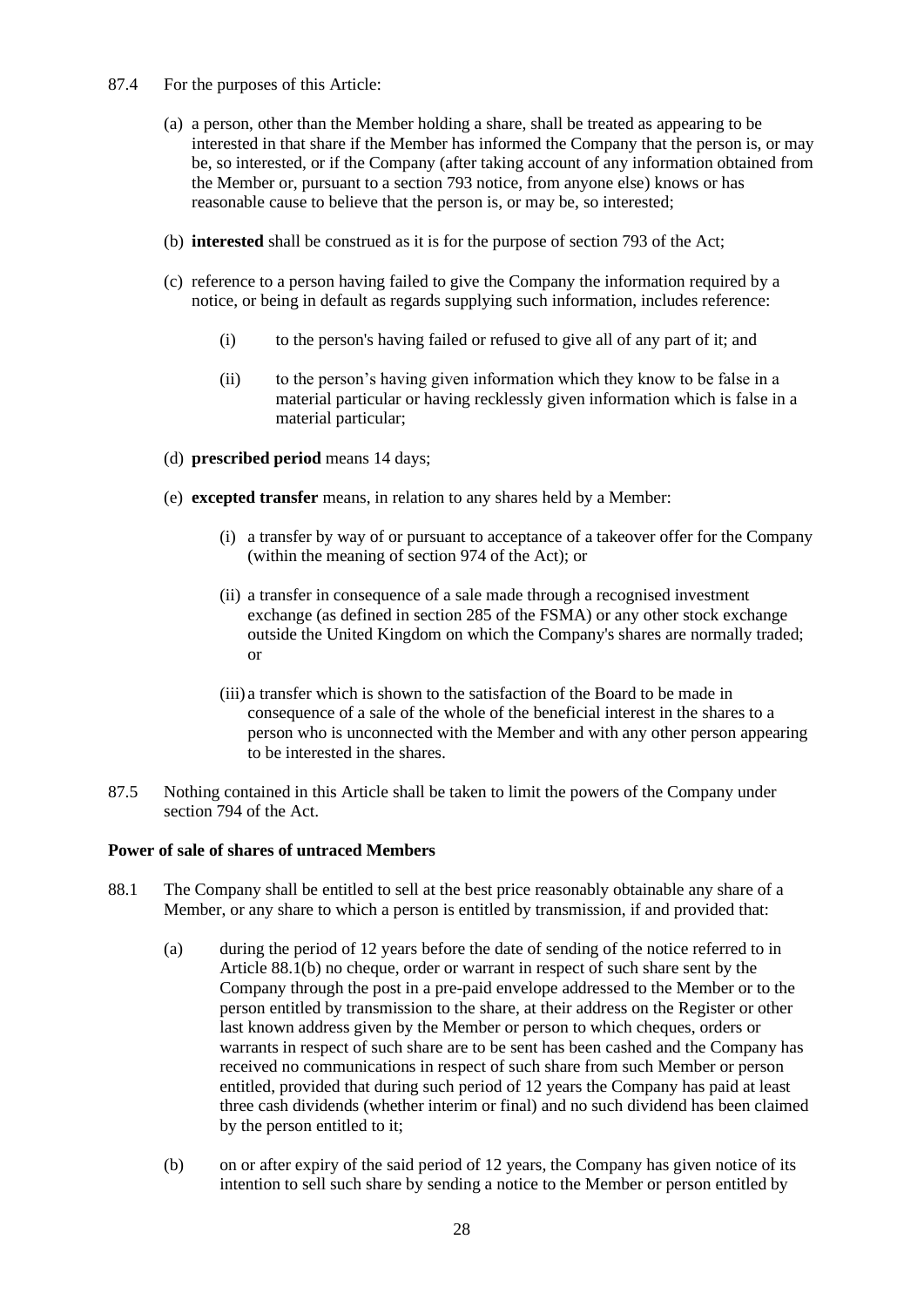transmission to the share at their address on the Register or other last known address given by the Member or person entitled by transmission to the share and before sending such a notice to the Member or other person entitled by transmission, the Company must have used reasonable efforts to trace the Member or other person entitled, engaging, if considered appropriate, a professional asset reunification company or other tracing agent and/or giving notice of its intention to sell the share by advertisement in a national newspaper and in a newspaper circulating in the area of the address of the Member or person entitled by transmission to the share shown in the Register;

- (c) during the further period of three months following the date of such notice and prior to the exercise of the power of sale the Company has not received any communication in respect of such share from the Member or person entitled by transmission; and
- (d) the Company has given notice to the UKLA of its intention to make such sale, if shares of the class concerned are listed on the Official List or dealt in on the London Stock Exchange.
- 88.2 To give effect to any sale of shares under this Article, the Board may authorise any person to transfer the shares in question and may enter the name of the transferee in respect of the transferred shares in the Register even if no share certificate has been lodged for such shares and may issue a new certificate to the transferee. An instrument of transfer executed by that person shall be as effective as if it had been executed by the holder of, or the person entitled by transmission to, the shares. The buyer shall not be bound to see to the application of the purchase monies, nor shall the buyer's title to the shares be affected by any irregularity or invalidity in the proceedings in reference to the sale. If the shares are in uncertificated form, in accordance with the uncertificated securities rules, the Board may issue a written notification to the Operator requiring the conversion of the share to certificated form.
- 88.3 If during the period of 12 years referred to in Article 88.1, or during any period ending on the date when all the requirements of Articles 88.1(a) to 88.1(d) have been satisfied, any additional shares have been issued in respect of those held at the beginning of, or previously so issued during, any such period and all the requirements of Articles 88.1(b) to 88.1(d) have been satisfied in regard to such additional shares, the Company shall also be entitled to sell the additional shares.

### **Application of proceeds of sale of shares of untraced Members**

89 The Company shall account to the Member or other person entitled to the share for the net proceeds of a sale under Article 88 by carrying all monies relating to such sale to a separate account. The Company shall be deemed to be a debtor to, and not a trustee for, such Member or other person in respect of such monies. Monies carried to such separate account may either be employed in the business of the Company or invested in such investments as the Board may think fit. No interest shall be payable to such Member or other person in respect of such monies and the Company does not have to account for any money earned on them. If no valid claim for the money has been received by the company during a period of two years from the date on which the relevant shares were sold by the company under this Article, the money will be forfeited and will belong to the company.

### 90 NOT USED

### **Directors**

91 Unless and until otherwise determined by ordinary resolution of the Company in general meeting, the number of Directors (other than the alternate directors) shall not be less than four nor more than fifteen. [10.23] If the number of directors falls below the minimum provided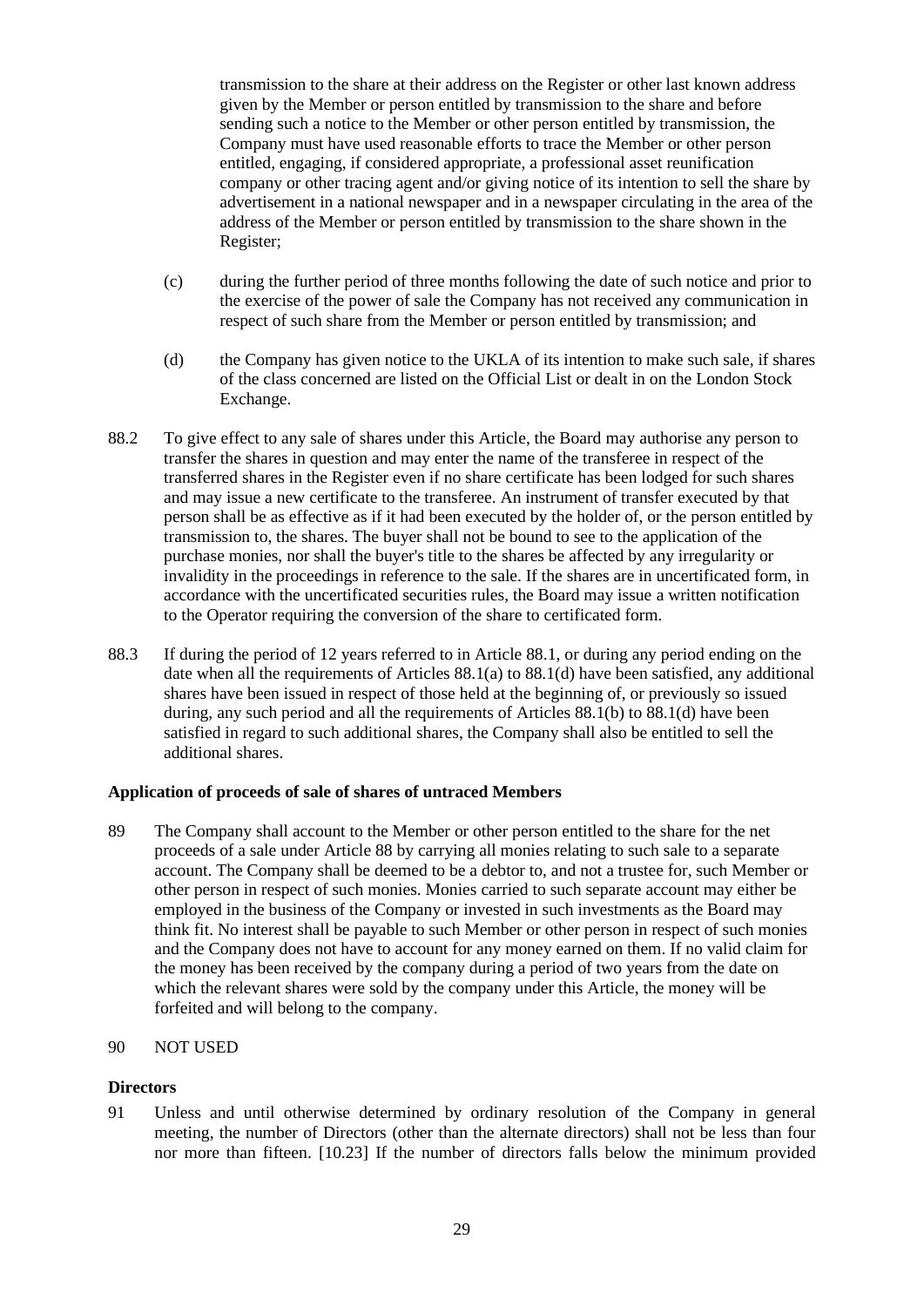above the remaining directors shall only be permitted to act for the purpose of filling vacancies or calling general meetings of Members. [10.25]

- 92 Subject to Article 93, the Directors shall be paid out of the funds of the Company by way of remuneration for their services such sums as they may determine. The remuneration shall be deemed to accrue from day to day. The Directors may also be paid all travelling, hotel and other expenses properly incurred by them in attending and returning from meetings of the Directors or committees of the Directors or general meetings of the Company or in connection with the business of the Company. [10.27]
- 93 The ordinary remuneration of the non-executive directors of the Company for their services (excluding any amounts payable under any other provision of these Articles) shall not exceed £100,000 per annum or such higher amount as the Company may from time to time by ordinary resolution determine. Subject thereto, each such director shall be paid a fee (which shall be deemed to accrue from day to day) at such rate as the board determines.
- 94 Subject to the provisions of these Articles and without prejudice to the powers of the Directors under these Articles to appoint any person to be a Director, the Company may by ordinary resolution elect any person to be a Director, either to fill a casual vacancy or as an addition to the existing Board, but the total number of Directors must not at any time exceed any maximum number fixed by or in accordance with these Articles.
- 95 Any Director who at the request of the Board performs special services or goes or resides abroad for any purposes of the Company may (unless otherwise expressly resolved by the Company in general meeting) receive such extra remuneration by way of salary, percentage of profits or otherwise as the Board determines.
- 96 No shareholding qualification for Directors is required.
- 97 Each Director may attend and speak at any annual general meeting and any general meeting of the Company.
- 98 The office of a Director shall be vacated in any of the following events, namely:
	- 98.1 if (not being an executive Director whose contract precludes resignation) he resigns his office by notice In Writing left at the Office;
	- 98.2 if he becomes bankrupt or has a receiving order made against him or compounds with his creditors;
	- 98.3 if he becomes of unsound mind or a patient for any purpose of any statute relating to mental health and the Directors resolve that his office should be vacated;
	- 98.4 if he is absent from meetings of the Directors for 6 months without leave, and his alternate Director (if any) does not during that period attend in his stead, and the Directors resolve that his office should be vacated;
	- 98.5 if he is removed or becomes prohibited from being a Director under any provision of the Statutes;
	- 98.6 if he is requested In Writing by all the other Directors to resign his office. For these purposes (i) an alternative director, acting in his capacity as such, who is appointed by the Director shall be excluded and (ii) a director and any alternative director acting in his capacity as such and appointed by the Director shall constitute a single director for this purpose, so that the signature of either shall be sufficient.
- 99 A Director may hold any other office or place of profit with the Company (except that of Auditor) in conjunction with his office of Director for such period and upon such terms as the Board determines, and may be paid such extra remuneration for it (whether by way of salary, commission, participation in profits or otherwise) as the Board determines. The extra remuneration shall be in addition to any remuneration provided for by or pursuant to any other Article. [10.26]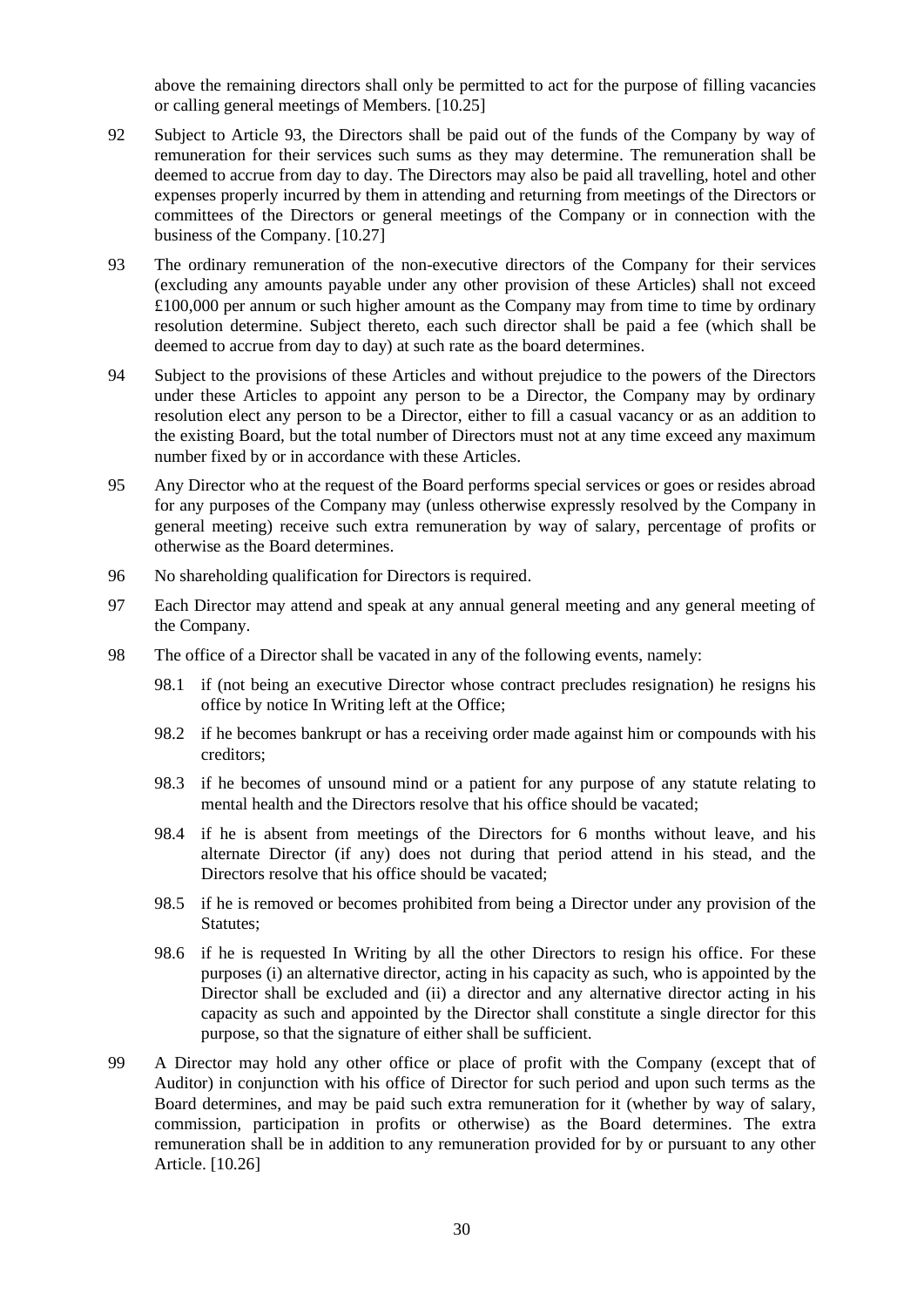- 100 A Director may act by himself or his firm in a professional capacity for the Company (otherwise than as Auditor) and he or his firm shall be entitled to remuneration for professional services as if he were not a Director.
- 101 A Director may be or become a Director or other officer of, or otherwise interested in, a company promoted by the Company or in which the Company is interested, and shall not be liable to account to the Company or the Members for any remuneration, profit or other benefit received by him as a director or officer of or from his interest in that company. The Board may cause the voting power conferred by the shares in another company held or owned by the Company to be exercised in such manner as it thinks fit, including the exercise in favour of a resolution appointing any of the Directors to be directors or officers of that company, or voting or providing for the payment of remuneration to the directors or officers of that company.
- 102 A Director shall not vote or be counted in the quorum on a resolution of the Board concerning his own appointment as the holder of an office or place of profit with the Company or another company in which the Company is interested (including the arrangement or variation of its terms or its termination).
- 103 Where arrangements are under consideration concerning the appointment (including the arrangement or variation of the terms or the termination of the appointment) of two or more Directors to offices or places of profit with the Company or another company in which the Company is interested, a separate resolution may be put in relation to each Director. In such case, each of the Directors concerned shall be entitled to vote (and be counted in the quorum) in respect of each resolution except that concerning his own appointment (or the arrangement or variation of its terms or its termination) and except (m the case of an office or place of profit with another company) where the other company is a company in which the Director owns one per cent or more of the issued equity share capital.
- 104 Subject to the Statutes and to the next paragraph of this Article, no Director or proposed or intending Director shall be disqualified by his office from contracting with the Company, either with regard to his tenure of any office or place of profit or as vendor or purchaser or in any other manner. No contract or arrangement in which a Director is interested shall be liable to be avoided. The Director shall not be liable to account to the Company or the Members for any remuneration, profit or other benefits realised by the contract or arrangement by reason of his holding that office or of the resulting fiduciary relationship.
- 105 A Director who to his knowledge is interested, whether directly or indirectly, in a contract or arrangement or proposed contract or arrangement with the Company must declare the nature of his interest at the meeting of the Board at which the question of entering into the contract or arrangement is first taken into consideration, if he knows his interest then exists, or, in any other case, at the first meeting of the Board after he knows that he is or has become interested. A general notice to the Board given by a Director to the effect that he is a Member of a specified company or firm and is to be regarded as interested in any contract or arrangement which may after the date of the notice be made with the Company or firm shall be a sufficient declaration of interest under this Article in relation to any contract or arrangement made with the Company or firm. A notice shall not be effective unless either it is given at a meeting of the Board or the Director giving it takes reasonable steps to secure that it is brought up and read at the next Board meeting after it is given.
- 106 Except as otherwise provided by these Articles, a Director must not vote on (or be counted in the quorum in respect of) any resolution of the Board concerning a contract or arrangement or other proposal which (together with any interest of any person connected to him) is to his knowledge, directly or indirectly, a material interest otherwise than by virtue of his interests in shares or debentures or other securities of, or otherwise through, the Company. If he does, his vote shall not be counted. This prohibition does not apply to any of the following matters, namely:
	- 106.1 a contract or arrangement for giving to the Director security or a guarantee or indemnity in respect of: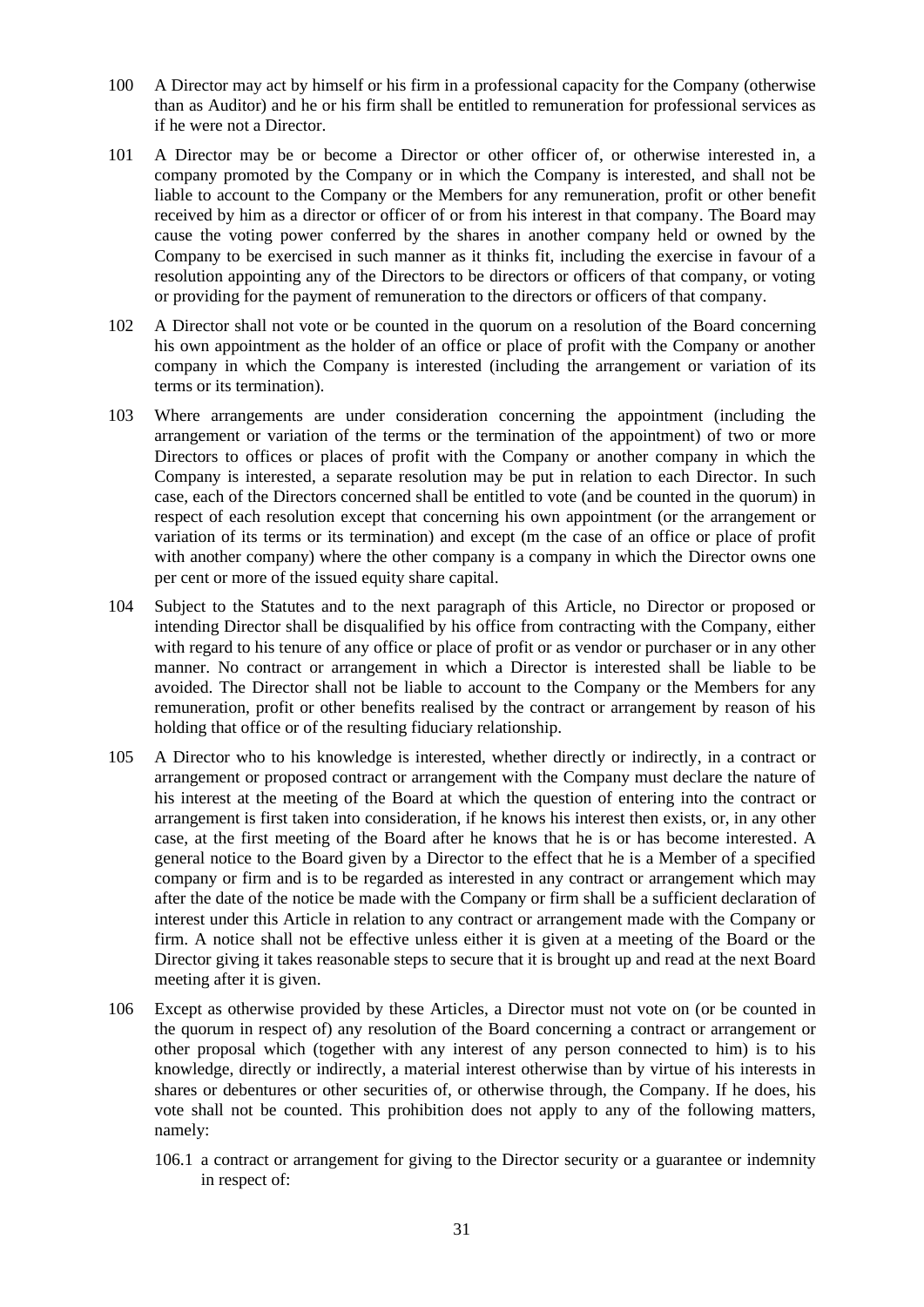- 106.1.1 money lent by him or obligations undertaken by him or by any other person at the request of or for the benefit of the Company or any of its subsidiaries; or
- 106.1.2 a debt or obligation of the Company or any of its subsidiaries for which he himself has assumed responsibility in whole or part under a guarantee or indemnity or by the giving of security;
- 106.1.3 where the Company or any of its subsidiary undertakings is offering securities in which offer the Director is, or may be, entitled to participate as a holder of securities or in the underwriting or sub-underwriting of which the director is to participate;
- 106.1.4 relating to another company in which he and any persons connected to him do not to his knowledge hold an interest in shares (as that term is used in Sections 793 and 820 to 825 of the Companies Act 2006) representing one per cent or more of any class of the equity share capital or of the voting rights in that company;
- 106.1.5 relating to a pension, superannuation or similar scheme or retirement, death or disability benefits scheme or employees' share scheme which does not award him any privilege or benefit not awarded to the employees to whom the scheme relates; or
- 106.1.6 concerning insurance which the Company proposes to maintain or purchase for the benefit of Directors or the benefit of persons including Directors.

## **Conflicts of Interest**

107

- 107.1 For the purposes of section 175 of the Companies Act 2006 the Board may authorise any matter proposed to it in accordance with these Articles which would, if not so authorised, involve a breach of duty by a Director under that section, including, without limitation, any matter which relates to a situation in which a Director has, or can have, an interest which conflicts, or possibly may conflict, with the interests of the Company.
	- 107.1.1 Any such authorisation will be effective only if:
		- 107.1.1.1 any requirement as to quorum at the meeting at which the matter is considered is met without counting the Director in question or any other interested Director; and
		- 107.1.1.2 the matter was agreed to without their voting or would have been agreed to if their votes had not been counted.
	- 107.1.2 The Board may (whether at the time of the giving of the authorisation or subsequently) make any such authorisation subject to any limits or conditions it expressly imposes but such authorisation is otherwise given to the fullest extent permitted.
	- 107.1.3 The Board may vary or terminate any such authorisation at any time.
	- 107.1.4 For the purposes of these Articles, a conflict of interest includes a conflict of interest and duty and a conflict of duties, and interest includes both direct and indirect interests.
	- 107.1.5 Subject to sections 177(5) and 177(6) of the Companies Act 2006, provided that he has disclosed to the Board the nature and extent of his interest, a Director notwithstanding his office:
		- 107.1.5.1 may be a party to, or otherwise interested in, any transaction or arrangement with the Company or in which the Company is otherwise (directly or indirectly) interested;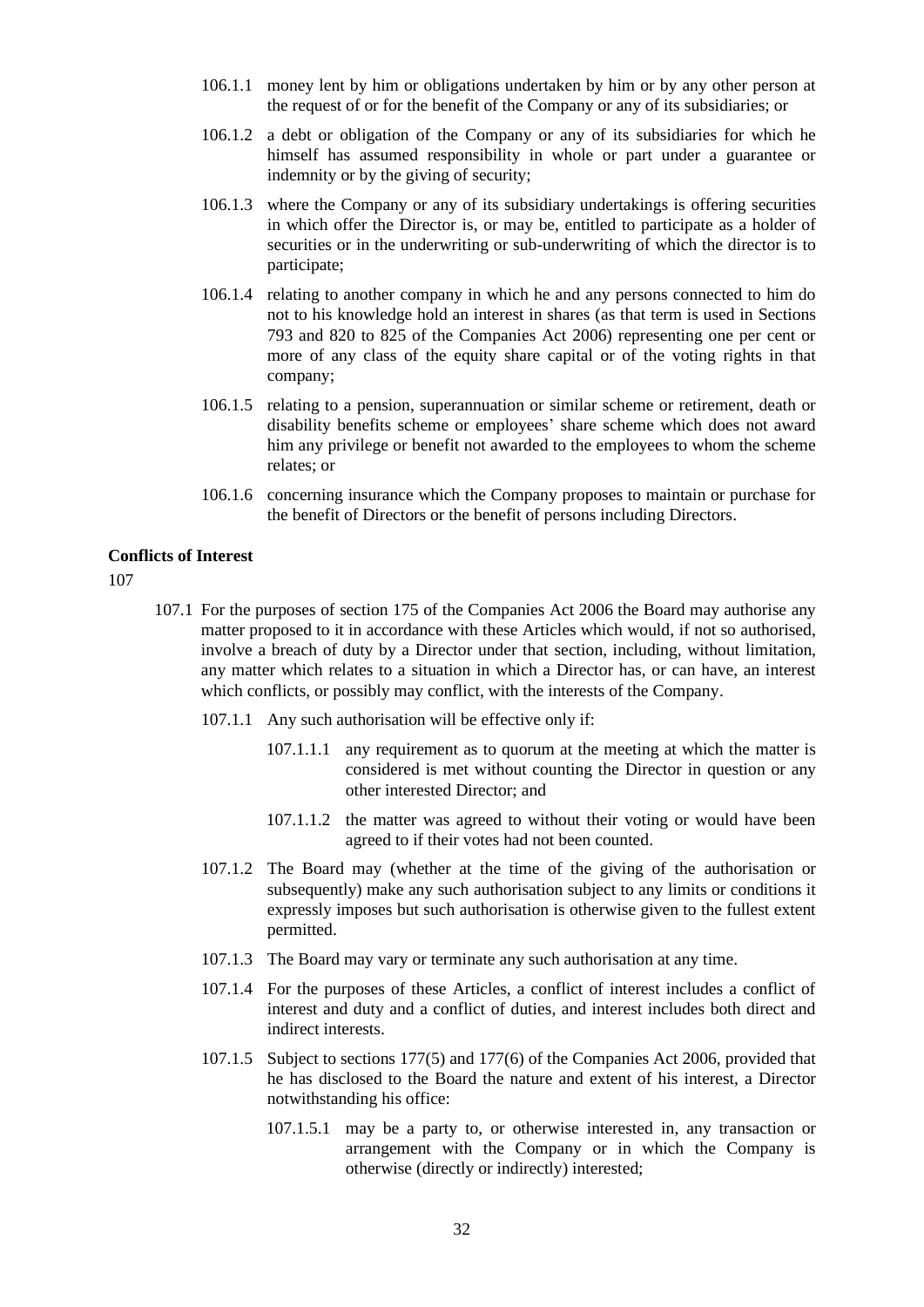- 107.1.5.2 may act by himself or his firm in a professional capacity for the Company (otherwise than as auditor) and he or his firm shall be entitled to remuneration for professional services as If he were not a Director;
- 107.1.5.3 may be a director or other officer of, or employed by, or a party to a transaction or arrangement with, or otherwise interested in, any body corporate in which the Company is otherwise (directly or indirectly) interested.
- 107.2 A Director shall not, by reason of his office, be accountable to the Company for any remuneration or other benefit which he derives from any office or employment or from any transaction or arrangement or from any interest in any body corporate:
	- 107.2.1 the acceptance, entry into or existence of which has been approved by the Board pursuant to article 107.1 (subject, in any such case, to any limits or conditions to which such approval was subject), or
	- 107.2.2 which he is permitted to hold or enter into by virtue of articles 107.1.5.1 to 107.1.5.3 above, nor shall the receipt of any such remuneration or other benefit constitute a breach of his duty under section 176 of the Companies Act 2006.
- 107.3 Any disclosure required by article 107.1.5 may be made at a meeting of the Board, by notice in writing or by general notice or otherwise in accordance with section 177 of the Companies Act 2006.
- 107.4 A Director shall be under no duty to the Company with respect to any information which he obtains or has obtained otherwise than as a Director of the Company and in respect of which he owes a duty of confidentiality to another person. However, to the extent that his relationship with that other person gives rise to a conflict of interest or possible conflict of interest, this article applies only if the existence of that relationship has been approved by the Board pursuant to article 107.1. In particular, the Director shall not be in breach of the general duties he owes to the Company by virtue of sections 171 to 177 of the Companies Act 2006 because he fails:
	- 107.4.1 to disclose any such information to the Board or to any Director or other officer or employee of the Company; and/or
	- 107.4.2 to use or apply any such information in performing his duties as a Director of the Company.
- 107.5 Where the existence of a Director's relationship with another person has been approved by the Board pursuant to article 107.1 and his relationship with that person gives rise to a conflict of interest or possible conflict of interest, the Director shall not be in breach of the general duties he owes to the Company by virtue of sections 171 to 177 of the Companies Act 2006 inclusive because he:
	- 107.5.1 absents himself from meetings of the Board at which any matter relating to the conflict of interest or possible conflict of interest will or may be discussed or from the discussion of any such matter at a meeting or otherwise; and/or
	- 107.5.2 makes arrangements not to receive documents and information relating to any matter which gives rise to the conflict of interest or possible conflict of interest sent or supplied by the Company and/or for such documents and information to be received and read by a professional adviser, for so long as he reasonably believes such conflict of interest or possible conflict of interest subsists.
- 107.6 The provisions of articles 107.4 and 107.5 are without prejudice to any equitable principle or rule of law which may excuse the Director from:
	- 107.6.1 disclosing information, in circumstances where disclosure would otherwise be required under these articles; or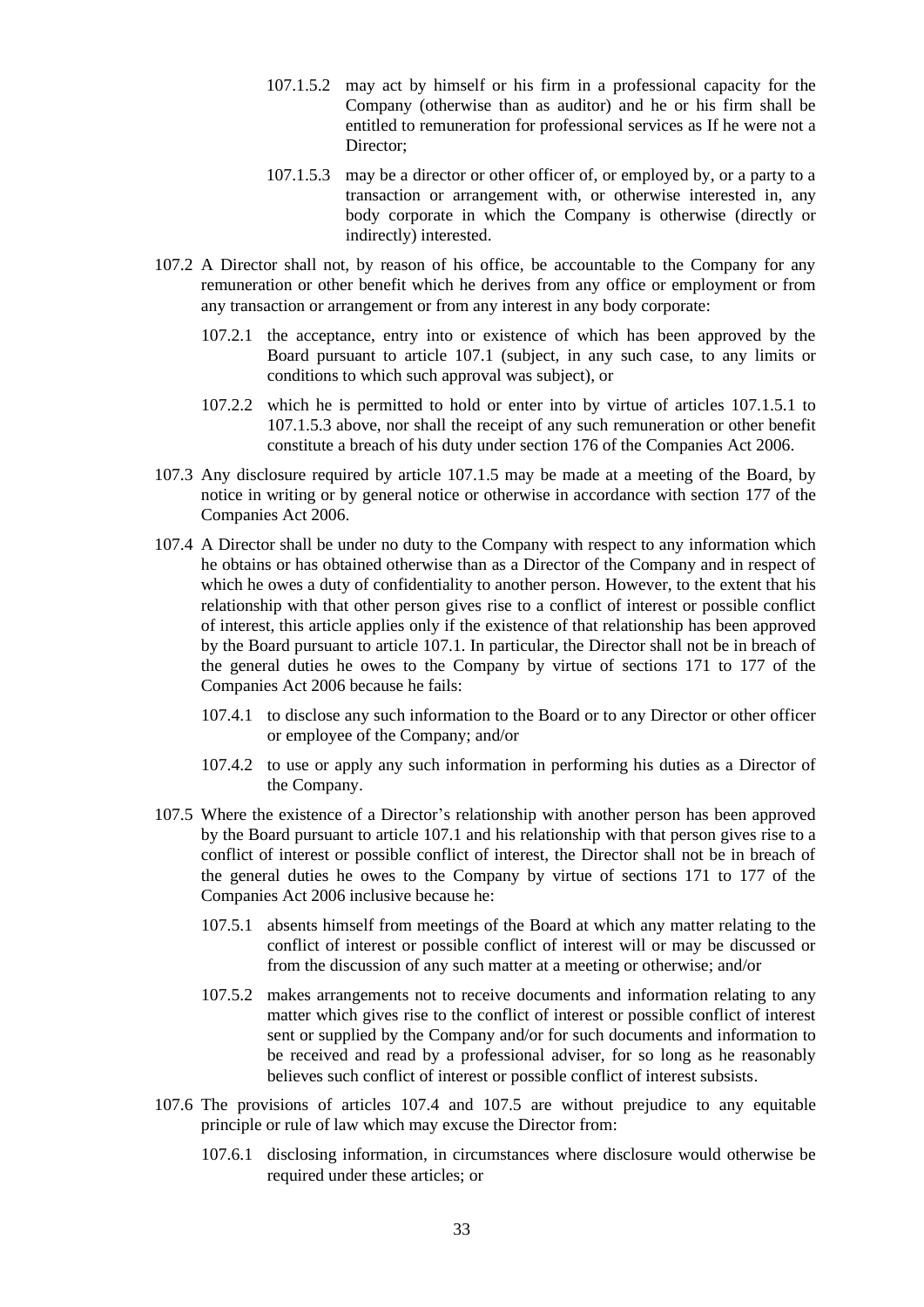- 107.6.2 attending meetings or discussions or receiving documents and information as referred to in article 107.5, in circumstances where such attendance or receiving such documents and information would otherwise be required under these Articles.
- 108 A company shall be deemed to be a company in which a Director owns one per cent or more if and so long as he is (either directly or indirectly) the holder of or beneficially interested in one per cent or more of any class of its equity share capital or of the voting rights available to its Members. For the purpose of this paragraph there shall be disregarded any shares held by a Director as bare or custodian trustee and in which he has no beneficial interest, any shares comprised in a trust in which the Director's interest is in reversion or remainder if and so long as some other person is entitled to receive the trust income, and any shares comprised in an authorised unit trust scheme in which the Director is interested only as a unit holder.
- 109 Where a company in which a Director owns one per cent or more is materially interested in a transaction, he shall also be deemed materially interested in the transaction.
- 110 If any question arises at any meeting of the Board as to the materiality of the interest of a Director or as to the entitlement of a Director (in each case, other than the chairman of the meeting) to vote or be counted in the quorum and the question is not resolved by his voluntarily agreeing to abstain from voting or not to be counted in the quorum, it shall be referred to the chairman of the meeting. His ruling shall be final and conclusive except in a case where the nature or extent of the interest of the Director concerned as known to the Director has not been fairly disclosed to the Board. If the question relates to the chairman of the meeting, it shall be decided by a resolution of the Board (for which purpose the chairman shall be counted in the quorum but may not vote). The resolution shall be final and conclusive except in a case where the nature or extent of the interest of the chairman as known to him has not been fairly disclosed to the Board.

## **Powers of directors**

- 111 The business of the Company shall be managed by the Directors, who may exercise all such powers of the Company as are not by the Statutes or by these Articles required to be exercised by the Company in general meeting, but subject to any regulations of these Articles, to the provisions of the Statutes, and to such regulations, which are not inconsistent with those regulations or provisions, as may be prescribed by special resolution of the Company in general meeting. No regulation made by the Company in general meeting shall invalidate any prior act of the Directors which would have been valid if the regulation had not been made. The general powers given by this Article are not limited or restricted by any special authority or power given to the Directors by any other Article.
- 112 The Directors may arrange that any branch of the business carried on by the Company or any other business in which the Company is interested shall be carried on by or through one or more subsidiaries. They may on behalf of the Company make such arrangements as they think advisable for taking the profits or bearing the losses of any branch or business or for financing, assisting or subsidising any subsidiary or guaranteeing its contracts, obligations or liabilities. They may appoint, remove and reappoint any person (whether a Member of their own body or not) to act as a director, managing director or manager of a subsidiary or any other company in which the Company is interested, and may determine his remuneration (whether by way of salary, commission on profits or otherwise). A Director may retain any remuneration payable to him in respect of the appointment.
- 113 The Directors may by power of attorney appoint any person to be the attorney of the Company for such purposes and with such powers, authorities and discretions (not exceeding those vested in or exercisable by the Directors under these Articles) and for such period and subject to such conditions as they think fit. The power of attorney may contain such provisions for the protection and convenience of persons dealing with the attorney as the Directors think fit and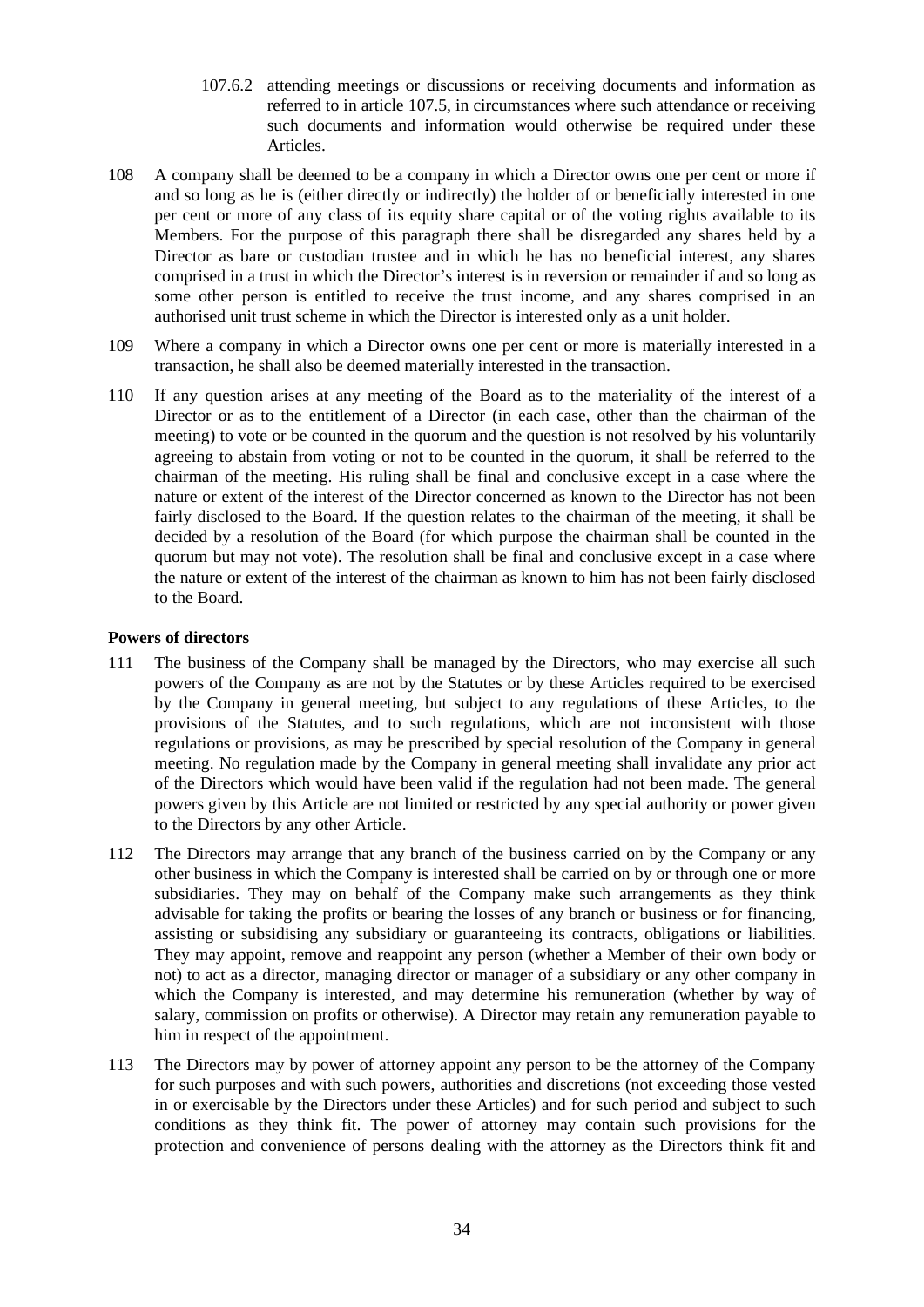may authorise the attorney to sub-delegate all or any of the powers, authorities and discretions vested in him.

- 114 The Directors may procure the establishment and maintenance of or participation in or contribution to any non-contributory or contributory pension or superannuation fund, scheme or arrangement or life assurance scheme or arrangement for the benefit of, and pay, provide for or procure the grant of donations, gratuities, pensions, allowances, bonuses, benefits or emoluments to, any person (including directors and other officers whether of the Company or of any other company referred to in this paragraph) who is or has been in the employment of the Company, or of any company which is a subsidiary of the Company or a predecessor in business of the Company or a subsidiary, or of any allied or associated companies of the Company or any such companies and the spouses, widows, widowers, families, dependants or connections of any such persons. No pension, annuity or other allowance or benefit (except as provided for by or in accordance with any other Article) shall be granted to a Director or former Director who has not been an executive Director or held any other office or place of profit under the Company or any of its subsidiaries or to a person who has no claim on the Company except as a relation, connection or dependant of a Director or former Director, without the approval of an ordinary resolution of the Company.
- 115 The Directors may establish, maintain and give effect to any scheme approved by an ordinary resolution for the allotment of or the grant of options to subscribe for shares of the Company to persons (including Directors) in the employment of the Company or any subsidiary of the Company and may exercise all the powers conferred on them by the scheme (including any power to alter or add to its provisions). These Articles shall be deemed to be modified so far as may be necessary to give effect to the scheme in respect of any shares in issue or under option.
- 116 The Directors may procure any of the matters referred to in this Article are done by the Company either alone or in conjunction with any other company.
- 117 All cheques, promissory notes, drafts, bills of exchange and other negotiable or transferable instruments, and all receipts for monies paid to the Company, shall be signed, drawn, accepted, endorsed or otherwise executed in such manner as the Directors determine.

### **Executive directors**

- 118 The Directors may appoint one or more of their number to an executive office including the office of chairman, vice-chairman, managing Director, joint managing Director, assistant managing Director or manager or any other salaried office for such period and on such terms as they think fit. The Directors may revoke or terminate any such appointment, without prejudice to a claim for damages for breach of contract or otherwise.
- 119 A Director holding office pursuant to the last preceding Article shall receive such remuneration (whether by way of salary, commission or participation in profits, or partly in one way and partly in another) as the Directors determine. The remuneration shall, unless otherwise agreed, be additional to such remuneration (if any) as is payable to him as a Director. The Director shall be a director for the purposes of and subject to the provisions of section 188 of the Companies Act 2006.
- 120 The Directors may entrust to and confer upon a Director holding executive office any of the powers exercisable by them as Directors upon such terms and conditions and with such restrictions as they think fit, and either collaterally with or to the exclusion of their own powers, and may revoke, withdraw or vary any of the powers.

### **Rotation of directors**

121 At every annual general meeting any Directors who are bound to retire under Article 128 and one-third of the other Directors or, if their number is not a multiple of three, then the number nearest to but not less than one-third shall retire from office. A Director retiring at a meeting shall retain office until the close of the meeting. [10.28]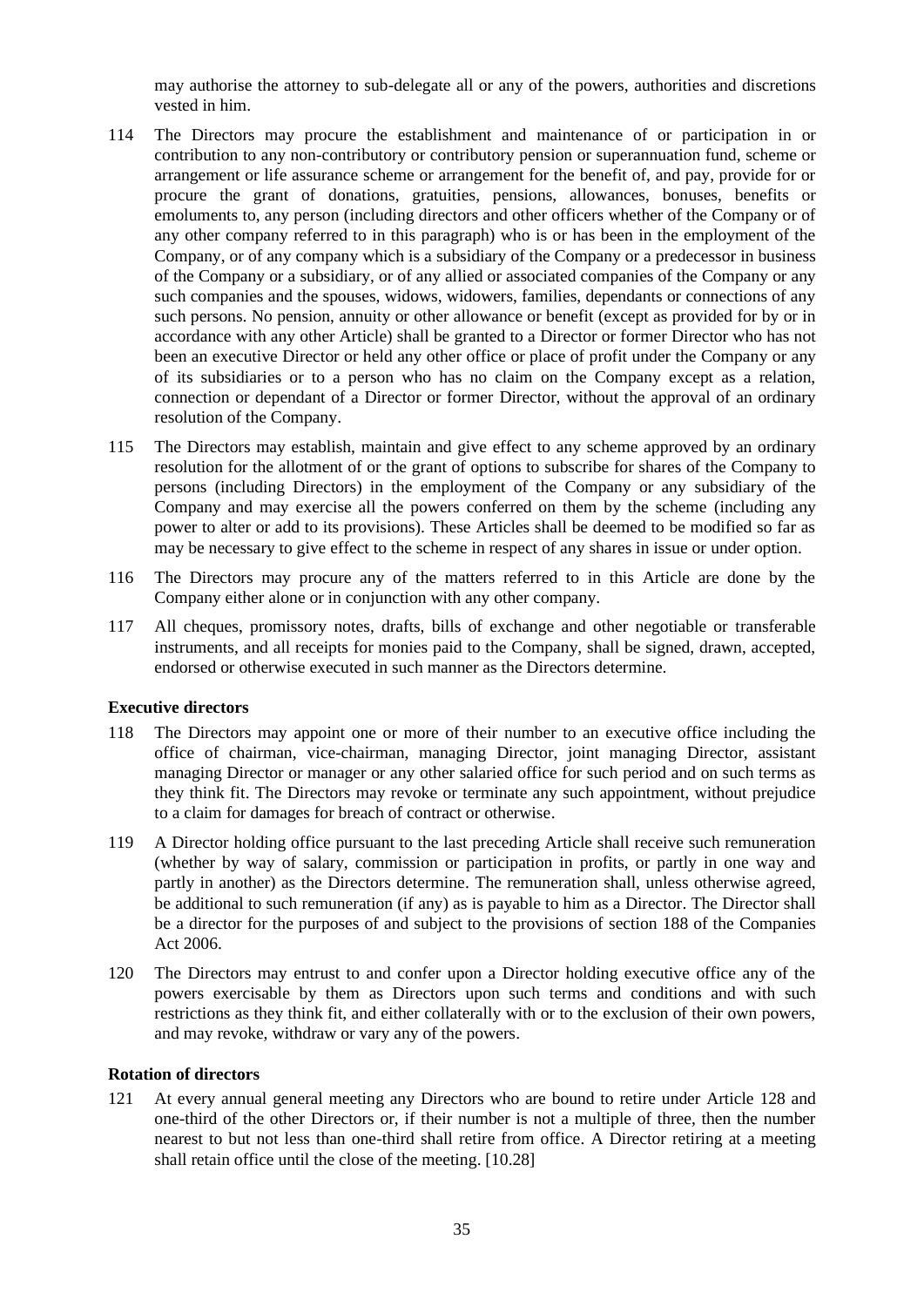- 122 The Directors to retire on each occasion shall be those who have been longest in office since their last election but, as between persons who became or were re-elected Directors on the same day, those to retire shall (unless they otherwise agree among themselves) be determined by lot. The Directors to retire on each occasion (both as to number and identity) shall be determined by the composition of the Board at the date of the notice convening the annual general meeting. No Director shall be required to retire or be relieved from retiring by reason of any change in the number or identity of the Directors after the date of the notice but before the close of the meeting. The aforesaid provisions pertaining to retirement are subject to the proviso that if the Director is appointed as managing director or as an employee of the Company in any other capacity, the contract under which he has been appointed may provide, subject to the approval by ordinary resolution of the Members at a general meeting, that he shall not while he continues to hold that position or office under contract for a term of rotation be subject to retirement by such contract and he shall not in such case be taken into account in determining the rotation or retirement of Directors provided that less than half the Directors may be appointed to any such position. [10.28]
- 123 A retiring Director shall be eligible for re-election.
- 124 Subject to the provisions of these Articles, the Company at the meeting at which a Director retires may elect a person to fill the vacated office. In default, the retiring Director shall, if willing to continue to act, be deemed to have been re-elected, unless at the meeting it is expressly resolved not to fill the vacated office or unless a resolution for the re-election of the Director has been put to the meeting and lost.
- 125 No person other than a Director retiring at the meeting shall, unless recommended by the Directors, be eligible for election to the office of Director at any general meeting, unless not less than 7 nor more than 42 days before the date appointed for the meeting there has been left at the Office a notice In Writing, signed by a Member (not being the person to be proposed) duly qualified to attend and vote at the meeting, of his intention to propose the person for election, and a notice In Writing signed by that person of his willingness to be elected.
- 126 The nomination of a new director must be received by the Company at least 14 days before the date of any annual general meeting. [10.29]
- 127 The Company in general meeting may increase or reduce the number of Directors and may determine in what rotation the increased or reduced number is to go out of office.
- 128 The Directors may appoint any person to be a Director, either to fill a casual vacancy or as an addition to the existing Board, but so that the total number of Directors does not exceed the maximum number fixed by or in accordance with these Articles. The Director shall hold office only until the next following annual general meeting and shall then be eligible for re-election. A Director who retires under this Article shall not be taken into account in determining the Directors who are to retire by rotation at the meeting. [10.24]
- 129 The Company may, by ordinary resolution of which special notice has been given in accordance with section 312 of the Companies Act 2006, remove any Director (including a managing Director or other executive Director, but without prejudice to any claim for damages under any contract) before the expiration of his period of office and may by an ordinary resolution appoint another person in his place. The person who is appointed shall be subject to retirement at the same time as if he had become a Director on the day on which the Director in whose place he is appointed was last elected a Director.

### **Proceedings of directors**

130 The Directors may meet together for the despatch of business, adjourn and otherwise regulate their meetings as they think fit Questions arising at any meeting shall be determined by a majority of votes and in case of an equality of votes the chairman shall have a second or casting vote. A Director may at any time, and the Secretary on the requisition of a Director shall, summon a Board meeting. Notwithstanding the provisions of this Article, if a quorum of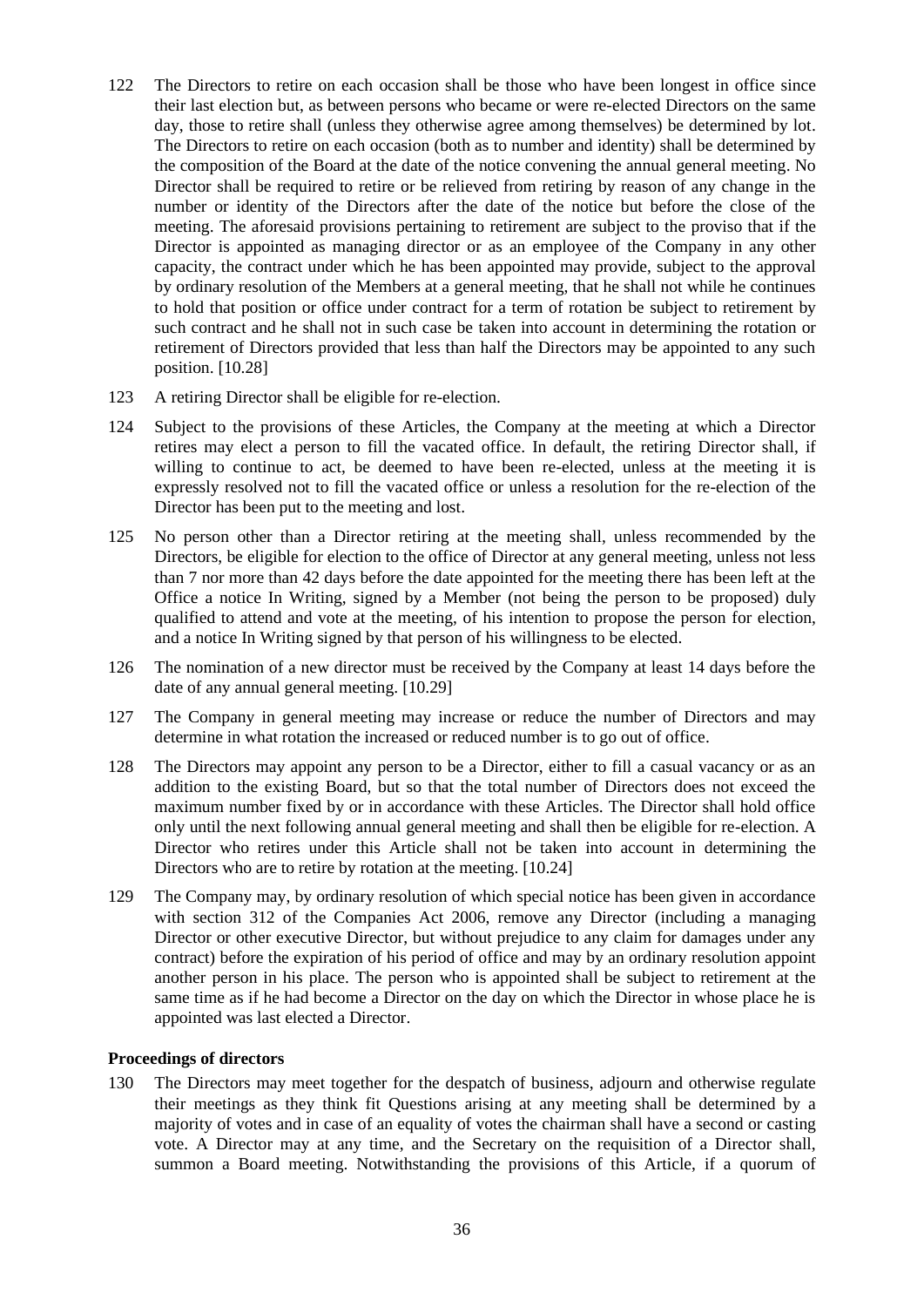Directors is two Directors, the chairman shall not be permitted to have a casting vote if only two Directors are present at the meeting of Directors. [10.30]

- 131 Notice of a Board meeting may be given to a Director personally or by word of mouth or sent In Writing to him at his last known address or any other address given by him to the Company for this purpose. A Director absent or intending to be absent from the United Kingdom may request the Board that notices of Board meetings during his absence are sent to him In Writing at his last known address or any other address given by him to the Company for this purpose. In the absence of a request it shall not be necessary to give notice of a Board meeting to a Director who is absent from the United Kingdom. A Director may waive notice of a meeting either prospectively or retrospectively.
- 132 The quorum necessary for the transaction of the business of the Directors may be fixed by the Directors and, unless fixed at any other number, shall be two, save that where all the Directors other than one Director ("the Non-Conflicted Director") are precluded from forming part of the quorum pursuant to Article 102 or, if all the Directors other than one Director are not precluded from forming part of the quorum pursuant to Article 108 but nevertheless choose to abstain from voting on a matter because of a conflict of interest or potential conflict of interest not covered by Article 102 then the quorum necessary for the transaction of the business of the Directors shall be one Director provided that it is the Non-Conflicted Director.
- 133 The continuing Directors or a sole continuing Director may act notwithstanding any vacancies in the Board. If and so long as the number of Directors is reduced below the minimum number fixed by or in accordance with these Articles, the continuing Directors or Director may act for the purpose of filling vacancies in the Board or of summoning general meetings of the Company, but not for any other purpose. If there are no Directors or no Director able or willing to act, any two Members may summon a general meeting of Members for the purpose of appointing Directors.
- 134 If the Directors have not appointed a chairman or vice-chairman pursuant to Article 118, or if at any meeting neither the chairman nor the vice-chairman is present within 5 minutes after the time appointed for holding it, the Directors present may choose one of their number to be chairman of the meeting.
- 135 The Board may establish local boards or agencies for managing any of the affairs of the Company, either in the United Kingdom or elsewhere, and may appoint any persons to be Members of the local boards, or to be managers or agents, and may fix their remuneration. The Board may delegate to any local board, manager or agent any of the powers, authorities and discretions vested in or exercisable by the Board (other than the power to borrow and make calls), with power to sub-delegate, and may authorise the Members of any local board or any of them to fill any vacancies and to act notwithstanding vacancies. An appointment or delegation may be made upon such terms and subject to such conditions as the Board thinks fit. The Board may remove any person appointed as above and may revoke or vary any delegation, but a person dealing in good faith and without notice of the revocation or variation shall not be affected by it.
- 136 A meeting of the Directors at which a quorum is present shall be competent to exercise all powers and discretions exercisable by the Directors.
- 137 The Directors may delegate any of their powers to committees consisting of such number of Members of their body as they think fit and may revoke a delegation and discharge a committee in whole or in part. A committee shall in the exercise of the powers delegated to it conform to any regulations that are imposed by the Directors.
- 138 The meetings and proceedings of a committee consisting of two or more Members shall be governed by the provisions of these Articles regulating the meetings and proceedings of the Directors, so far as they are applicable and are not superseded by any regulations made by the Directors under the last preceding Article.
- 139 A Member of the Board, or of a committee of the Board, may participate in a meeting of the Board or the committee by means of a conference telephone or any other commication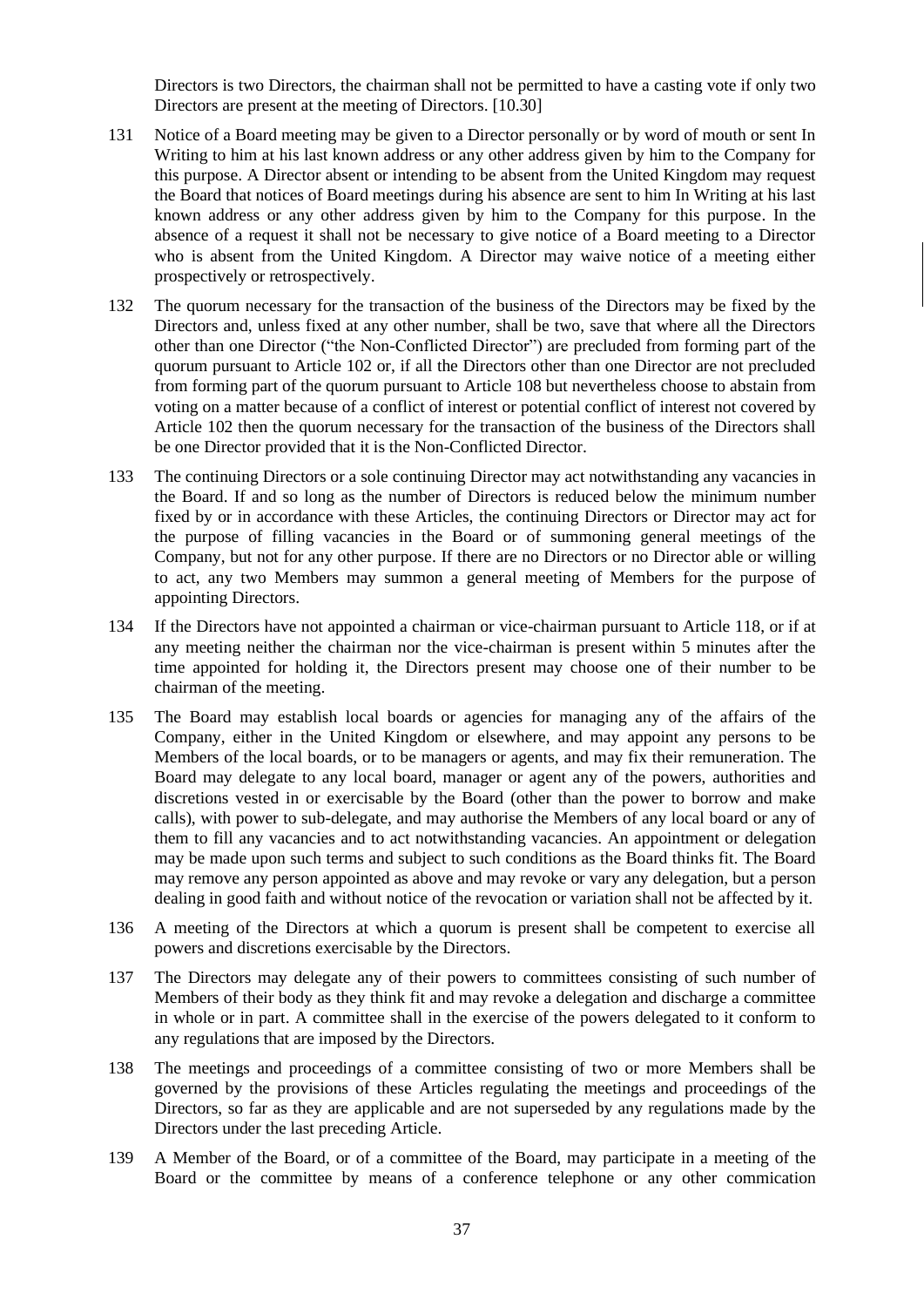equipment (whether in use when these articles are adopted or developed subsequently), which allows all persons participating in the meeting to hear each other. A participant shall be deemed to be present in person at the meeting and shall be entitled to vote or be counted in a quorum accordingly. The meeting shall be deemed to take place where the largest group of those participating is assembled or, if there is no such group, where the chairman of the meeting then is.

- 140 A resolution In Writing, signed by all of the Directors entitled to notice of a meeting of the Directors or by all of the Members of a committee, shall be as valid as if it had been passed at a Board meeting or a meeting of the committee duly called and constituted. The resolution may consist of several documents in the like form each signed by one or more of the Directors or Members of the committee. For the purpose of this Article, the signature of an alternate Director entitled to notice of a meeting of Directors shall suffice in lieu of the signature of the Director appointing him. [10.31]
- 141 The Directors shall cause minutes to be made in books provided for the purpose:
	- 141.1 of all appointments of officers made by the Directors;
	- 141.2 of the names of all the Directors present at each Board meeting and meeting of a committee of Directors;
	- 141.3 of all resolutions and proceedings at meetings of the Company and of any class of Members of the Company and of the Directors and of any committee of Directors.

The minutes, if purporting to be signed by the chairman of the meeting at which the appointments were made, or the Directors were present, or the resolutions were passed or proceedings held (as the case may be), or by the chairman of the next succeeding meeting of the Company, or class of Members of the Company, or Directors or committee (as the case may be), shall be sufficient evidence without any further proof of the facts stated in it.

- 142 All actions done by any Board meeting, or meeting of a committee of Directors, or by a person acting as a Director, shall as regards all persons dealing in good faith with the Company, notwithstanding that there was some defect in the appointment of any Director, or of the person acting as a Director, or that they or any of them were disqualified, or had vacated office or were not entitled to vote, be as valid as if each of them had been duly appointed, and was qualified and had continued to be a Director and had been entitled to vote.
- 143 The Directors may appoint any person to an office or employment having a title including the word "director" or attach such a title to any existing employment with the Company and may terminate the appointment or the use of the title. The inclusion of the word "director" in the title of any office or employment (other than the office of managing or joint managing or deputy or assistant managing director) does not imply that the employee is a Director and the employee shall not as a result be empowered in any respect to act as a Director or be deemed to be a Director for any of the purposes of these Articles.

### **Secretary**

- 144 The Secretary shall be appointed by the Directors at such remuneration and upon such terms as they think fit. The Secretary may be removed by the Directors. The Directors may appoint an assistant Secretary or assistant Secretaries and temporary substitutes for the Secretary. An assistant Secretary or temporary substitute shall for the purpose of these Articles be deemed to be and may fulfil the duty of the Secretary subject to any limitation prescribed by the Directors.
- 145 A provision of the Statutes or these Articles requiring or authorising a thing to be done by or to a Director and the Secretary shall not be satisfied by its being done by or to the same person acting both as Director and as, or in the place of, the Secretary.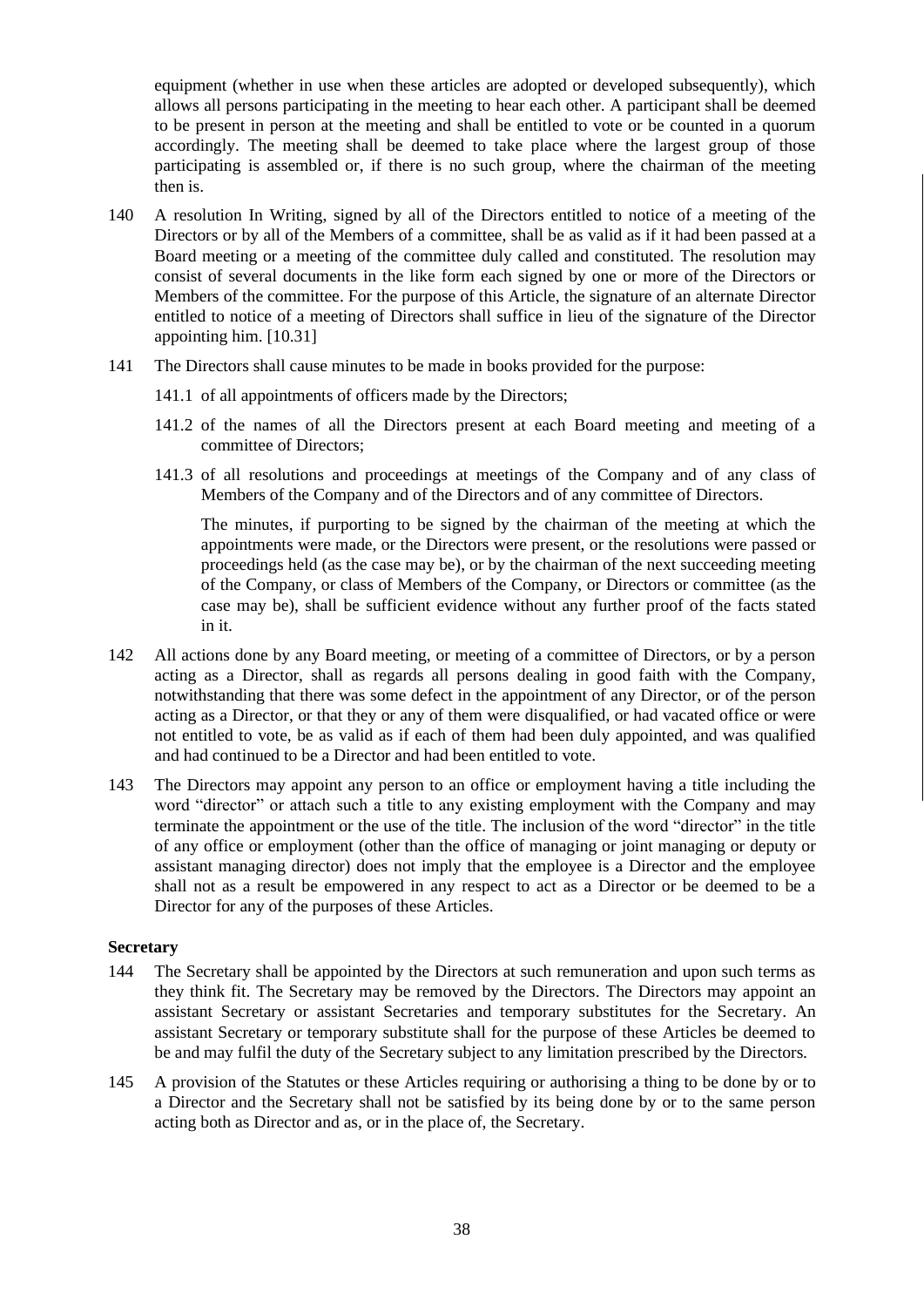### **Borrowing**

- 146 The Directors may exercise all the powers of the Company to borrow money, and to mortgage or charge all or any part of its undertaking, property and assets (both present and future), including its uncalled capital and, subject to the Statutes, to issue Debentures and other securities, whether outright or as collateral security, for any debt, liability or obligation of the Company or of any third party.
	- 146.1 The Board must restrict the borrowings of the Company and exercise all voting and other rights or powers of control exercisable by the Company in relation to its subsidiaries (if any) so as to secure (but as regards subsidiaries only in so far as, by the exercise of the rights or powers of control, the Board can secure) that the aggregate principal amount outstanding of all borrowings by the Group (exclusive of borrowings owing by one Member of the Group to another Member) does not, without the previous sanction of an ordinary resolution, exceed the greater of £5,000,000 or three times the Adjusted Capital and Reserves.
	- 146.2 For this purpose:
		- 146.2.1 "the Adjusted Capital and Reserves" means at any time the aggregate of:
		- 146.2.2 the amount paid up or credited as paid up on the issued share capital of the Company; and
		- 146.2.3 the amount standing to the credit of the reserves (including any share premium account, capital redemption reserve and credit balance on profit and loss account) all as shown by the then latest audited balance sheet and without making any provision for Goodwill unless already written off against the Company's profit and loss account but after deducting any debit balance on profit and loss account (except to the extent that the deduction has already been made) and making adjustments to reflect any variation in the amount of the paid up share capital, share premium account or capital redemption reserve since the date of the audited balance sheet;
		- 146.2.4 "borrowings" include the following except in so far as otherwise taken into account:
		- 146.2.5 the nominal amount of any issued share capital and the principal amount of any Debentures or borrowed monies of any person, the beneficial interest in which is not owned by a Member of the Group and the payment or repayment of which is the subject of a guarantee or indemnity by a Member of the Group, but excluding acceptances of trade bills for the purchase of goods in the ordinary course of business;
		- 146.2.6 the outstanding amount raised by acceptances by a bank or accepting house under an acceptance credit opened on behalf of and in favour of a Member of the Group, excluding acceptances of trade bills for the purchase of goods in the ordinary course of business;
		- 146.2.7 the principal amount of any Debenture of a Member of the Group owned otherwise than by another Member of the Group;
		- 146.2.8 the principal amount of any preference share capital of a subsidiary owned otherwise than by a Member of the Group; and
		- 146.2.9 any premium payable on repayment on any borrowing or deemed borrowing, but does not include:·
		- 146.2.10 borrowings for the purposes of repaying the whole or any part of borrowings by a Member of the Group within 6 months of being borrowed, pending their application for that purpose within that period; and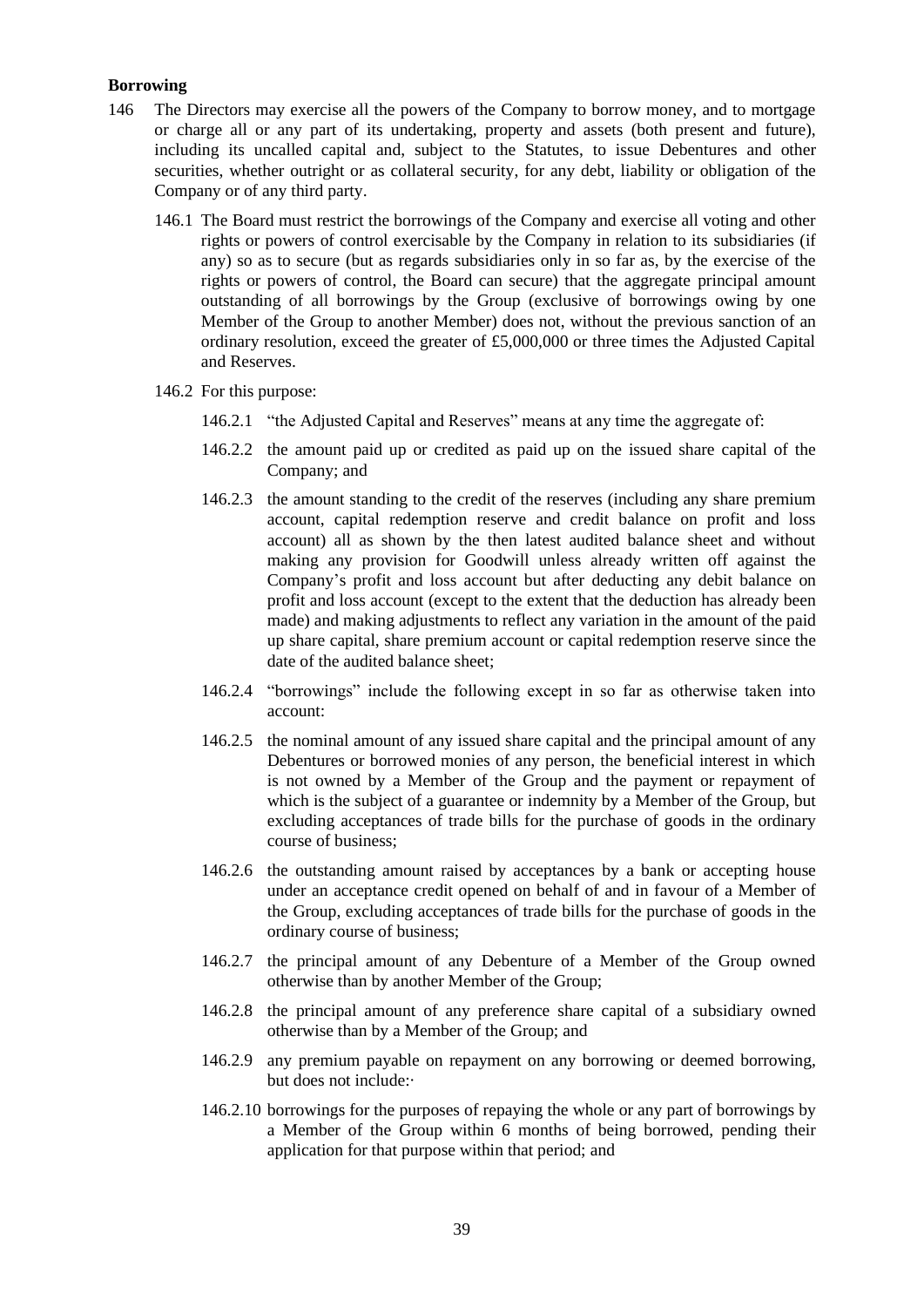- 146.2.11 borrowings for the purpose of financing a contract in respect of which any part of the price receivable by a Member of the Group is guaranteed or insured by the Export Credits Guarantee Department of the Department of Trade and Industry or by any other Governmental department fulfilling a similar function, to an amount not exceeding the part of the price which is guaranteed or insured;
- 146.2.12 when the aggregate principal amount of borrowings to be taken into account for the purposes of this Article on any particular date is being ascertained:
- 146.2.13 monies denominated or repayable in a currency other than sterling shall be converted for the purpose of calculating the sterling equivalent at the rate of exchange prevailing on that date in London or, if the amount of borrowings would as a result be less, at the rate of exchange prevailing in London 6 months before that date. For this purpose the rate of exchange shall be taken as the middle market rate as at the close of business; and
- 146.2.14 where under the terms of borrowing the amount of money that would be required to discharge the principal amount in full if it fell to be repaid (at the option of the Company or by reason of default) on that date is less than the amount that would otherwise be taken into account in respect of that borrowing for the purpose of this Article, the amount of the borrowing shall be taken to be the lesser amount;
- 146.2.15 "audited balance sheet" means the then latest audited balance sheet of the Company prepared for the purposes of the Statutes unless there has then been prepared for those purposes and audited a consolidated balance sheet of the Company and its subsidiaries (with such exceptions as may be permitted in the case of a consolidated balance sheet prepared for the purposes of the Statutes), and in the latter event "audited balance sheet" means the audited consolidated balance sheet, the references to reserves and profit and loss account being references to the consolidated reserves and consolidated profit and loss accounts respectively, any amounts attributable to outside interests in subsidiaries being excluded. The Company may change the accounting convention on which the audited balance sheet is based, provided it complies with the requirements of the Statutes. If the Company prepares its main audited balance sheet on the basis of one convention but a supplementary audited balance sheet or statement on the basis of another, the main audited balance sheet shall be taken as the audited balance sheet for the purposes of this Article;
- 146.2.16 "the Group" means the Company and its subsidiaries (if any).
- 146.3 A certificate or report by the Auditors as to the amount of the Adjusted Capital and Reserves or the amount of any borrowings or to the effect that the limit imposed by this Article has not been or will not be exceeded at any particular time or times shall be conclusive for the purposes of this Article.
- 146.4 Notwithstanding the foregoing, no lender or other person dealing with the Company shall be concerned to see or enquire whether the limit imposed by this Article is observed. No borrowing incurred or security given in excess of the limit shall be invalid or ineffectual, except in the case of express notice to the lender or the recipient of the security given that the limit had been or would be exceeded.

#### **The seal**

147 The Seal shall be used only by the Authority of the Directors or of a committee of Directors authorised by the Directors. The Directors may determine who shall sign any instrument to which the Seal is affixed. Unless otherwise determined and except as provided in Article 12.4, it shall be signed by a Director and by the Secretary or by a second Director or some other person approved by the Board.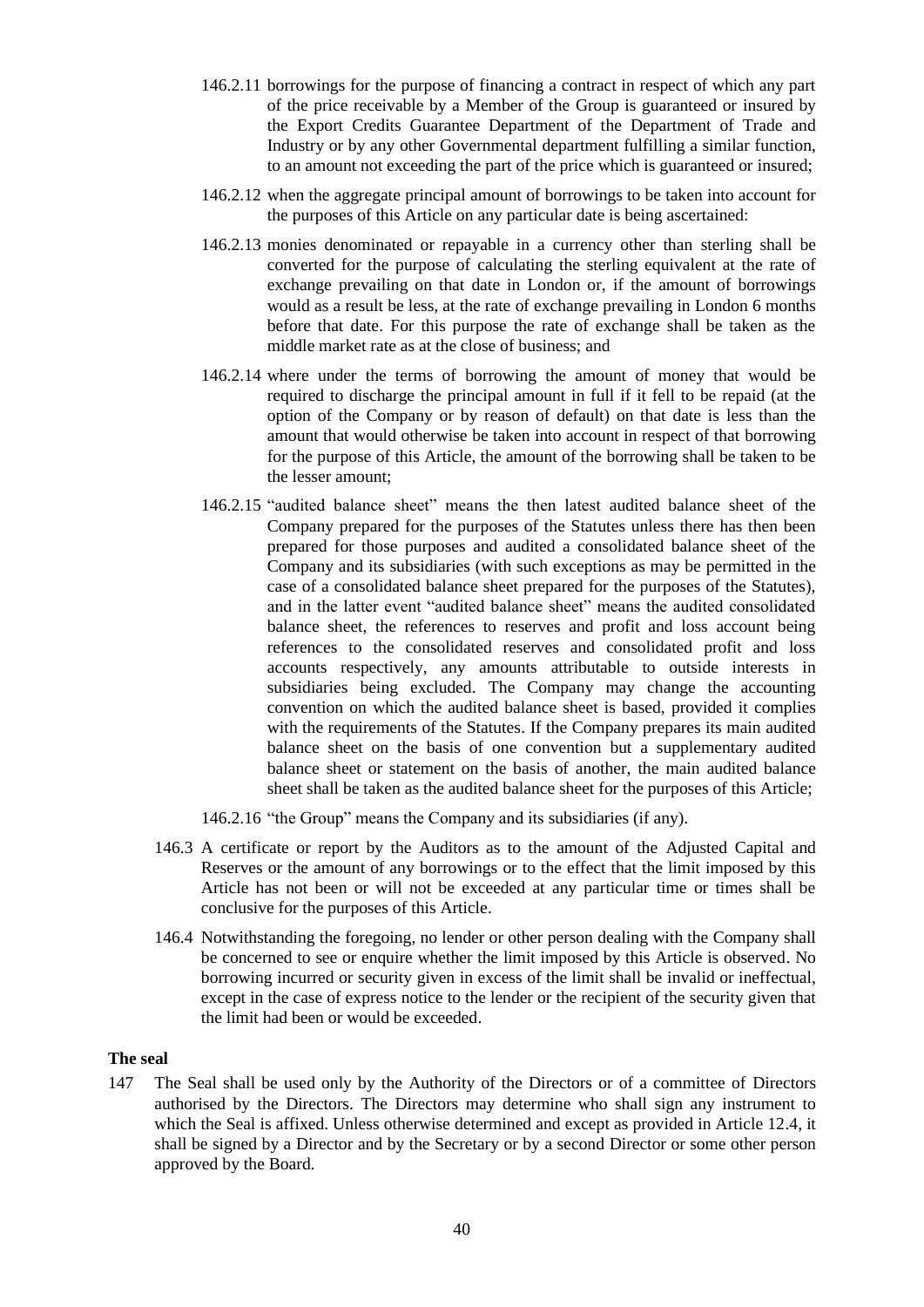- 148 The Company may exercise the powers conferred by section 39 of the Act with regard to having an official seal for use abroad, and the powers shall be vested in the Board.
- 149 A document signed by a Director and by the Secretary or another Director and expressed, in whatever form of words, to be executed by the Company shall have the same effect as if it were under seal. A document executed in this way which makes it clear on its face that it is intended to be a deed, in whatever form of words, has effect, upon delivery, as a deed.

#### **Authentication of documents**

150 Any Director or the Secretary or any person appointed by the Directors for the purpose shall have power to authenticate any documents affecting the constitution of the Company (including the Memorandum and Articles of Association) and any resolutions passed by the Company or the Board, and any books, records, documents and accounts relating to the business of the Company, and to certify copies or extracts as true copies or extracts. Where any books, records, documents or accounts are elsewhere than at the Company's head office, the local manager or other officer of the Company having the custody of them shall be deemed to be a person appointed by the Directors under this Article.

#### **Alternate directors**

- 151 A Director may appoint any other Director or person who is approved by the Board to be an alternate Director, and may remove from office an alternate Director appointed by him.
- 152 An alternate Director shall be entitled (subject to his giving to the Company an address within the United Kingdom or the Republic of South Africa at which notices may be served upon him) to receive notices of all meetings of the Board and of any committee of the Board of which his appointor is a Member and to attend and vote as a Director at any of the meetings at which the Director appointing him is not personally present, and generally to perform all the functions of his appointor as a Director in the absence of the appointor. When acting also as a Director or as an alternate Director for more than one Director, an alternate Director shall have one vote for every Director he represents, in addition to his own if he is himself a Director, and, where the quorum exceeds two, he shall be considered as two Directors for the purpose of making a quorum.
- 153 An alternate Director shall cease to be an alternate Director if his appointor ceases for any reason to be a Director. If a Director retires by rotation but is re-elected by the meeting at which the retirement takes effect, an appointment made by him under this Article which was in force immediately prior to his retirement shall continue to operate after his re-election as if he had not retired.
- 154 All appointments and removals of alternate Directors shall be effected by notice In Writing by the Director making or revoking the appointment given to the Company at the Office or at a duly convened and held meeting of the Board.
- 155 An alternate Director may be repaid by the Company such expenses as might properly be repaid to him if he were a Director. He shall be entitled to receive from the Company such proportion (if any) of the remuneration otherwise payable to his appointor as his appointor by notice In Writing to the Company directs. He shall not otherwise in respect of the appointment be entitled to receive any remuneration from the Company. An alternate Director may be indemnified by the Company to the same extent as a Director.
- 156 An alternate Director shall be an officer of the Company. He shall alone be responsible to the Company for his own acts or defaults and shall not be deemed to be the agent of or for the Director appointing him.

### **Dividends**

157 The profits of the Company available for dividend and resolved to be distributed shall be applied in the payment of dividends to the Members in accordance with their respective rights and priorities. The Company, by ordinary resolution, in general meeting may declare dividends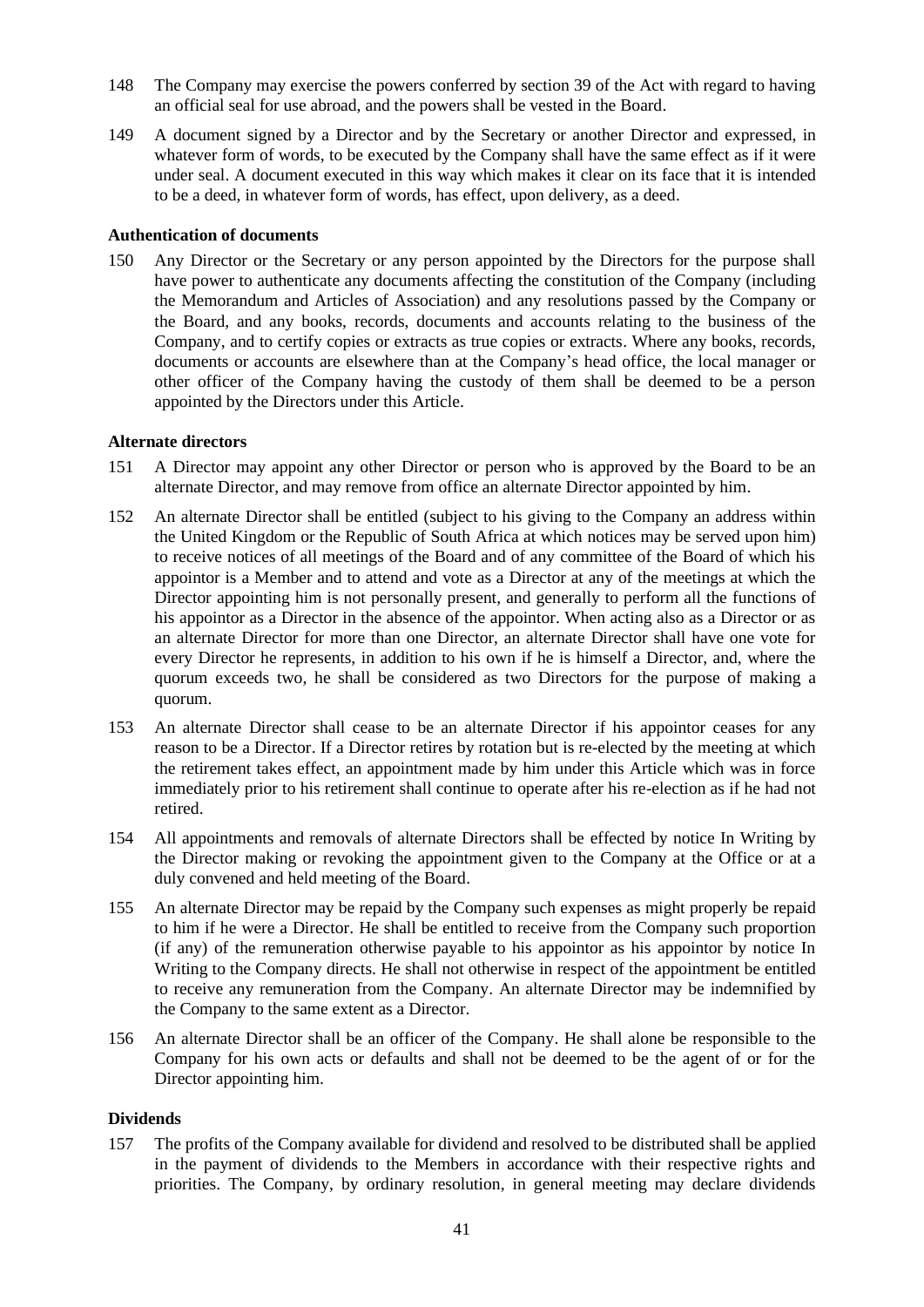accordingly. No higher dividend shall be paid than is recommended by the Board and the declaration of the Board as to the amount of the profits at any time available for distribution shall be conclusive. [10.20 and 10.32]

- 158 No dividend or interim dividend may be paid otherwise than in accordance with Part 23 of the Companies Act 2006.
- 159 No dividend shall be payable except out of the profits of the Company (including profits set aside to any reserve fund under Article 175) or in excess of the amount recommended by the Directors.
- 160 Dividends must be declared and paid according to the amounts paid on the shares in respect of which the dividends are paid. For the purposes of this Article, no amount paid on a share in advance of calls shall be treated as paid on the share. Dividends shall be apportioned and paid *pro rata* according to the amounts paid on the shares during any portions of the period in respect of which the dividend is paid but, if any share is issued on terms providing that it ranks for dividend as from a particular date, the share shall rank for dividend accordingly.
- 161 The Directors must transfer to share premium account as required by the Statutes sums equal to the amount or value of any premiums at which any shares of the Company are issued.
- 162 The Directors may pay such interim dividends as appear to them to be justified by the profits of the Company. If the capital of the Company is divided into different classes of shares the Directors may pay interim dividends in respect of those shares which confer on the holders deferred or non-preferred rights as well as in respect of those shares which confer on the holders preferential or special rights with regard to dividends. Provided that the Directors act *bona fide*, they shall not incur any responsibility to the holders of any shares for any damage that they suffer by reason of the payment of an interim dividend on any shares The Directors may also pay half yearly or at other suitable intervals to be settled by them any dividend which is payable at a fixed rate if they are of the opinion that the profits justify the payment.
- 163 A general meeting declaring a dividend or bonus may direct payment of the dividend or bonus wholly or partly by the distribution of specific assets and, in particular, of paid up shares or Debentures of another company or in any one or more of these ways. The Directors shall give effect to the resolution and, where a difficulty arises in regard to the distribution, the Directors may settle it as they think expedient. In particular they may issue certificates in respect of fractions and fix the value for distribution of specific assets, may determine that cash payments are made to any Members upon the footing of that value in order to adjust the rights of all parties and may vest the assets in trustees as may seem expedient to the Directors.  $[10.15(g)]$
- 164 A resolution of the Company or of the Directors declaring a dividend may specify any date as the record date for the dividend, whether or not prior to the date on which the resolution is passed.
- 165 The Directors may deduct from any dividend or bonus payable to a Member any sums presently payable by him to the Company on account of calls or otherwise in respect of shares of the Company.
- 166 No unpaid dividend, bonus or interest shall bear interest as against the Company.
- 167 The Directors may retain any dividends and bonuses payable on shares on which the Company has a lien permitted by the Statutes and may apply them in or towards satisfaction of the debts, liabilities or engagements in respect of which the lien exists. [10.35]
- 168 The Directors may retain the dividends and bonuses payable upon shares in respect of which any person is, under the provisions of these Articles relating to the transmission of shares, entitled to become a Member, or which any person under those provisions is entitled to transfer, until he becomes a Member in respect of the shares or duly transfers them.
- 169 A dividend may be paid by cheque or warrant sent through the post to the registered address of the Member or person entitled to it, or by direct bank transfer to such bank account as the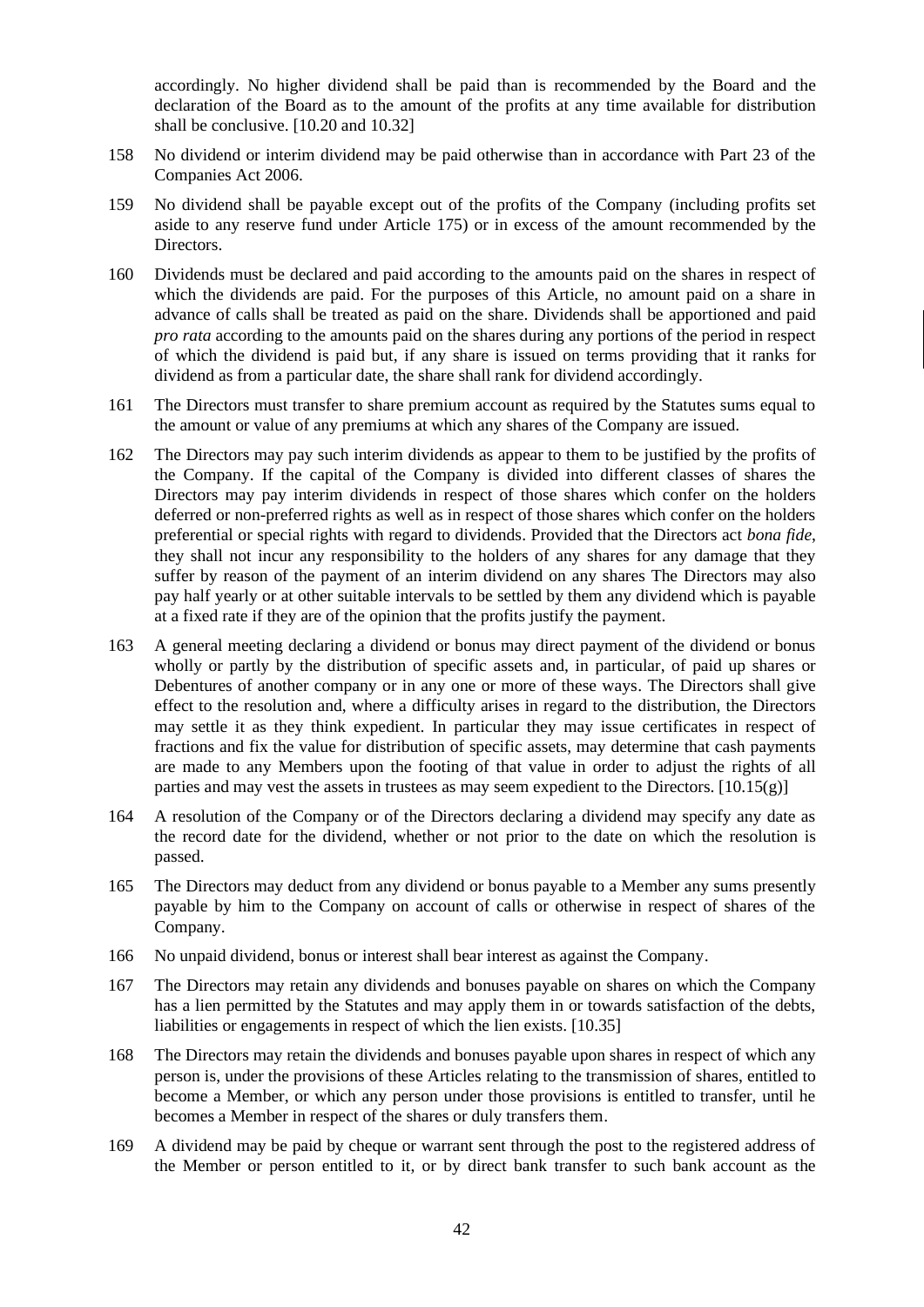Member or person entitled to it directs, and in case of joint holders to any one of them or to such person and such address or such bank account as the joint holders may direct. The cheque or warrant shall be made payable to the order of the person to whom it is sent or to such person as the Member, person entitled or joint holders direct. Payment of the cheque or warrant shall be a good discharge to the Company. Every cheque or warrant shall be sent at the risk of the person entitled to the money which it represents.

- 1.70 If several persons are registered as joint holders of a share, any one of them may give an effectual receipt for any dividend or other monies payable on or in respect of the share.
- 1.71 All unclaimed dividends may be invested by the Directors for the benefit of the Company until claimed. Dividends unclaimed for 12 years after the date they were declared or they became due for payment shall, unless the Directors otherwise resolve, be forfeited and revert to the Company. [10.34]
- 172 Dividends shall be payable to Members registered at a date subsequent to the date of declaration or date of confirmation of the dividend, whichever is the later, provided that such Member is registered as a Member as at the Record Date referred tom Article 163. [10.33]

### **Scrip dividends**

- 173 The Directors may, if authorised by an ordinary resolution, offer any holders of ordinary shares one or more of the following options:
	- 173.1 instead of taking the net cash amount due to them in respect of all or any part (to be determined by the Directors) of any dividend declared or payable on any ordinary shares held by them, either to invest the cash in subscribing for unissued ordinary shares, payable in full or by instalments, or in paying up in full or by instalments any unpaid or partly paid ordinary shares held by them; or
	- 173.2 instead of taking the net cash amount due to them in respect of all or any part (to be determined by the Directors) of any dividend declared or payable on any ordinary shares held by them, to elect to receive new ordinary shares credited as fully paid; or
	- 173.3 to forego their entitlement to all or any part (to be determined by the Directors) of any dividend declared or payable on any ordinary shares held by them and to take instead fully paid bonus ordinary shares; or
	- 173.4 any other option in respect of all or any part (to be determined by the Directors) of any dividend on any ordinary shares held by them as the Directors determine.
- 174 In relation to the above options, the following provisions apply:
	- 174.1 the ordinary resolution may specify a particular dividend (whether or not already declared) or may specify all or any dividends declared within a specified period;
	- 174.2 the entitlement of each holder of ordinary shares to new ordinary shares shall be such that the relevant value of the entitlement shall be, as nearly as possible, equal to (but not greater than) the cash amount (disregarding any tax credit) of the dividend that the holder elects to forego. In calculating the entitlement, the Directors may, at their discretion, adjust the figure obtained by dividing the relevant value by the amount payable on the ordinary shares up or down so as to procure that the entitlement of each Member to new ordinary shares is represented by a simple numerical ratio. For this purpose, "relevant value" shall be calculated by reference to the average of the middle market quotations for the Company's ordinary shares on the London Stock Exchange as derived from the Daily Official List, on such five consecutive dealing days as the Directors determine, provided that the first day is on or after the day on which the ordinary shares are first quoted "ex" the relevant dividend, or in such other manner as may be determined by or in accordance with the ordinary resolution;
	- 174.3 on or as soon as practicable after announcing that they are to declare or recommend any dividend the Directors, if they intend to offer an election in respect of that dividend, shall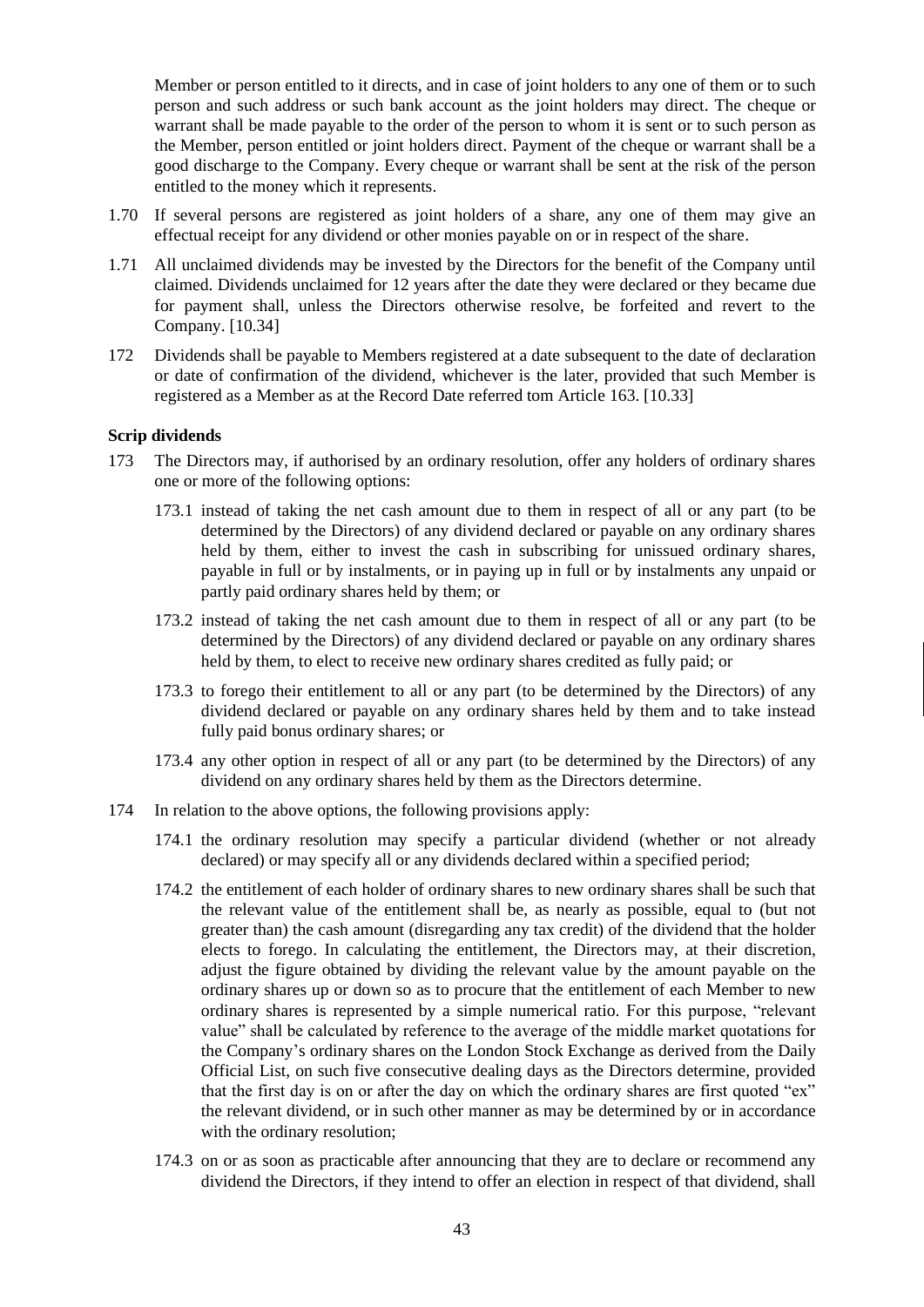also announce that intention and shall, after determining the basis of allotment if they decide to proceed with the offer, notify the holders of ordinary shares In Writing of the right of election offered to them and specify the procedure to be followed and the place at which and the latest time by which elections must be lodged in order for elections to be effective;

- 174.4 the Directors shall not proceed with any election unless the Company has sufficient unissued shares authorised for issue and sufficient reserves or funds that may be capitalised to give effect to it after the basis of allotment is determined;
- 174.5 the Directors may exclude from any offer any holders of ordinary shares where the Directors believe that the making of the offer to them would or might involve the contravention of the laws of any territory or that for any other reason the offer should not be made to them;
- 174.6 the dividend (or that part of the dividend in respect of which a right of election has been offered) shall not be payable on ordinary shares in respect of which an election has been made (the "elected ordinary shares") and instead additional ordinary shares shall be allotted to the holders of the elected ordinary shares on the basis of allotment calculated as stated above. For this purpose the Directors may capitalise, out of any amount standing to the credit of any reserve or fund (including the profit and loss account, share premium account, capital redemption reserve or any other undistributable reserve) whether or not it is available for distribution as the Directors determine, a sum equal to the aggregate nominal amount of the additional ordinary shares to be allotted on that basis and apply it in paying up in full the appropriate number of unissued ordinary shares for allotment and distribution to the holders of the elected ordinary shares on that basis;
- 174.7 the additional ordinary shares when allotted shall rank *pari passu* in all respects with the fully paid ordinary shares then in issue except that they will not be entitled to participate in the relevant dividend or in that part of the dividend in respect of which the right of election was offered;
- 174.8 the Directors may also from time to time establish or vary a procedure for election mandates, under which a holder of ordinary shares may elect to receive ordinary shares credited as fully paid instead of cash in respect of all future rights offered to that holder under this Article until the election mandate is revoked or deemed to be revoked in accordance with the procedure;
- 174.9 the Directors may undertake and do such acts and things as they consider necessary or expedient for the purpose of giving effect to this Article including (without limitation) making such provisions as they think fit in relation to any fraction of an ordinary share which may or would arise from the application of this paragraph (including provisions whereby, in whole or in part, fractional entitlements are disregarded and the benefit of them accrues to the Company rather than to the Members concerned or under which fractional entitlements are accrued or retained and in each case accumulated on behalf of any Member and the accruals or retentions are applied to the allotment of fully paid ordinary shares by way of bonus to, or cash subscription on behalf of, the Member).

### **Reserves**

175 The Directors may, before recommending any dividend, set aside out of the profits of the Company such sums as they think proper as a reserve which shall, at the discretion of the Directors, be applicable for any purpose to which the profits of the Company may be properly applied. Pending application the sum reserved may either be employed in the business of the Company or be invested in such investments (other than shares of the Company) as the Directors think fit. The Directors may, without placing them to reserve, carry forward any profits which they think it prudent not to divide.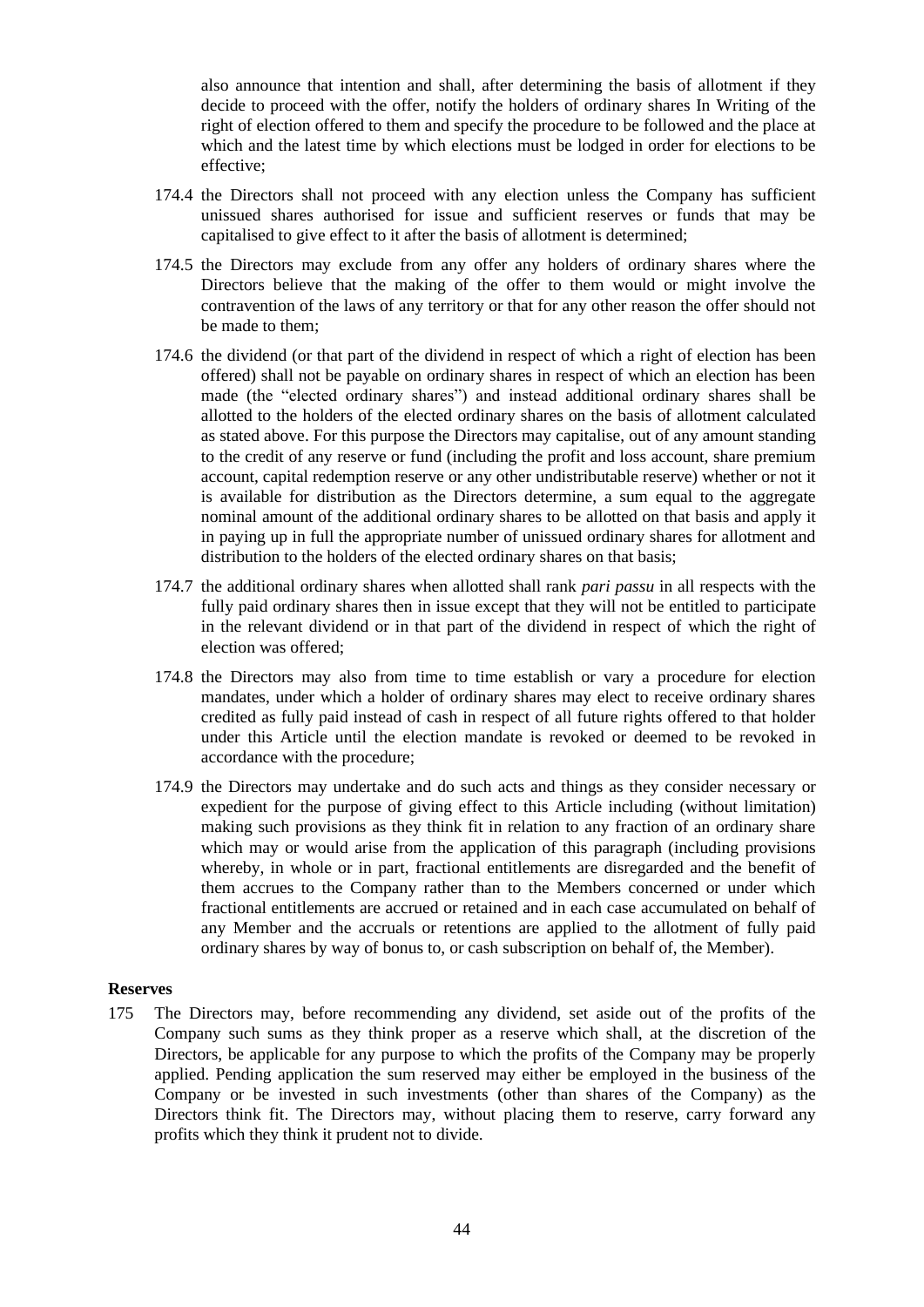### **Capitalisation of profits and reserves**

- 176 Subject to section 80 and Part VIII of the Act, the Company in general meeting may, upon the recommendation of the Directors, resolve that it is desirable to capitalise an amount standing to the credit of any of the Company's reserve accounts or to the credit of the profit and loss account or otherwise available for distribution, and accordingly that it is set free for distribution among the Members who would have been entitled to it if distributed by way of dividend and in the same proportions on condition that it is not paid in cash but is applied either in or towards paying up any amounts unpaid on shares held by the Members or paying up in full unissued shares or Debentures of the Company to be allotted and distributed, credited as fully paid up, to and among those Members in those proportions, or partly in the one way and partly in the other. The Directors shall give effect to the resolution.
- 177 Whenever a resolution is passed under the preceding Article, the Directors shall make all appropriations and applications of the undivided profits resolved to be capitalised. Subject to section 80 of the Act, the Directors shall make all allotments and issues of fully paid shares, Debentures or Securities, if any, and generally shall do all acts and things required to give effect to the resolution. The Directors may make such provision by the issue of certificates in respect of fractions or by payment in cash or otherwise as they think fit for the case of shares, Debentures or securities becoming distributable in fractions. The Directors may authorise any person to enter into an agreement with the Company, on behalf of the Members interested, providing for the allotment to them, credited as fully paid up, of any shares, Debentures or securities to which they may be entitled upon the capitalisation, or (as the case may requite) for the payment up by the Company on their behalf, by the application of their proportions of the profits resolved to be capitalised, of the amounts or any part of the amounts remaining unpaid on their existing shares. Any agreement made under the authority shall be effective and binding on all the Members.

### **Discovery and secrecy**

178 No Member shall be entitled to require discovery of or any information respecting any detail of the Company's trading or any matter in the nature of a trade secret or secret process which relates to the conduct of the business of the Company and which, in the opinion of the Directors, it would be inexpedient in the interests of the Members of the Company to communicate to the public.

#### **Accounts**

- 179 The Directors shall cause true accounts to be kept:
	- 179.1 of the sums of money received and expended by the Company and the matters in respect of which the receipt and expenditure takes place;
	- 179.2 of all sales and purchases of goods by the Company; and
	- 179.3 of the assets and liabilities of the Company.
- 180 The books of account shall be kept at the Office, or at such other place as the Directors think fit, and shall always be open to the inspection of the Directors. No Member (other than as Director) shall have any right of inspecting any account, book or document of the Company except as conferred by statute or authorised by the Directors or by the Company in general meeting.
- 181 The Directors shall not be bound, unless expressly instructed so to do by a special resolution of the Company in general meeting, to publish any list or particulars of the securities or investments held by the Company or to give to any Member any information relating to them.
- 182 Once at least in every year the Directors shall lay before the Company in an annual general meeting a profit and loss account giving a true and fair view of the profit or loss of the Company for the financial year to which it relates and a balance sheet giving a true and fair view of the state of affairs of the Company as at the date at which it is made out and containing a general summary of the capital, the assets and the liabilities of the Company arranged under suitable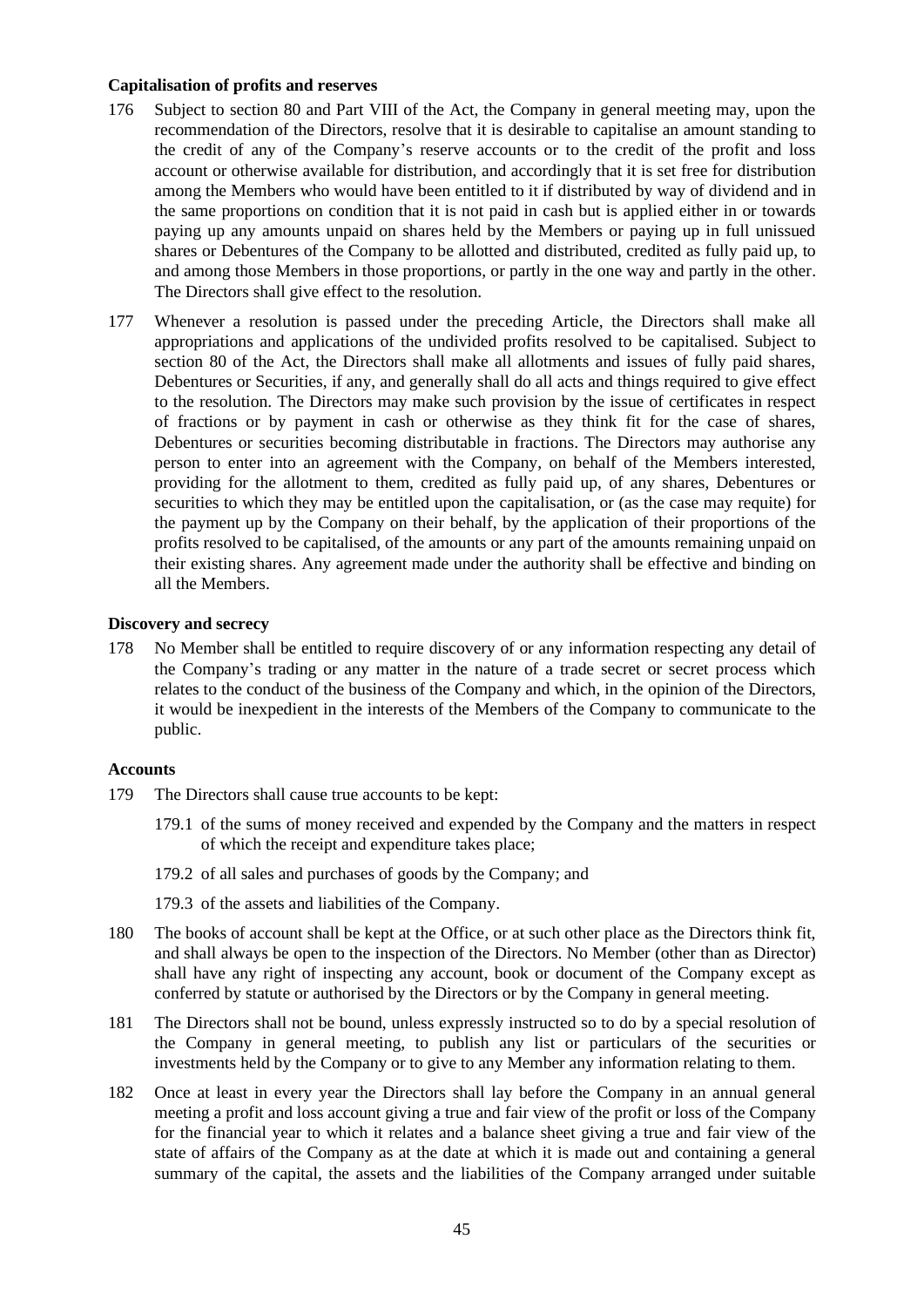heads. If the Company is a holding company as defined by the Statutes, there shall also (except in so far as the Statutes otherwise permit) be laid before the Company in general meeting a consolidated balance sheet dealing with the state of affairs at the end of the Company's financial year of the Company and its then subsidiary undertakings and a consolidated profit and loss account dealing with the profit or loss for the Company's financial year of the Company and its then subsidiary undertakings. The Directors shall in preparing every such profit and loss account and balance sheet and consolidated profit and loss account and consolidated balance sheet have regard to the applicable provisions of the Statutes.

- 183 Every balance sheet, profit and loss account, consolidated balance sheet and consolidated profit and loss account shall be signed in such manner as is required by the Statutes. There shall be attached to the balance sheet a report by the Directors as required by the Statutes.
- 184 Except as provided in the next following Article, a copy of the report by the Directors and of the Auditors' report, accompanied by the balance sheet (including every document required by law to be annexed or attached to it), and profit and loss account, consolidated balance sheet and consolidated profit and loss account, shall subject to the Statutes and the rules of the Stock Exchange, at least 21 days before the annual general meeting, be delivered or sent in Electronic Form or by means of a website or by post or to the registered address of every Member and every holder of Debentures of the Company, and to every other person who is entitled to receive notices of meetings from the Company, provided in the case of Members resident in the Republic of South Africa the Company's annual accounts will be sent to such Members resident in the Republic of South Africa at least 30 days before the date of the annual general meeting at which they will be considered if sent by surface mail from the Office of the Company or at least 21 days before the date of such meeting if sent by surface mail from a branch office in the Republic of South Africa or by airmail from the Office. If any shares or securities of the Company are admitted to trading on AIM, such number of copies of each of these documents, as shall be reasonably required by the Nominated Adviser, shall at the same time be forwarded to the Nominated Adviser. If any shares or securities of the Company are admitted to the Official List of the UK Listing Authority and are admitted to trading on the main market of the London Stock Exchange, the required number of copies of each of these documents shall at the same time be forwarded to its appropriate department. [10.36 and 10.37]
- 185 The Company may, in accordance with section 426 of the Companies Act 2006 and any regulations made under it, send a summary financial statement to any Member instead of or in addition to the documents referred to in the preceding Article.

### **Auditors**

- 186 The Company shall at each annual general meeting appoint Auditors to hold office until the next annual general meeting.
- 187 No Director or other officer of the Company and no person who is a partner of or in the employment of an officer of the Company, and no corporation may be appointed as an Auditor. The duties of the Auditors shall be regulated in accordance with the Statutes.
- 188 Subject to the provisions of the Statutes, all acts done by any person acting as an Auditor shall, as regards all persons dealing in good faith with the Company, be valid, notwithstanding that there was some defect in his appointment or that at the time of his appointment he was not qualified for appointment.

#### **Notices**

189 Any notice or document may be served by the Company on any Member either personally or by sending it through the post in a prepaid envelope addressed to him at his registered address as appearing in the register of Members. A Member is entitled to receive notices from the Company notwithstanding that his registered address as appearing in the register of Members is outside the United Kingdom. Every notice of meeting or annual general meeting of the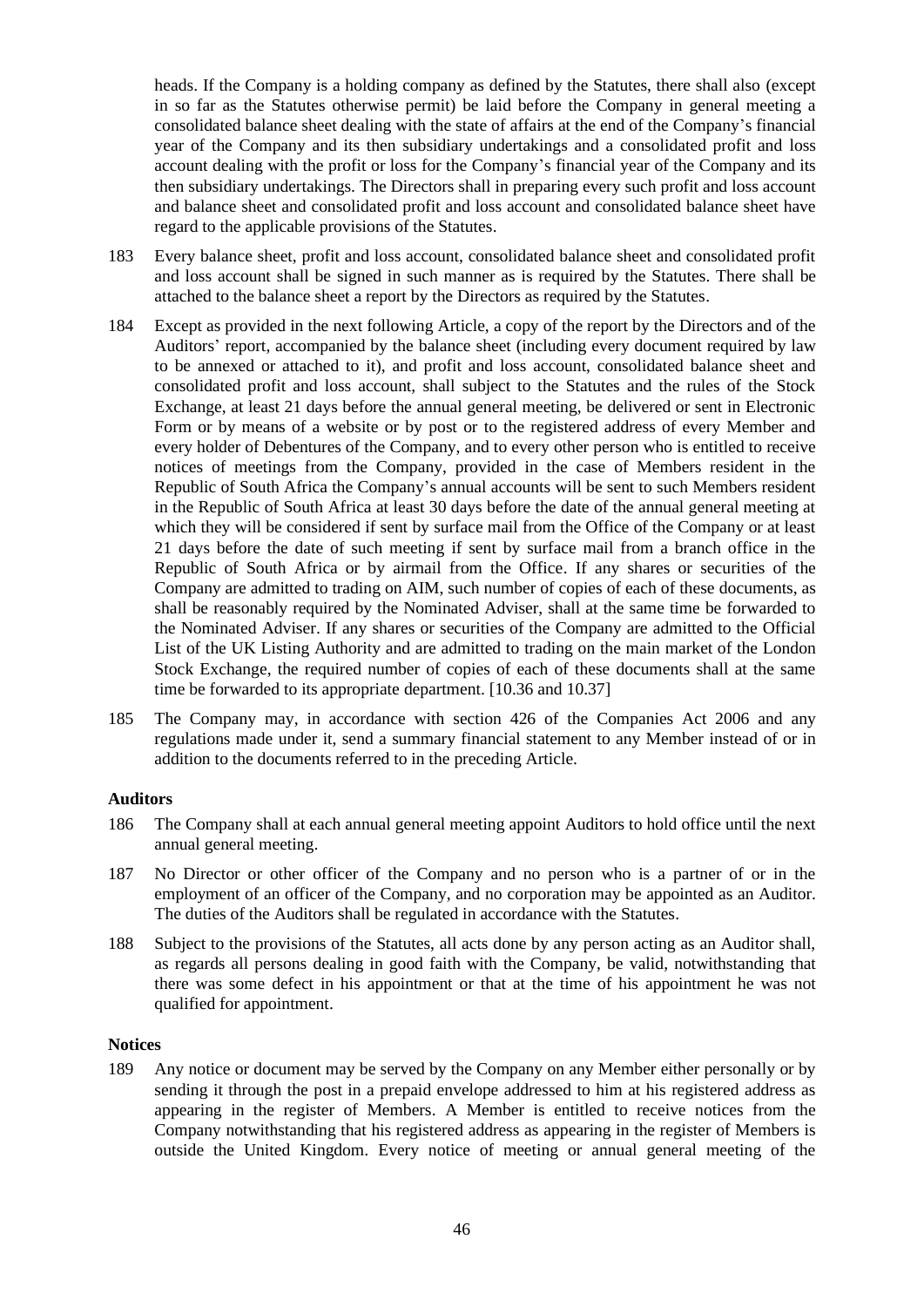Company shall be announced to the Stock Exchange New Services ("SENS") of the JSE. [10.39 and 10 41]

- 190 In the case of joint holders of a share, notices shall be given to that one of the joint holders whose name stands first in the register of Members and notice given to him shall be sufficient notice to all the joint holders. All notice of meetings to be sent to any Member of the Company shall simultaneously be sent to the Stock Exchange. [10.19]
- 191 Any notice or other document, if served by post, shall be deemed to have been served at the expiration of 24 hours after the time when the letter containing it is posted. In proving service it shall be sufficient to prove that the letter containing the notice or document was properly addressed, stamped and posted.
- 192 Any notice or document delivered or sent by post to or left at the registered address of any Member shall, notwithstanding that the Member is then dead or bankrupt and whether or not the Company has notice of his death or bankruptcy, be deemed to have been duly served in respect of any share registered in his name as sole or joint holder, unless at the time of the service of the notice or document his name has been removed from the register as the holder of the share. The service shall for all purposes be deemed a sufficient service of the notice or document on all persons interested in the share (whether jointly with or as claiming through or under him).
- 193 A notice required to be given by the Company to Members and not expressly provided for by these Articles shall be sufficiently given if given by advertisement. A notice required to be or which may be given by advertisement shall be advertised once in one national daily newspaper and shall be taken as given on the day on which the advertisement appears. If by reason of the suspension or curtailment of postal services within the United Kingdom the Company is unable effectively to convene a general meeting by notice sent through the post, it may be convened by notice advertised in at least two leading daily newspapers with appropriate circulation, of which one is a leading London daily newspaper. The notice shall be deemed to have been duly served on all Members entitled to it at noon on the day when the advertisement appears. The Company shall send confirmatory copies of the notice by post if at least 48 hours prior to the meeting the posting of notices to addressees within the United Kingdom again becomes practicable.
- 194 Every person who by operation of law, transfer or other means becomes entitled to any share shall be bound by every notice in respect of the share which, prior to his name and address being entered in the register of Members, has been duly given to the person from whom he derives his title other than a notice given under Article 89 or section 793 of the Companies Act 2006.
- 195 A Member who holds shares on behalf of another person may nominate that person to enjoy information rights pursuant to section 147 of the Companies Act 2006.

### **Electronic communication by the Company**

- 196 In addition to the methods of service set out above, any notice or other document (including, without limitation, the Company's annual accounts and reports, or any summary financial statements) may be given by the Company to any Member or other person entitled to receive it in such Electronic Form or by means of a website as the Statutes may allow from time to time to an address notified by the Member (or other person entitled to receive it) in writing or by similar means for such purposes. Subject to the Statutes, where a notice or other document is given or sent in accordance with this article, it shall be deemed to be given at 9.00 am on the day following that on which the Electronic Form of delivery was implemented by or on behalf of the Company. Proof that the Electronic Form of communication was sent or made shall be conclusive evidence of receipt.
- 197 Any Member may notify the Company of an address for the purpose of his receiving a communication in Electronic Form or by means of a website from the Company to the extent that it is permitted by the Statutes, and having done so shall be deemed to have agreed to receive by Electronic Form or by means of a website notices and other documents from the Company of the kind to which the address relates. In addition, if a Member notifies the Company of his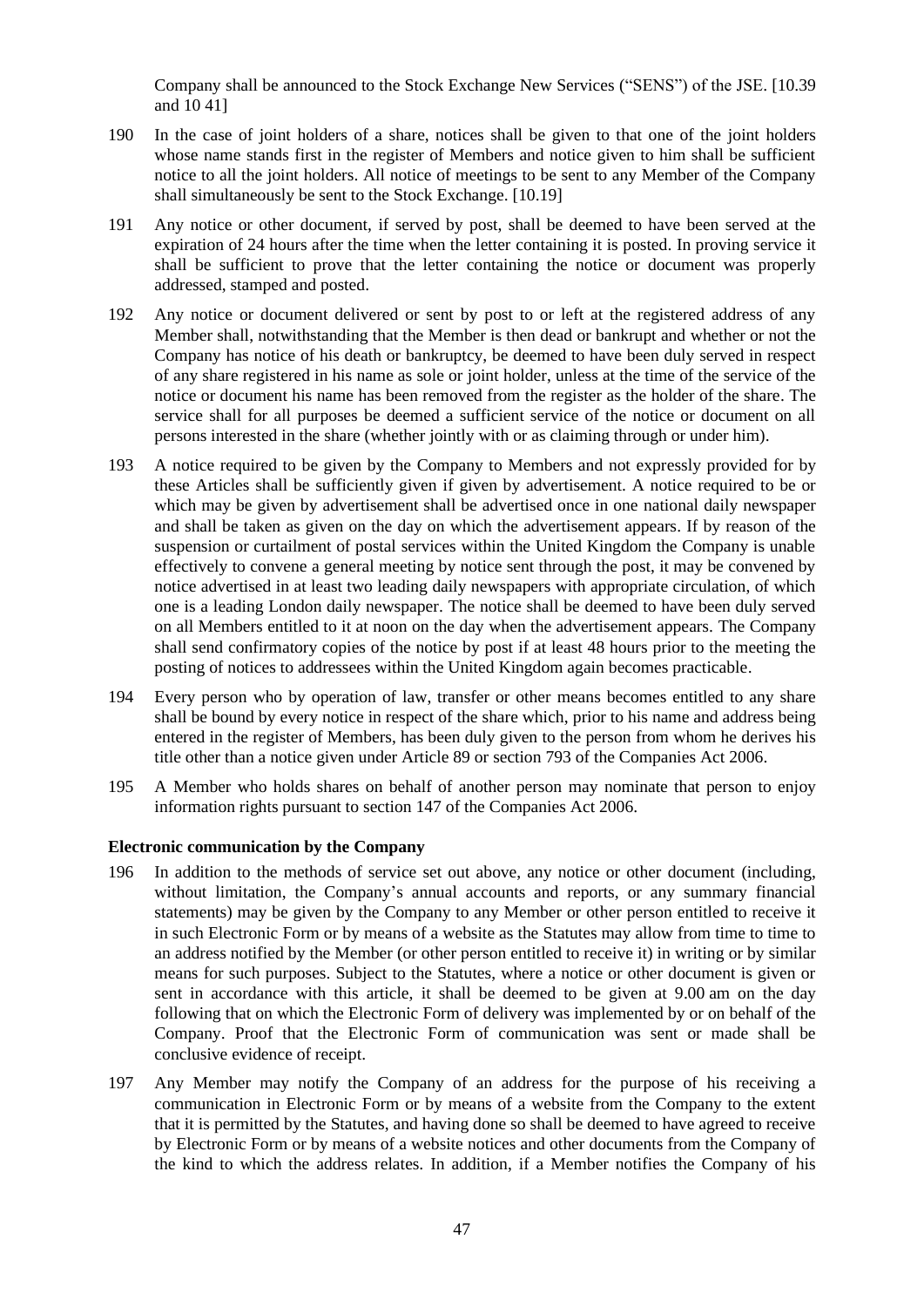e-mail address, the Company may satisfy its obligation to send him any notice or other document by:

- (a) publishing such notice or other document on a web site, and
- (b) notifying him by e-mail to that e-mail address that such notice or document has been so published, specifying the address of the web site on which it has been published, the place on the web site where the notice may be accessed, how it may be accessed and (if the notice relates to a Members' meeting) stating:
	- (i) that the notice concerns a notice of a company meeting served in accordance with the Act;
	- (ii) the place, date and time of the meeting;
	- (iii) whether the meeting is to be an annual general meeting or general meeting; and
	- (iv) such other information as the Statutes may prescribe.
- 198 Any amendment or revocation of a notification given to the Company under this article shall only take effect if in writing, signed by the Member and on actual receipt by the Company thereof. A communication in Electronic Form shall not be treated as received by the Company if it is rejected by computer virus protection arrangements.
	- a Nothing contained in these Articles shall oblige the Company to use communications in Electronic Form, the use of which is, subject to the Statutes and the rules of the Stock Exchange, solely at the Company's discretion.
	- b In the case of joint holders of a share:
		- (i) it shall be sufficient for all notices, documents and other information to be given, sent or supplied in Electronic Form to the joint holder whose name stands first in the register of members in respect of the joint holding only, and
		- (ii) the agreement of the first named holder that notices, documents and information may be given, sent or supplied in Electronic Form or by being made available on a website shall be binding on all the joint holders.
- 199 A member whose registered address is not within the United Kingdom or the Republic of South Africa shall not be entitled to receive any notice, document or information from the Company unless he gives to the Company an address (not being an electronic address) within the United Kingdom or the Republic of South Africa at which notices, documents or information may be given to him.

### **Communication to the Company**

- 200 A notice or document or information is validly sent or supplied by a member to the Company in hard copy form if it is sent or supplied by hand or by post (in a prepaid envelope) to:
	- 200.1 an address specified by the company for the purpose;
	- 200.2 the Company's registered office;
	- 200.3 the Company's branch office; or
	- 200.4 an address to which any provision of the Statutes authorises the document or information to be sent or supplied.
- 201 A notice or document or information may only be sent or supplied by a member to the Company in Electronic Form if the Company has notified the members that the notice or document or information may be sent or supplied in that form (and not revoked that agreement) and if it is authenticated in such manner as the Directors may determine from time to time.
- 202 Subject to article 197, where a notice or document or information is sent or supplied in Electronic Form, it may only be sent or supplied to an address: